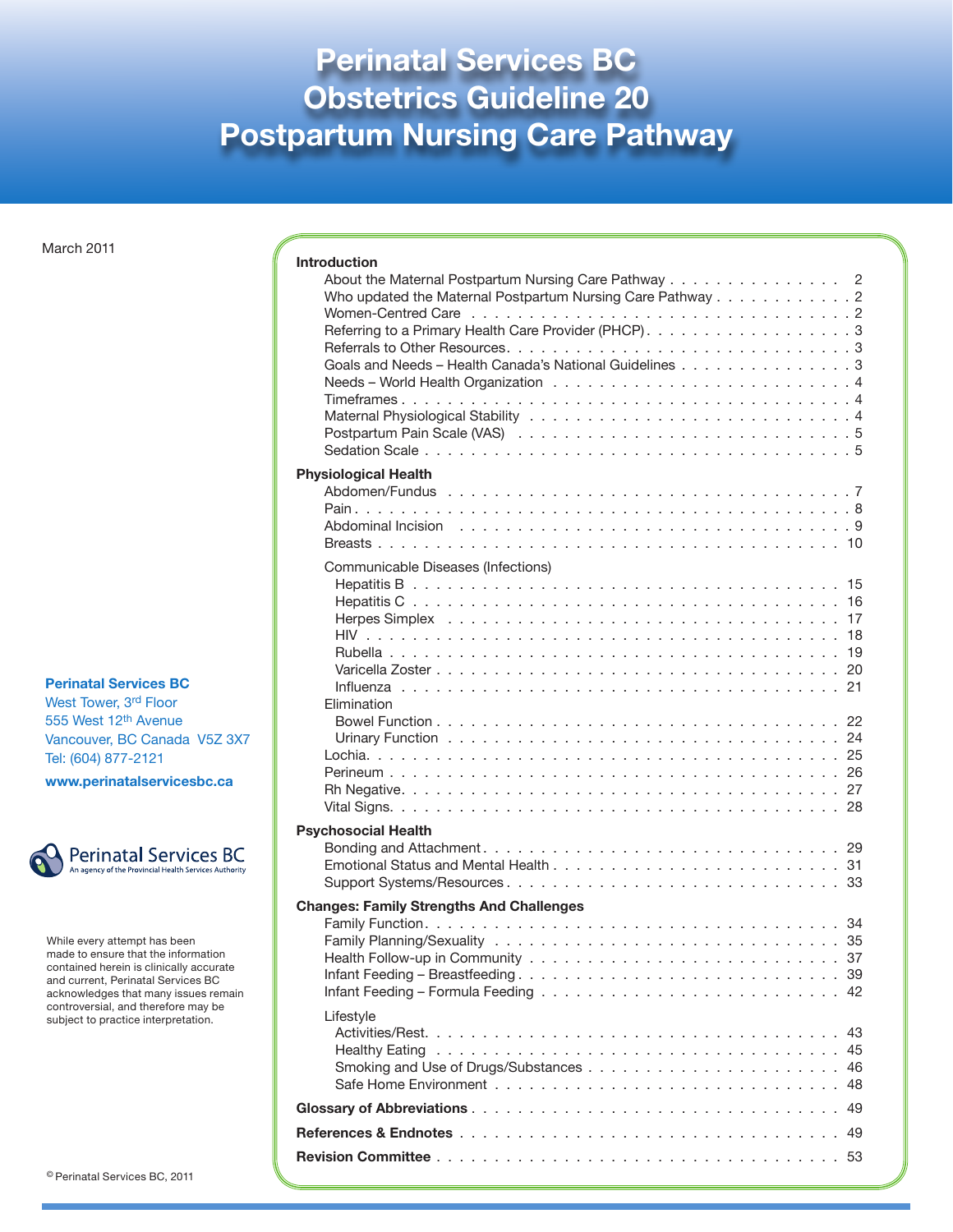### **About the Maternal Postpartum Nursing Care Pathway**

The Maternal Postpartum Nursing Care Pathway identifies the goals and needs of postpartum women and is the foundation for documentation on the British Columbia Postpartum Clinical Care Path (for Vaginal and Caesarean Delivery). To ensure all of the assessment criteria are captured, they have been organized in alphabetical order into three main sections:

- Physiological Health
- Psychosocial Health
- Changes: Family Strengths and Challenges

While the maternal assessment criteria are presented as discrete topic entities it is not intended that they be viewed as separate from one another. For example, the maternal physiological changes affect her psychosocial health. To assist with this, cross referencing is used throughout the document. This is also evident when referencing to newborn criteria in the Newborn Nursing Care Pathway. The mother and newborn are considered to be an inseparable dyad with the care of one influencing the care of the other; for example breastfeeding affects the mother, her newborn, bonding and attachment.

In this document, assessments are entered into specific periods; from immediately after birth to 7 days postpartum and beyond. These are guidelines and are used to ensure that all assessment criteria have been captured. Once the woman is in her own surroundings, assessments will be performed based on individual nursing judgment in consultation with the mother.

### **Who updated the Maternal Postpartum Nursing Care Pathway**

Perinatal Services BC (formerly BC Perinatal Health Program)<sup>1</sup> coordinated the updating of this document. It represents a consensus opinion, based on best evidence, of an interdisciplinary team of health care professionals. The team included nurses from acute care and public health nursing representing each of the Health Authorities as well as rural and urban practice areas. Clinical consultation was provided by family physicians, pediatricians, obstetricians, and other clinical experts as required.

### **Statement of Women-Centred Care**

The Postpartum Nursing Care Pathway assumes that informed decision making is used when care is offered. As stated by CRNBC<sup>2</sup> "nurses provide information that a reasonable person would require in order to make an informed decision about the proposed care, treatment or research. This includes information about the condition for which the care, treatment or research is proposed, the nature of the care, treatment or research, and its risks and benefits as well as any alternatives. Nurses provide sufficient, specific, evidence-based information in a timely and appropriate manner, advocating for clients to acquire desired information from others and assisting clients to understand the information provided."3

The United Nations<sup>4</sup> states that gender is a primary determinant of health. Health Canada<sup>5</sup> recognizes the potential biases women experience in health care where "women's health is determined not only by their reproductive functions, but also by biological characteristics that differ from those of men (sex), and by socially determined roles and relationships (gender)".6

The BC Provincial Women's Health Strategy<sup>7</sup> uses the framework of Women-Centred Care which respects women's diversity, supports the way women provide for their health needs in the social, cultural and spiritual context of their experience, addresses the barriers to access services, and places the woman and her newborn at the centre of care. It also assures that women, their partners and families are treated with kindness, respect and dignity. Services are planned and provided to meet their needs, respecting the woman's preferences and decisions, even if they differ from the caregiver's recommendations.8,9 In certain circumstances (such as maternal mental health or child maltreatment) nursing judgment and/or reporting requirements may override a woman's decision.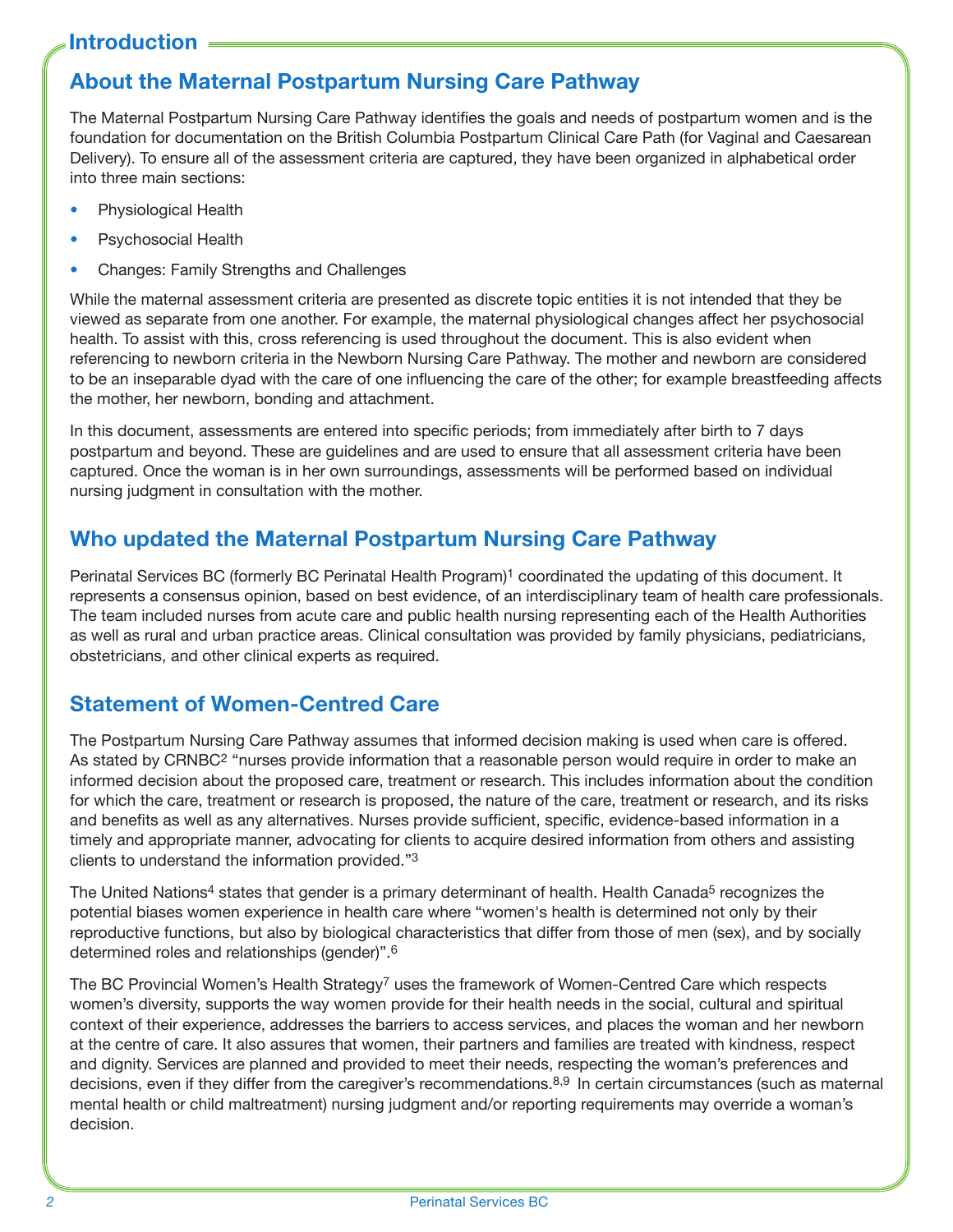### **Referring to a Primary Health Care Provider (PHCP)**

Prior to referring to a Primary Health Care Provider (PHCP) an appropriate postpartum nursing assessment will be performed. This may need to be specific or global (physical, emotional, & psychosocial health, learning needs for self care as well as care of her infant)<sup>10</sup> in nature. In the intervention sections the nursing process will be referred to as Nursing Assessment.

### **Referrals to Other Resources**

To support nursing practice the following resources are available. Links for many specific resources are included throughout the document. Key resources for parents are:

- **Best Chance Website** This website is filled with up-to-date and practical information, useful tools and resources for women, expectant parents, and families with babies and toddlers up to 3 years of age. **http://www.bestchance.gov.bc.ca/**
- *• Baby's Best Chance Parents' Handbook of Pregnancy and Baby Care* (second revision sixth edition) **www.bestchance.gov.bc.ca** In Key Resources Tab
- *• Baby Best Chance* **Video www.bestchance.gov.bc.ca** In Key Resources Tab
- • **HealthLink BC www.healthlinkbc.ca/kbaltindex.asp**
- **HealthLink BC** Telephone number accessed by dialing 8-1-1 (Services available – health services representatives, nurses pharmacists, dietitians, translation services and hearing impaired services)

#### **Goals and Needs - Health Canada's National Guidelines**

As indicated by Health Canada in the document *Family-Centred Maternity and Newborn Care: National Guidelines*,11 the postpartum period is a significant time for the mother, baby, and family as there are vast maternal and newborn physiological adjustments and important psychosocial and emotional adaptations for all family members or support people.

From the National Guidelines, the BCPHP has adapted the goals, fundamental needs, and basic services for postpartum women to:

- Assess the physiological, psychosocial and emotional adaptations of the mother and baby
- Promote the physical well-being of both mother and baby
- Promote maternal rest and recovery from the physical demands of pregnancy and the birth experience
- Support the developing relationship between the baby and his or her mother, and support(s)/family
- Support the development of infant feeding skills
- Support the development of parenting skills
- Encourage support of the mother, baby, and family during the period of adjustment (support may be from other family members, social contacts, and/or the community)
- Provide education resources and services to the mother and support(s) in aspects relative to personal and baby care
- Support and strengthen the mother's knowledge, as well as her confidence in herself and in her baby's health and well-being, thus enabling her to fulfill her mothering role within her particular family and cultural beliefs
- Encourage and assist the completion of specific prophylactic or screening procedures organized through the different programs of maternal and newborn care, such as: Vitamin K administration and eye prophylaxis,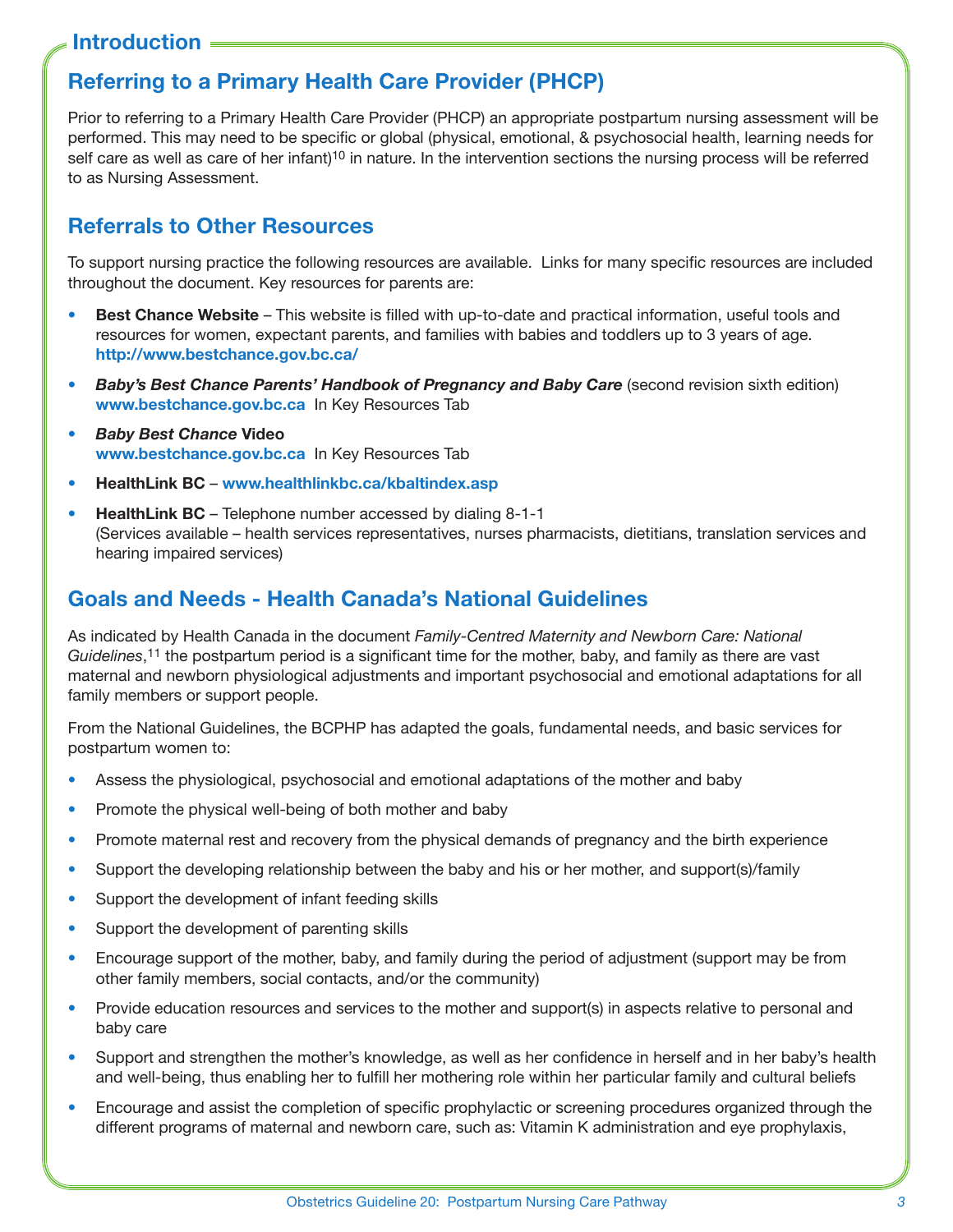immunization (rubella, Hepatitis B), prevention of Rh isoimmunization and newborn screening (blood spot screening, newborn hearing screening)

- Assess the safety and security of postpartum women and their newborns (families) (e.g. potentially violent home situations, substance use, car seats)
- Identify and participate in implementing appropriate interventions for postpartum maternal and variances/ concerns
- Assist the woman in the prevention of postpartum variances/concerns

### **Needs – World Health Organization (WHO)**

The WHO<sup>12</sup> states that "postpartum care should respond to the special needs of the mother and baby during this special phase and should include the prevention and early detection and treatment of complications and disease, the provision of advice and services on breastfeeding, birth spacing, immunization and maternal nutrition."13

The eight specific WHO maternal postpartum needs are identified as:

- Information and counselling on care of the baby and breastfeeding, what happens with and in their bodies, self care, sexual life, contraception and nutrition
- Support from health care providers and family/partner
- Health care for suspect or manifest complications
- Time to care for the baby
- Help with domestic tasks
- Maternity leave
- Social integration into her family and community
- Protection from abuse/violence

#### **Timeframes**

The first 2 hours following the third stage of birth (delivery of placenta) is the Period of Stability. The Consensus Symposium14 defined 'The Period of Stability' as "maternal stability is generally attained within two hours following birth".<sup>15</sup> Other important timeframes identified by the development committee are:  $>2 - 24$  hours,  $>24 -$ 72 hours, and >72 hours – 7 days and beyond and are the reference points used in this document.

*NOTE*: In order to capture key parent teaching / anticipatory guidance concepts, they will be located in the  $>2$  – 24 hour timeframe. It is the at the individual nurse's discretion to provide this information and or support earlier or later.

#### **Maternal Physiological Stability**

The Postpartum Nursing Care Pathway has adapted Consensus Statement #1, in the BC Postpartum Consensus Symposium16 and recommends that the 5 following criteria define postpartum **physiologic stability** for vaginal delivery at term.

- Vital signs stable (T, P, R, BP)
- Perineum intact or repaired as needed
- No postpartum complications requiring ongoing observation (e.g.: hemorrhage)
- Bladder function adequate (e.g.: has voided)
- Skin-to-skin (STS) contact with baby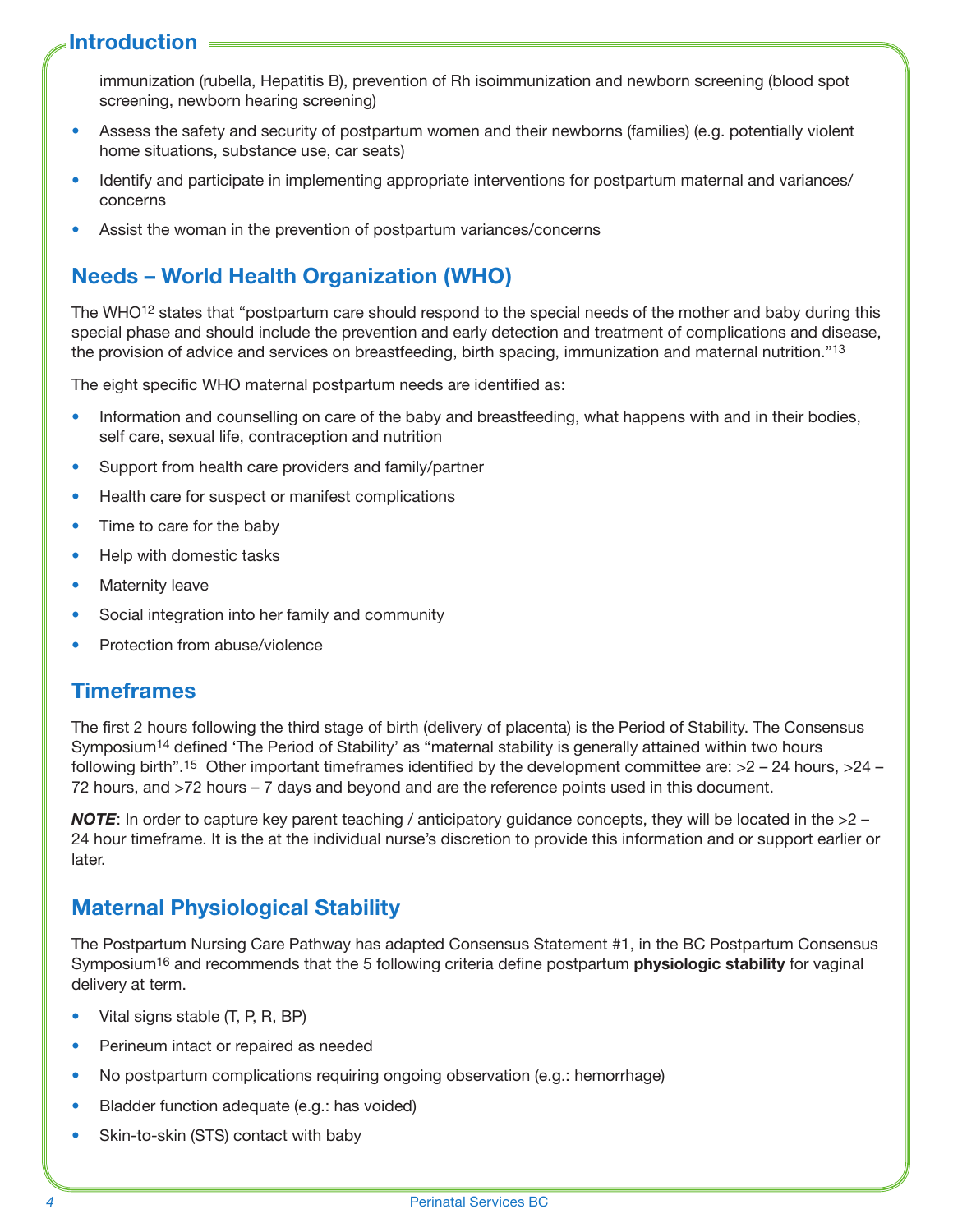### **Postpartum Pain and the Visual/ Verbal Analogue Scale (VAS)**

Acute post partum pain is a strong predictor of persistent pain and depression after childbirth.17 Severity of acute post partum pain, **not** mode of delivery, is independently related to the risk of postpartum pain (2.5 fold increased risk) and depression (3.0 fold increased risk).<sup>18</sup> In order to assess post partum pain and to improve maternal outcomes, the standardized method of using the Visual/Verbal Analogue Scale (VAS) is recommended.19 The pain assessment incorporates a visual or verbal pain scale plus 4 pain assessment questions.

For the purpose of these guidelines a verbal pain assessment will be incorporated.

The following questions should be part of the maternal pain assessment

- 1. Location: Where is the pain?
- 2. Quality: What does the pain feel like?
- 3. Onset: When did your pain start?
- 4. **Intensity: On a scale of 0 to 10 (with 0=no pain and 10=worst pain possible) where would your pain be?** (Pain Scale is used on Postpartum Clinical Care Path)
- 5. What makes the pain better?
- 6. What makes the pain worse?

### **Sedation Scale**

To investigate the effects of differing degrees of intraoperative sedation during regional anesthesia on intra and postoperative outcomes, a reliable and valid system for measuring the level of sedation is required.20 The Wilson Sedation Scale is a simple, evidence-based sedation scale and will be used to assess sedation in women experiencing a regional anesthetic.

The following parameters are used for the sedation scale assessment

- 1. Fully awake and oriented
- 2. Drowsy
- 3. Eyes closed but rousable to command
- 4. Eyes closed but rousable to mild physical stimulation (earlobe tug)
- 5. Eyes closed but unrousable to mild physical stimulation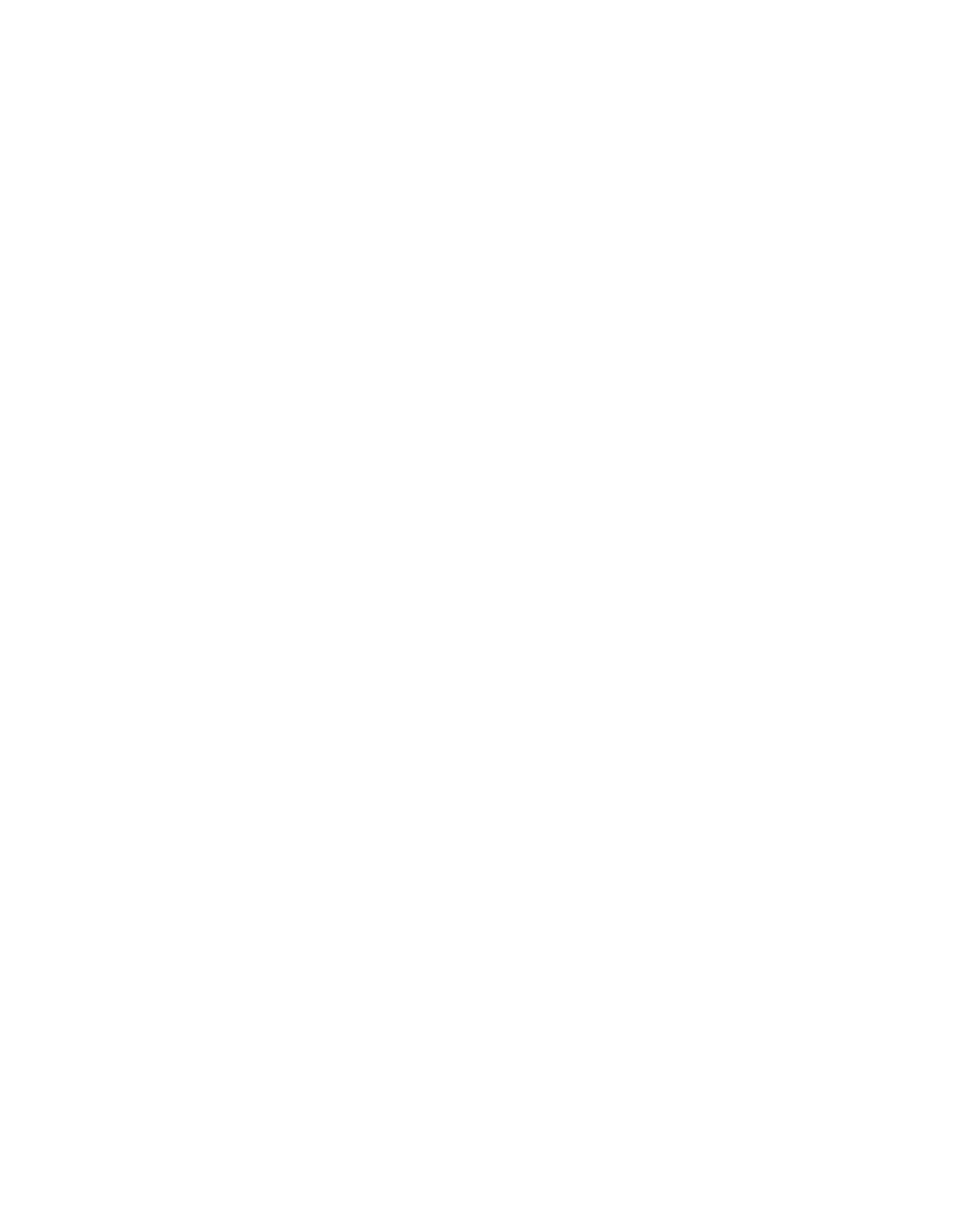| <b>Physiological Assessment</b>                                                                                                                                                                                                                                                                                                                                                                                                                                                                                                                                                                                          | $0 - 2$ hours<br><b>Period of Stability (POS)</b>                                                                                                                                                                                                                                                                                                                                                                                                                                                                                                                                                                                                                                                                                                                                                                                                                                                                                                                                                                                                                                                                                                                                                                            | $>2 - 24$ hours                                                                                                                                                                                                                                                                                                                                                                                                                                                                                                                                                     | $>24 - 72$ hours                                                                                                                                                                                                                                                                                                                     | >72 hours - 7 days<br>and beyond                                                                                                                                                                                                                                                                                                                                                                                                                        |
|--------------------------------------------------------------------------------------------------------------------------------------------------------------------------------------------------------------------------------------------------------------------------------------------------------------------------------------------------------------------------------------------------------------------------------------------------------------------------------------------------------------------------------------------------------------------------------------------------------------------------|------------------------------------------------------------------------------------------------------------------------------------------------------------------------------------------------------------------------------------------------------------------------------------------------------------------------------------------------------------------------------------------------------------------------------------------------------------------------------------------------------------------------------------------------------------------------------------------------------------------------------------------------------------------------------------------------------------------------------------------------------------------------------------------------------------------------------------------------------------------------------------------------------------------------------------------------------------------------------------------------------------------------------------------------------------------------------------------------------------------------------------------------------------------------------------------------------------------------------|---------------------------------------------------------------------------------------------------------------------------------------------------------------------------------------------------------------------------------------------------------------------------------------------------------------------------------------------------------------------------------------------------------------------------------------------------------------------------------------------------------------------------------------------------------------------|--------------------------------------------------------------------------------------------------------------------------------------------------------------------------------------------------------------------------------------------------------------------------------------------------------------------------------------|---------------------------------------------------------------------------------------------------------------------------------------------------------------------------------------------------------------------------------------------------------------------------------------------------------------------------------------------------------------------------------------------------------------------------------------------------------|
| <b>ABDOMEN/FUNDUS</b><br>Assess<br>• Fundus for normal<br>involution<br>• Frequency of assessment<br>following organization's<br>policy:<br>Suggested frequency for<br>vaginal birth:<br>• q 15 min for 1 hour<br>$\bullet$ at 2 hours<br>• once per shift until<br>discharge from hospital<br>• then as required by nursing<br>judgment and/or self report<br>Assess woman's<br>understanding of:<br>• Normal involution<br>progression<br>Assess woman's capacity to:<br>• Self check her involution<br>progression<br>• Identify variances that may<br>require further medical<br>assessment<br>Refer to:<br>• Lochia | <b>Norm and Normal Variations</b><br>• Fundus firm, central +/- 1 finger above/below<br>umbilicus<br><b>Client Education/ Anticipatory Guidance</b><br>• Palpate fundus with 2nd hand supporting uterus just<br>above symphysis (woman in supine position with<br>knees flexed). <sup>21</sup><br>• Advise to empty bladder and aware of need to<br>empty frequently.<br>• Woman able to demonstrate palpation (if she<br>desires)<br>Variance - Fundus<br>• Uterus – boggy, soft, deviated to one side (due to<br>retained products, distended bladder, uterine atony,<br>bleeding)<br><b>Intervention - Fundus</b><br>• Massage uterus (if boggy) – advise to empty bladder<br>• May require further interventions - e.g. intravenous,<br>oxytocin (or other uterotonic medications), in and<br>out catheterization of bladder<br>• Nursing Assessment<br>• Refer to appropriate PHCP prn<br>Variance - Infection<br>• Infection S & S: T>38, $\uparrow$ P, chills, anorexia, nausea,<br>fatigue, lethargy, pelvic pain, foul smelling and/or<br>profuse lochia<br><b>Intervention-Infection</b><br>• Monitor for increased uterine tenderness and<br>• Monitor S & S of infection<br>• Refer to Lochia<br>• Refer to PHCP | <b>Norm and Normal</b><br><b>Variations</b><br>• Refer to POS<br>• Rectus muscle intact<br><b>Client Education/</b><br><b>Anticipatory Guidance</b><br>• Refer to POS<br>Variance-<br><b>Fundus and Infection</b><br>• Refer to POS<br>Intervention-<br><b>Fundus and Infection</b><br>• Refer to POS<br>Variance-<br>Diastasis recti abdominis<br>• Diastasis recti abdominis<br>as evidenced by bulging<br>or gaping in the midline<br>of abdomen<br>Intervention -<br>Diastasis recti abdominis<br>• Educate that this will<br>become less apparent<br>with time | <b>Norm and Normal</b><br><b>Variations</b><br>• Fundus firm, central,<br>$1 - 2$ fingers below<br>umbilicus-goes<br>down $\sim$ 1 finger (1cm)<br>breadth/day<br><b>Client Education/</b><br><b>Anticipatory Guidance</b><br>• Refer to $0 - 24$ hr<br>Variance<br>• Refer to $0 - 24$ hr<br>Intervention<br>• Refer to $0 - 24$ hr | <b>Norm and Normal</b><br><b>Variations</b><br>• Fundus central, firm<br>and $2 - 3$ fingers<br>below umbilicus<br>• Involuting and<br>descending ~1 finger-<br>breadth 1cm/day<br>(not palpable at $7 -$<br>10 days postpartum,<br>pre pregnant state at<br>6 wks)<br><b>Client Education/</b><br><b>Anticipatory Guidance</b><br>• Refer to $0 - 24$ hr<br><b>Variance</b><br>• Refer to $0 - 24$ hr<br><b>Intervention</b><br>• Refer to $0 - 24$ hr |

 $\bar{\mathbf{N}}$ 

**Physiological Health: Abdomen/Fundus**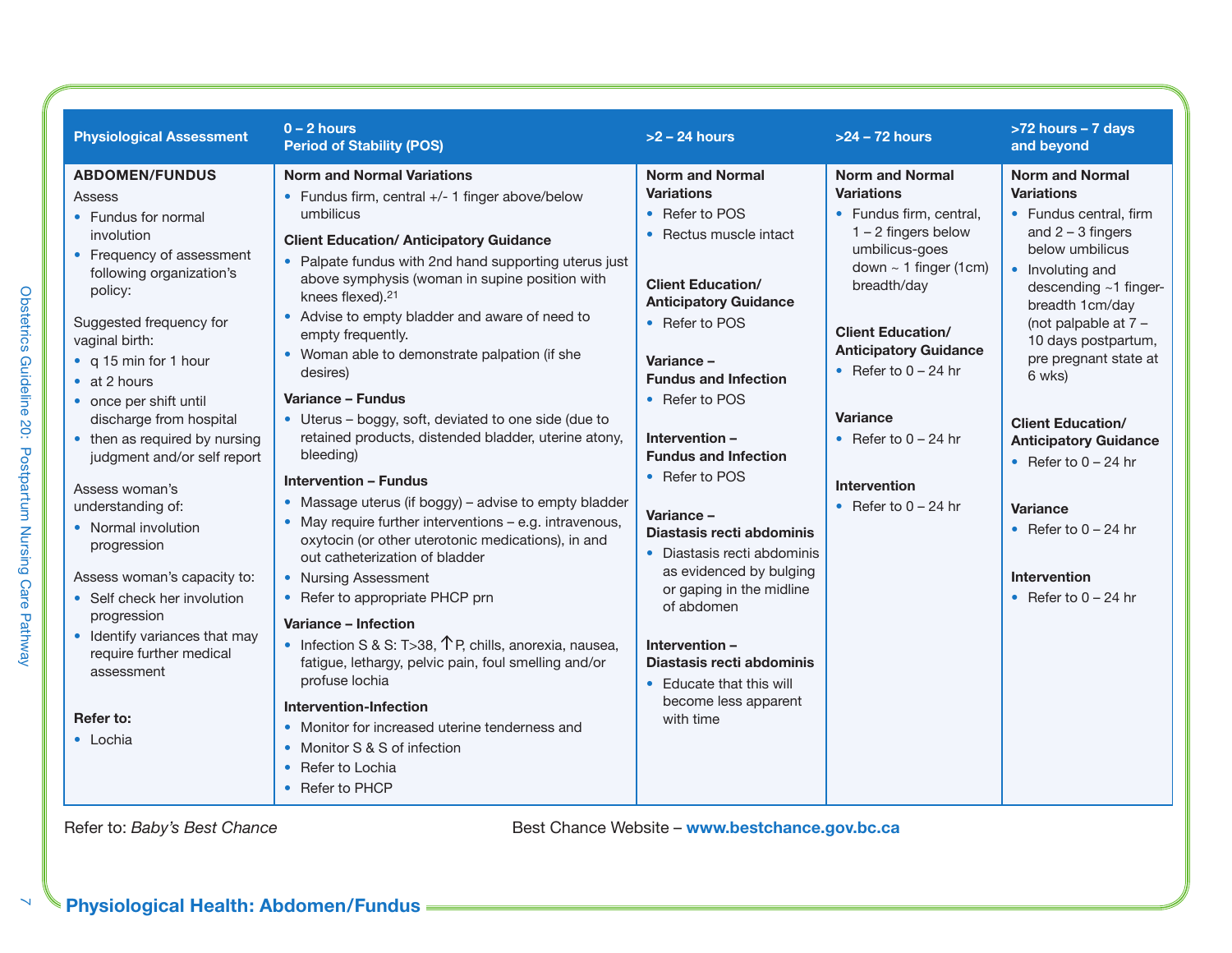## Physiological Health: Pain = **Conserverse Conserverse Exception**

*8*

Perinatal Services BC

Perinatal Services BC

| <b>Physiological Assessment</b>                                                                                                                                                                                                                                                                                                                                                                                                                                                                                                                                                                                                                                                            | $0 - 2$ hours<br><b>Period of Stability (POS)</b>                                                                                                                                                                                                                                                                                                                                                                                                                                                                                                                                                                                                                                                                                                                                                                                                                                                                                                                                                                                                                                                                                                                                                                                                                                      | $>2 - 24$ hours                                                                                                                                                                                                                                                                                                                                                | $>24 - 72$ hours                                                                                                                                                                                                           | >72 hours - 7 days<br>and beyond                                                                                                                                                                                                                                                            |
|--------------------------------------------------------------------------------------------------------------------------------------------------------------------------------------------------------------------------------------------------------------------------------------------------------------------------------------------------------------------------------------------------------------------------------------------------------------------------------------------------------------------------------------------------------------------------------------------------------------------------------------------------------------------------------------------|----------------------------------------------------------------------------------------------------------------------------------------------------------------------------------------------------------------------------------------------------------------------------------------------------------------------------------------------------------------------------------------------------------------------------------------------------------------------------------------------------------------------------------------------------------------------------------------------------------------------------------------------------------------------------------------------------------------------------------------------------------------------------------------------------------------------------------------------------------------------------------------------------------------------------------------------------------------------------------------------------------------------------------------------------------------------------------------------------------------------------------------------------------------------------------------------------------------------------------------------------------------------------------------|----------------------------------------------------------------------------------------------------------------------------------------------------------------------------------------------------------------------------------------------------------------------------------------------------------------------------------------------------------------|----------------------------------------------------------------------------------------------------------------------------------------------------------------------------------------------------------------------------|---------------------------------------------------------------------------------------------------------------------------------------------------------------------------------------------------------------------------------------------------------------------------------------------|
| <b>PAIN</b><br>Use of a visual/verbal analogue<br>pain scale (VAS) and pain<br>assessment questions<br>1. Location: Where is the pain?<br>2. Quality: What does your pain<br>feel like?<br>3. Onset: When did your pain<br>start?<br>4. Intensity: Using the scale 0<br>(no pain) and 10 (worst pain<br>possible) where would your<br>pain be?<br>5. What makes the pain better?<br>6. What makes the pain worse?<br>Effectiveness of comfort<br>measures/analgesia<br>Assess woman's awareness<br>of comfort measures and/<br>or analgesia - include doses,<br>frequency and effectiveness<br>• Women with increased<br>pain are more apt to<br>develop chronic pain and/or<br>depression | <b>Norm and Normal Variations</b><br>• Pain is tolerable with/without analgesia and/or non<br>pharmacological pain relief measures<br>• Pain does not impact daily living, such as walking,<br>mood, sleep, interactions with others and ability to<br>concentrate <sup>22</sup><br><b>Client Education/ Anticipatory Guidance</b><br>• Using VAS questions to assess pain level and when<br>to consult PHCP<br>• Women aware of recommendation for nursing<br>mothers to take precautions with the use of Codeine<br>(test not available in Canada to identify ultra rapid<br>metabolizers of Codeine <sup>23</sup> and the narcotic effects<br>on the newborn. Refer to breastfeeding)<br>• Confer with PHCP re use of alternate medication.<br><b>Variance</b><br>• Pain does impact daily living, such as walking,<br>mood, sleep, interactions with others and ability<br>to concentrate<br>• Pain scale >4 for vaginal birth (VB) and >5 for<br>Cesarean birth (CB) <sup>24</sup> and not relieved by current<br>analgesia and/or non pharmacological pain relief<br>measures<br>Intervention<br>• Pain scale >4 for VB and >5 for CB requires further<br>evaluation and management of pain<br>• Nursing Assessment including pain assessment<br>• Refer to appropriate PHCP prn | <b>Norm and Normal</b><br><b>Variations</b><br>• Refer to POS<br>• Afterpains may<br>be more severe in<br>multiparous women<br>when breastfeeding<br><b>Client Education/</b><br><b>Anticipatory Guidance</b><br>• Refer to POS<br>• Effect of breastfeeding<br>on involution of uterus<br><b>Variance</b><br>• Refer to POS<br>Intervention<br>• Refer to POS | <b>Norm and Normal</b><br><b>Variations</b><br>• Refer to $0 - 24$ hr<br><b>Client Education/</b><br><b>Anticipatory Guidance</b><br>• Refer to POS<br>Variance<br>• Refer to POS<br><b>Intervention</b><br>• Refer to POS | <b>Norm and Normal</b><br><b>Variations</b><br>• Refer to $0 - 24$ hr<br><b>Client Education/</b><br><b>Anticipatory Guidance</b><br>• Refer to $0 - 24$ hr<br>• Afterpains begin to<br>subside after about<br>72 hr<br>Variance<br>• Refer to POS<br><b>Intervention</b><br>• Refer to POS |

Refer to: *Baby's Best Chance* **Best Chance** *Best Chance Website* – www.bestchance.gov.bc.ca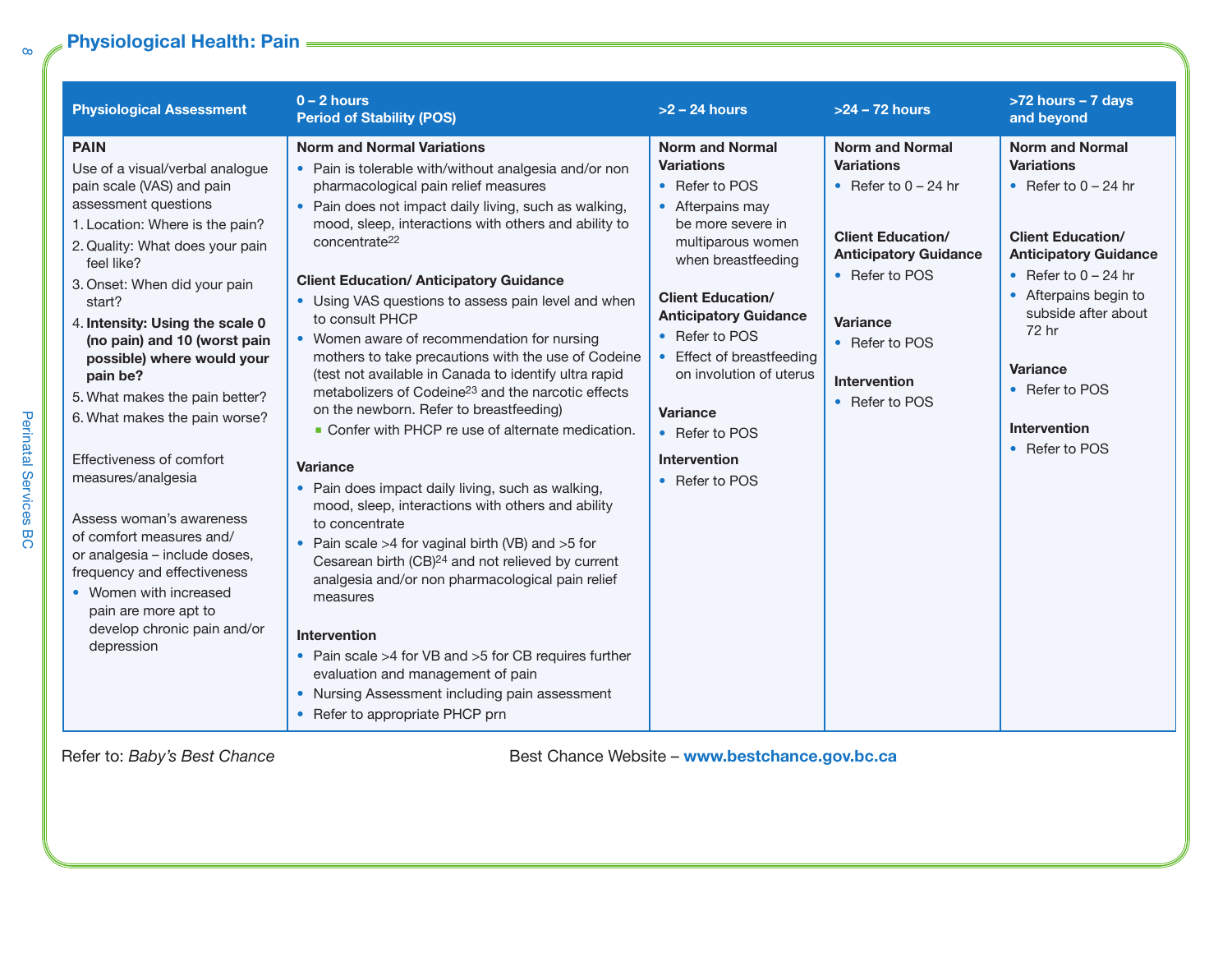| <b>Physiological Assessment</b>                                                                                                                                                                                                                                                                                                                                                                                                 | $0 - 2$ hours<br><b>Period of Stability (POS)</b>                                                                                                                                                                                                                                                                                                                                                                                                                                                                                                                                                                                                                                                                                                                                                                                                                                              | $>2 - 24$ hours                                                                                                                                                                                                                                                                                                                                                                                                                                                       | >24 - 72 hours                                                                                                                                                                                                                                                                                                                                                                                                                                                                                                                                                                                                                                                                                                                                                                                                                                                                                                                            | >72 hours - 7 days<br>and beyond                                                                                                                                                                                                                                                                                                                     |
|---------------------------------------------------------------------------------------------------------------------------------------------------------------------------------------------------------------------------------------------------------------------------------------------------------------------------------------------------------------------------------------------------------------------------------|------------------------------------------------------------------------------------------------------------------------------------------------------------------------------------------------------------------------------------------------------------------------------------------------------------------------------------------------------------------------------------------------------------------------------------------------------------------------------------------------------------------------------------------------------------------------------------------------------------------------------------------------------------------------------------------------------------------------------------------------------------------------------------------------------------------------------------------------------------------------------------------------|-----------------------------------------------------------------------------------------------------------------------------------------------------------------------------------------------------------------------------------------------------------------------------------------------------------------------------------------------------------------------------------------------------------------------------------------------------------------------|-------------------------------------------------------------------------------------------------------------------------------------------------------------------------------------------------------------------------------------------------------------------------------------------------------------------------------------------------------------------------------------------------------------------------------------------------------------------------------------------------------------------------------------------------------------------------------------------------------------------------------------------------------------------------------------------------------------------------------------------------------------------------------------------------------------------------------------------------------------------------------------------------------------------------------------------|------------------------------------------------------------------------------------------------------------------------------------------------------------------------------------------------------------------------------------------------------------------------------------------------------------------------------------------------------|
| <b>ABDOMINAL INCISION</b><br>• Abdominal incision -<br>progression of healing<br>Assess woman's understanding<br>of<br>• Normal healing from<br>caesarean birth abdominal<br>incision<br>Suggested assessment<br>frequency for caesarean birth:<br>• q 15 min for 1 hour<br>• at 2 hours<br>• $q 4 h X 24 hours$<br>• once per shift until d/c from<br>hospital<br>• then as required by nursing<br>judgment and/or self report | • Abdominal incision dressing<br>dry and intact with minimal<br>oozing<br><b>Client Education/Anticipatory</b><br>Guidance<br>• Marked areas of oozing<br>• Encourage to splint abdomen<br>with pillow when coughing,<br>moving or feeding<br>• Use of good body mechanics<br>when changing positions,<br>(getting up from bed/chair)<br><b>Variance</b><br>• Increased bleeding on<br>dressing, incision gaping,<br>swelling and bruising<br><b>Intervention</b><br>• Apply pressure dressing<br>• Nursing Assessment<br>• Refer to PHCP prn<br>Variance - Infection<br>$\bullet$ S & S such as T > 38,<br>increased pulse, chills,<br>anorexia, nausea, fatigue,<br>lethargy, pelvic pain, foul<br>smelling and/or profuse lochia<br><b>Intervention - Infection</b><br>• Nursing Assessment<br>• Monitor for increased uterine<br>tenderness and further signs<br>and symptoms of infection | <b>Norm and Normal Variations</b><br>• Well approximated and free<br>of inflammation, little or no<br>drainage, dressing dry and<br>intact, staples present, may<br>have subcuticular suture<br>covered with steri-strip<br>pressure dressing<br><b>Client Education/ Anticipatory</b><br>Guidance<br>• Refer to POS<br><b>Variance</b><br>• Refer to POS<br>• Incision gaping, edema,<br>inflamed, ecchymosis,<br>discharge<br><b>Intervention</b><br>• Refer to POS | <b>Norm and Normal Variations</b><br>• Fundus may be tender but<br>improving<br>• Incision swelling decreasing<br><b>Client Education/ Anticipatory</b><br>Guidance<br>• Traditional dressing removed<br>- may shower, cover incision<br>• Steristrips to come off on own<br>• For sterstrip pressure<br>dressing leave intact until<br>removed by PHCP<br>Ensure arrangements for<br>removal of staples/sutures or<br>Steri Strip pressure dressing<br>(as per hospital/agency<br>policy/ PHCP preference)<br>• Advise of correct lifting<br>technique - abdominal<br>tightening with exhalation<br>when lifting, lift within the<br>woman's comfort zone (e.g.<br>baby, toddler)<br>Advise to use good body<br>mechanics and avoiding<br>the Valsalva when lifting<br>• Recommend refraining from<br>tub bath until dressings,<br>sutures, staples removed<br><b>Variance</b><br>• Refer to POS<br>• Drainage/infection<br>Intervention | <b>Norm and Normal Variations</b><br>• Refer to $0 - 24$ hr<br>• May experience numbness<br>surrounding incision<br>• Incision healing with little or<br>no drainage<br><b>Client Education/Anticipatory</b><br><b>Guidance</b><br>• Refer to $>24$ hr - 72 hr<br><b>Variance</b><br>• Refer to $0 - 72$ hr<br><b>Intervention</b><br>• Refer to POS |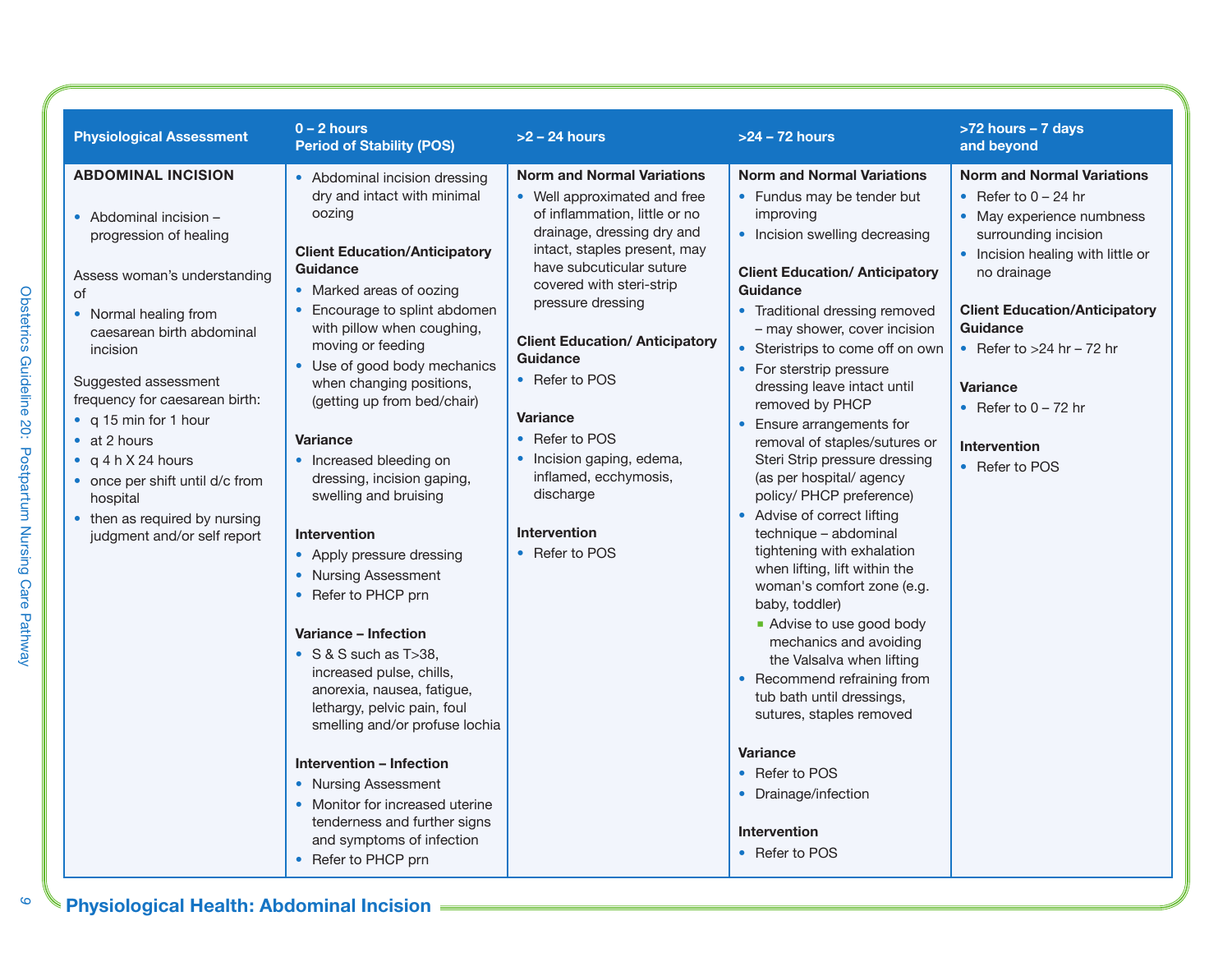### **Physiological Health: Breasts**

| <b>Physiological</b><br><b>Assessment</b>                                                                                                                                                                                                                                                                                                                                                                                                                                                                                                                                           | $0 - 2$ hours<br><b>Period of Stability (POS)</b>                                                                                                                                                                                                                                                                                                                                                                                                                                                                                                                                             | $>2 - 24$ hours                                                                                                                                                                                                                                                                                                                                                                                                                                                                                                                                                                                                                                                     | $>24 - 72$ hours                                                                                                                                                                                                                                                                                                                                                                                                                                                          | >72 hours - 7 days<br>and beyond                                                                                                                                                                                                                                                                                                                                                                                                                                                                                                                                                                                                                                                                                                                                                                                                                                                                                                                                                                                                                                                                                                                  |
|-------------------------------------------------------------------------------------------------------------------------------------------------------------------------------------------------------------------------------------------------------------------------------------------------------------------------------------------------------------------------------------------------------------------------------------------------------------------------------------------------------------------------------------------------------------------------------------|-----------------------------------------------------------------------------------------------------------------------------------------------------------------------------------------------------------------------------------------------------------------------------------------------------------------------------------------------------------------------------------------------------------------------------------------------------------------------------------------------------------------------------------------------------------------------------------------------|---------------------------------------------------------------------------------------------------------------------------------------------------------------------------------------------------------------------------------------------------------------------------------------------------------------------------------------------------------------------------------------------------------------------------------------------------------------------------------------------------------------------------------------------------------------------------------------------------------------------------------------------------------------------|---------------------------------------------------------------------------------------------------------------------------------------------------------------------------------------------------------------------------------------------------------------------------------------------------------------------------------------------------------------------------------------------------------------------------------------------------------------------------|---------------------------------------------------------------------------------------------------------------------------------------------------------------------------------------------------------------------------------------------------------------------------------------------------------------------------------------------------------------------------------------------------------------------------------------------------------------------------------------------------------------------------------------------------------------------------------------------------------------------------------------------------------------------------------------------------------------------------------------------------------------------------------------------------------------------------------------------------------------------------------------------------------------------------------------------------------------------------------------------------------------------------------------------------------------------------------------------------------------------------------------------------|
| <b>BREASTS</b><br>Assess<br>• Breasts and nipples<br>• Breast comfort and<br>function<br>• Conditions that may<br>affect milk supply<br>Lack of breast<br>enlargement during<br>pregnancy<br>• Some breast traumas<br>or malformations<br>• Breast augmentation<br>or reduction surgery<br>• Some medical<br>conditions<br>• Postpartum<br>hemorrhage<br>Assess woman's<br>understanding of<br>• Adequate breast<br>stimulation<br>Assess woman's<br>• breastfeeding<br>confidence to produce<br>adequate milk supply<br>for her baby<br>Assess woman's capacity<br>to hand express | <b>Norm and Normal</b><br><b>Variations</b><br>• Breasts soft, colostrum<br>may be expressed<br>• Nipples are intact, may<br>appear flat or inverted<br>but protrude with baby's<br>feeding attempt and are<br>minimally tender<br><b>Client Education/</b><br><b>Anticipatory Guidance</b><br>• Uninterrupted skin-<br>to-skin contact until<br>completion of the first<br>feeding or longer<br>• Mothers with more<br>than one hour of<br>skin-to-skin contact<br>during the first three<br>hours following birth,<br>increased likelihood<br>of breastfeeding<br>exclusively <sup>26</sup> | <b>Norm and Normal</b><br><b>Variations</b><br>• Refer to POS<br>• Breast soft, minimal<br>nipple tenderness<br><b>Client Education/</b><br><b>Anticipatory Guidance</b><br>$\bullet$ Hand expression – if<br>colostrum or milk<br>expressed feed to baby<br>or rub drops into nipple<br>tissue $27$<br>• Support the woman/<br>infant to work together<br>in achieving an effective<br>latch - most important<br>factor in decreasing<br>incidence of nipple<br>pain <sup>28</sup><br>• Refer to Infant Feeding<br>Section<br>• Healthy Eating (Refer to<br>Lifestyle-Nutrition)<br>PSBC (2011) Guideline<br>$\bullet$<br>Breastfeeding the<br>Healthy Term Infant | <b>Norm and Normal</b><br><b>Variations</b><br>• Refer to $>2$ – 24h<br>• Breasts may be<br>beginning to fill, firmer<br>and colostrum more<br>easily expressed<br>• May have some nipple<br>tenderness<br>• Breast fullness<br><b>Client Education/</b><br><b>Anticipatory Guidance</b><br>• Refer to $>2$ – 24 hr<br>• Frequent breastfeeding<br>helps to prevent<br>engorgement <sup>29</sup><br>• If bra used it should fit<br>comfortably and not<br>restrict breast | <b>Norm and Normal Variations</b><br>• After about 72 hours, breasts may be softer after<br>feedings<br>• Breast fullness<br><b>Client Education/ Anticipatory Guidance</b><br>• Refer to $>2 - 72$ hr<br><b>Variance</b><br>• Refer to $0 - 72$ hr<br>• If nipples were previously damaged - pain that does<br>not subside after initial latch<br>Intervention<br>• Refer to $0 - 72$ hr<br>Variance - Engorgement<br>• Tenderness, warmth, throbbing (may extend to<br>armpits)<br>• Skin on breast may be taut, shiny, and transparent<br>• Nipples flat, usually bilateral<br>• Breast(s) hard, swollen, painful<br><b>Intervention - Engorgement</b><br>• Massage breast gently and manually express breast<br>milk to soften the areola before breastfeeding,<br>facilitating infant latch<br>• Anti-inflammatory agents<br>• Application of warm compresses, shower or breast<br>soak before breastfeeding<br>• Application of cold treatments, such as gel packs,<br>cold packs or some cold cabbage leaves after<br>breastfeeding (women report the use of cold cabbage<br>leaves as helpful although not evidenced based) <sup>30</sup> |

Refer to: *Baby's Best Chance* **Best Chance** *Best Chance Website* – **www.bestchance.gov.bc.ca**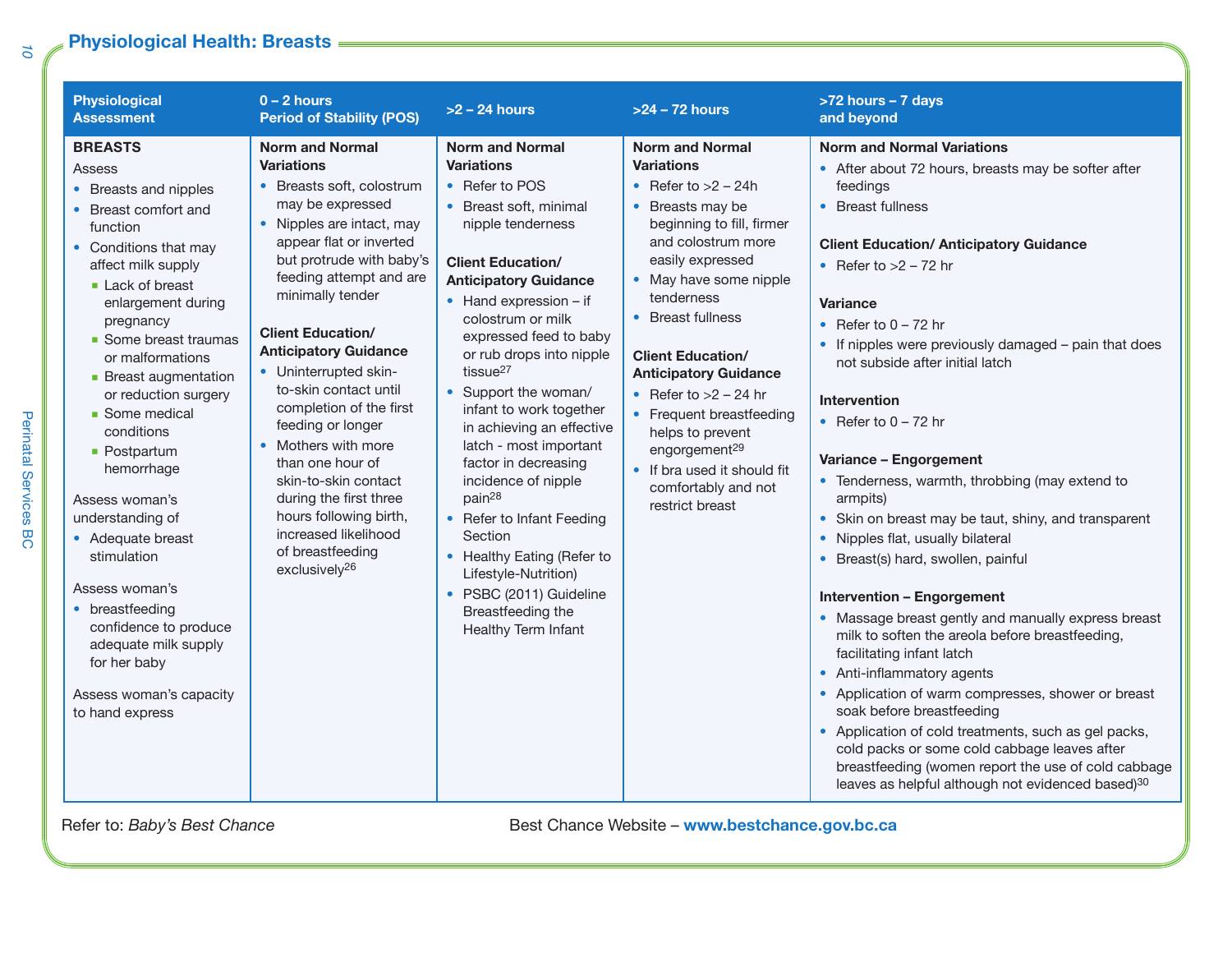| <b>Physiological</b><br><b>Assessment</b> | $0 - 2$ hours<br><b>Period of Stability</b><br>(POS)                                                                                                                                                                                                                                                                                                                                                                                                                | $>2 - 24$ hours                                                                                                                                                                                                                                                                                                                                                                                                                                                                                                                                                                                                                                                                                                                                                                                                                                                                                                                                                                                                                                                                                                                                                                                                       | $>24 - 72$ hours                                                                                                                                                                                                                                                                                                                                                                                                                                                                                                                                                                                                                                                                                                                                                                                                                                                                   | >72 hours - 7 days<br>and beyond                                                                                                                                                                                                                                                                                                                                                                                                                                                                                                                                                                                                                                                                                                                                                                 |
|-------------------------------------------|---------------------------------------------------------------------------------------------------------------------------------------------------------------------------------------------------------------------------------------------------------------------------------------------------------------------------------------------------------------------------------------------------------------------------------------------------------------------|-----------------------------------------------------------------------------------------------------------------------------------------------------------------------------------------------------------------------------------------------------------------------------------------------------------------------------------------------------------------------------------------------------------------------------------------------------------------------------------------------------------------------------------------------------------------------------------------------------------------------------------------------------------------------------------------------------------------------------------------------------------------------------------------------------------------------------------------------------------------------------------------------------------------------------------------------------------------------------------------------------------------------------------------------------------------------------------------------------------------------------------------------------------------------------------------------------------------------|------------------------------------------------------------------------------------------------------------------------------------------------------------------------------------------------------------------------------------------------------------------------------------------------------------------------------------------------------------------------------------------------------------------------------------------------------------------------------------------------------------------------------------------------------------------------------------------------------------------------------------------------------------------------------------------------------------------------------------------------------------------------------------------------------------------------------------------------------------------------------------|--------------------------------------------------------------------------------------------------------------------------------------------------------------------------------------------------------------------------------------------------------------------------------------------------------------------------------------------------------------------------------------------------------------------------------------------------------------------------------------------------------------------------------------------------------------------------------------------------------------------------------------------------------------------------------------------------------------------------------------------------------------------------------------------------|
| <b>BREASTS</b><br>(Continued)             | Variance<br>• Nipple inversion,<br>nipples that<br>invert with gentle<br>compression or<br>do not evert with<br>stimulation sufficient<br>for baby to latch<br>Baby not latching<br>• Baby separate from<br>mother<br>• Refer to $>2$ – 24 hr<br><b>Intervention</b><br>• Refer to $>2$ – 24 hr<br>• Hand expression if<br>baby separated from<br>mother<br>• Nursing Assessment<br>• Refer to PSBC<br>(2011) Guideline<br>Breastfeeding the<br>Healthy Term Infant | Variance - Nipple(s)<br>• Refer to POS<br>• Nipple pain<br>• Nipple damage - (bleeding/ cracked, bruised<br>nipples)<br>• Nipple distortion after feeds<br>• Inadequate breast stimulation<br>• Not initiating hand expression within six hours<br>if baby separated<br>• Baby is unable to latch (flat or inverted nipple)<br><b>Intervention - Nipple(s)</b><br>• Refer to POS and $> 24 - 72$ hours and beyond<br>• Assess infant feeding (especially for position<br>and latch)<br>• Assess and support strategies for infant<br>feeding<br>• If baby unable to feed effectively, initiate<br>regular hand expression in the first 24hours<br>and expression and pumping thereafter (refer<br>to Newborn Nursing Care Pathway)<br>• Apply expressed breast milk to nipple<br>• Start feeding with least affected nipple (if<br>nipple pain)<br>• Only interrupt breastfeeding if feeding<br>intolerable - assist woman with hand<br>expression<br>• Teach hand expression by 6 hours <sup>31</sup><br>• Information on managing engorgement (refer<br>to $72$ hr $-7$ days and beyond $-$ Engorgement)<br>• Comfortable bra - if required<br>• Refer to breastfeeding (variance not exclusively<br>breastfeeding) | <b>Variance</b><br>• Refer to $0 - 24$ hr and $>72$ hr and<br>beyond<br><b>Intervention</b><br>• Refer to $0 - 24$ hr and $>72$ hr and<br>beyond<br>Variance - Nipple trauma<br>• Nipple trauma (beginning signs of<br>skin breakdown)<br>Intervention - Nipple trauma<br>• Assess infant feeding<br>• Ask mother to rate her nipple pain<br>(using VAS-see Pain)<br>• Encourage mother to look at nipple<br>as baby releases it, if nipple looks<br>rounded rather than creased or<br>flattened the pain is probably<br>related to previous damage.<br>This 'reference feeding' can help<br>determine latch effectiveness<br>• Refer to individual knowledgeable<br>in current breastfeeding practices<br>or lactation consultant (LC)<br>• After 24 hours use a combination<br>of hand and pump expression<br>• Refer to PSBC (2011)<br>Breastfeeding the Healthy Term<br>Infant | Variance - Lump in Axilla<br>• Extra breast tissue in the axilla<br>• Normal variation, medical<br>intervention not required<br>Intervention - Engorgement of<br><b>Lumps in Axilla</b><br>• Anti-inflammatory agents<br>• Comfort Measure - application<br>of cold<br>Variance - Plugged Duct<br>• Usually 1 breast<br>• Localized hot, tender spot<br>• May be white spot on nipple<br>• May be a palpable lump (plugged<br>duct)<br><b>Intervention - Plugged Duct</b><br>• Shower or warm compress to<br>breast before breastfeeding<br>• Frequent feeding<br>• Massage behind the plug toward<br>the nipple, prior to and during<br>feeding<br>• Vary positions for feeding <sup>25</sup><br>• Comfort measures may include<br>ice and anti-inflammatory agents<br>• Avoid missing feedings |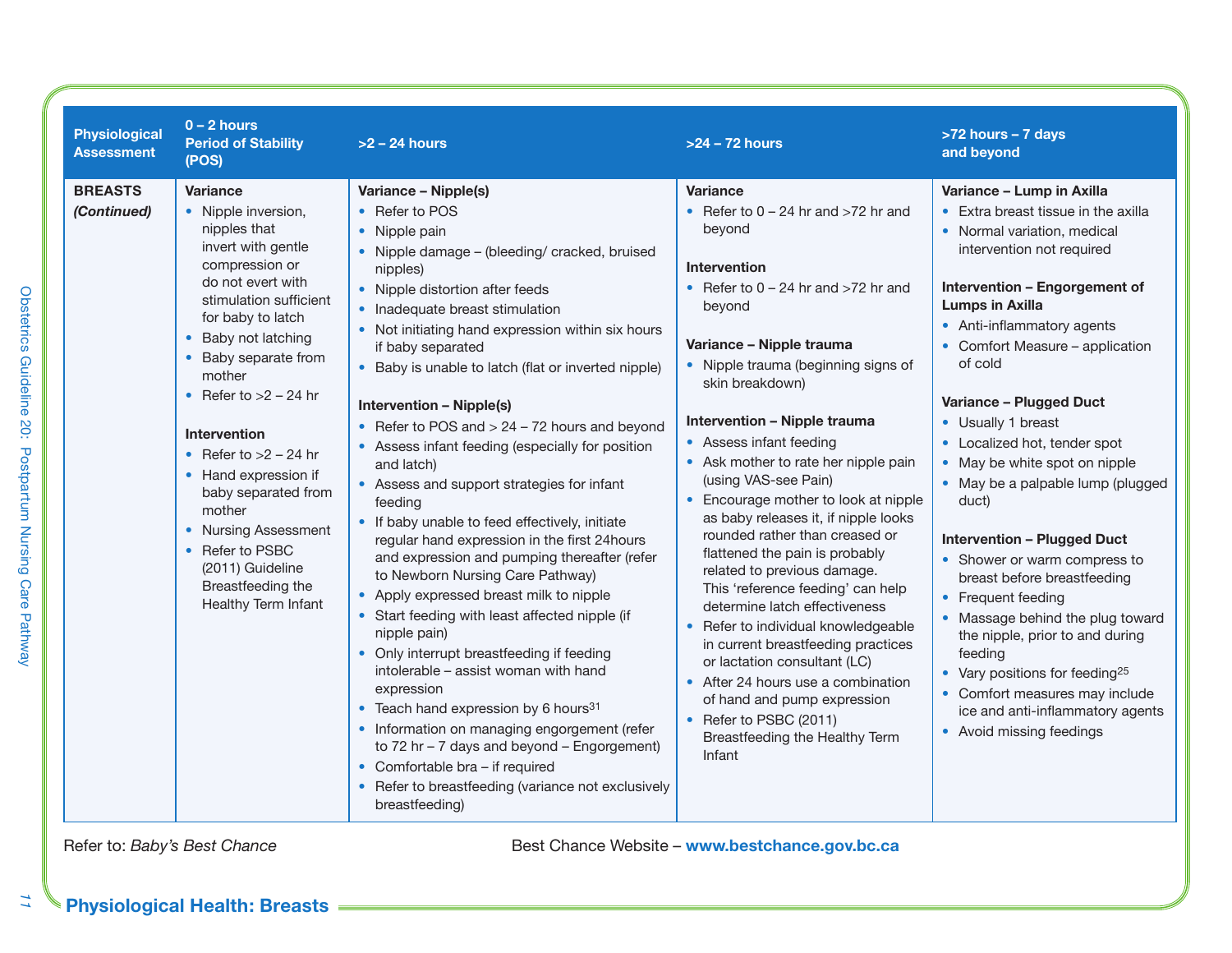# **Physiological Health: Breasts**

| <b>Physiological</b><br><b>Assessment</b> | $0 - 2$ hours<br><b>Period of</b><br><b>Stability (POS)</b> | $>2 - 24$ hours                                                                                                                                                                                                                                                                                                                                     | $>24 - 72$ hours | >72 hours - 7 days<br>and beyond                                                                                                                                                                                                                                                                                                                                                                                                                                                                                                                                                                                   |
|-------------------------------------------|-------------------------------------------------------------|-----------------------------------------------------------------------------------------------------------------------------------------------------------------------------------------------------------------------------------------------------------------------------------------------------------------------------------------------------|------------------|--------------------------------------------------------------------------------------------------------------------------------------------------------------------------------------------------------------------------------------------------------------------------------------------------------------------------------------------------------------------------------------------------------------------------------------------------------------------------------------------------------------------------------------------------------------------------------------------------------------------|
| <b>BREASTS</b><br>(Continued)             |                                                             | Variance - Maternal conditions<br>• Maternal conditions that may affect newborn feeding<br>Acute psychiatric condition*<br><b>Emotional stress*</b><br>Substance use <sup><math>*32</math></sup><br>*may affect ability to care for baby and make<br>informed decisions<br>• Refer to Breast Assessment - conditions that may<br>affect milk supply |                  | Variance - Mastitis<br>• Sudden onset of intense pain<br>• Usually in 1 breast (may be both)<br>• Breast may feel hot, appear red or have red<br>streaks and/or be swollen<br>• Woman may experience flu like symptoms,<br>fever of 38.5 °C<br><b>Intervention - Mastitis</b><br>• Support                                                                                                                                                                                                                                                                                                                         |
|                                           |                                                             | <b>Intervention - Maternal Conditions</b><br>• Careful observation of infant including feeding<br>behavior with support to maximize breast stimulation                                                                                                                                                                                              |                  | • Continue frequent breastfeeding - milk from<br>affected breast is safe for infant<br>$\bullet$ Rest<br>• Express if too painful to breastfeed<br>• Adequate fluids and healthy eating (refer to<br>Lifestyle - Healthy Eating)<br>• If there is a firm area, gently massage affected<br>area (massage through feed)<br>• Shower or warm compresses to affected area<br>prior to feeds based on woman's preference<br>• After feeds - cool compresses<br>• Analgesic<br>• If symptoms do not resolve >24hr refer to<br><b>PHCP</b><br>• Antibiotics may be indicated if not resolved in<br>24 hours <sup>33</sup> |

Refer to: *Baby's Best Chance* **Best Chance** *Best Chance Website* – www.bestchance.gov.bc.ca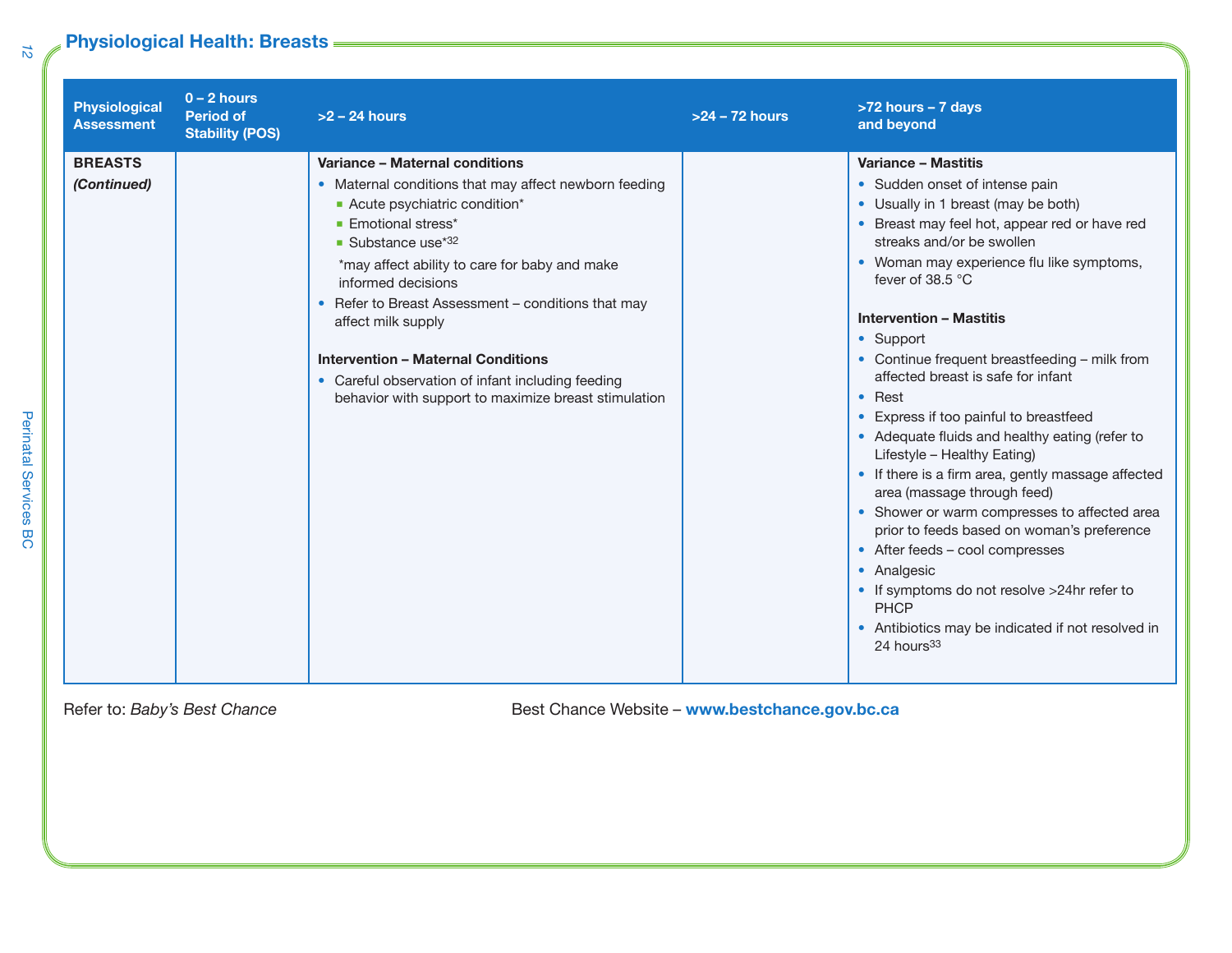| <b>Physiological</b><br><b>Assessment</b> | $0 - 2$ hours<br><b>Period of Stability</b><br>(POS) | $>2 - 24$ hours | $>24 - 72$ hours | >72 hours - 7 days<br>and beyond                                                                                                                                                                                                                                                                                                                                                                                                                                                                                                                                                                                                                                                                                                                                                                                                                                                                                                                                   |
|-------------------------------------------|------------------------------------------------------|-----------------|------------------|--------------------------------------------------------------------------------------------------------------------------------------------------------------------------------------------------------------------------------------------------------------------------------------------------------------------------------------------------------------------------------------------------------------------------------------------------------------------------------------------------------------------------------------------------------------------------------------------------------------------------------------------------------------------------------------------------------------------------------------------------------------------------------------------------------------------------------------------------------------------------------------------------------------------------------------------------------------------|
| <b>BREASTS</b><br>(Continued)             |                                                      |                 |                  | Variance - Nipple Candida (Fungus Infection) Yeast<br>• Sore burning nipples<br>• Sore all the time but worse when feeding<br>• Deep burning/shooting pain<br>• Itchy, flaky nipples<br>• Tiny blisters<br>• Deep pink/bright red nipples/areola<br>• Mother may have recently been on antibiotics or has a yeast infection<br>(infant may have signs of Candida in mouth or perineal area) <sup>34</sup><br>Intervention - Nipple Candida (Fungus Infection) Yeast<br>• Differentiate from poor latch<br>• Frequent hand washing and washing of all items that touch breast<br>and infants mouth<br>• Antifungal treatment for both mother and infant may be prescribed<br>• If using breast pads change when they become wet <sup>35</sup><br>• Avoid use of soother <sup>36</sup><br><b>Interventions for all Variances</b><br>• Assess infant feeding<br>• Refer to individual knowledgeable in current breastfeeding practices<br>or lactation consultant LC) |

<u> 1989 - Johann Barnett, fransk politik (</u>

Refer to: *Baby's Best Chance* **Best Chance** *Best Chance Website* – **www.bestchance.gov.bc.ca**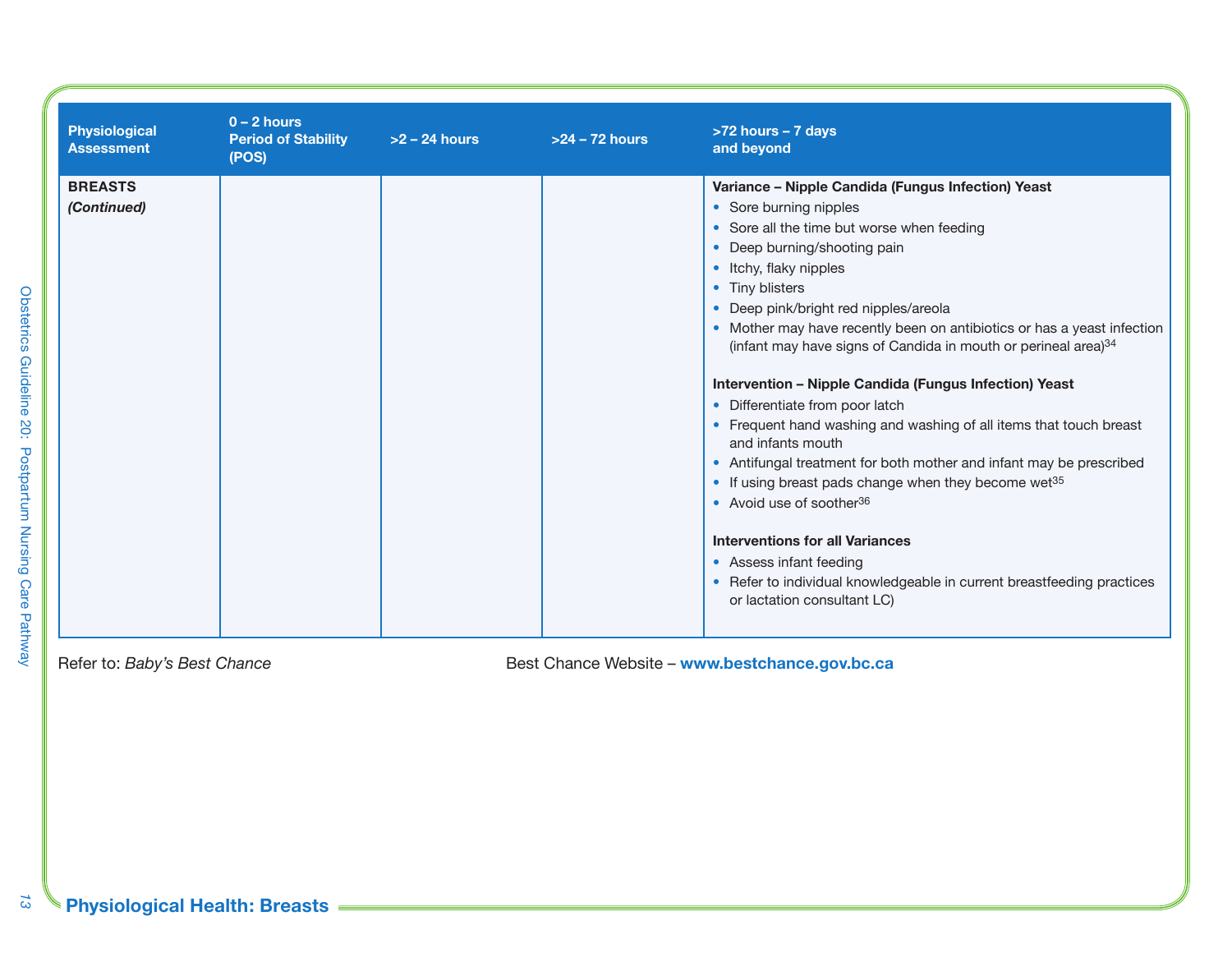## **Physiological Health: Breasts**

| <b>Physiological</b><br><b>Assessment</b>                                                  | $0 - 2$ hours<br><b>Period of Stability (POS)</b>                                          | $>2 - 24$ hours                                                                                                                                                                                                                                                                                                                                                                                                                                                                                                                                                                                                                                                                                                                                                                                                                                                                                                                                 | $>24 - 72$ hours                                                                                                                                                                                                                                                                                                                                                                                                                                                                                                                                                                                                                         | >72 hours - 7 days<br>and beyond                                                                                                                                                                                                                                                                                                                                                                                                                                                     |
|--------------------------------------------------------------------------------------------|--------------------------------------------------------------------------------------------|-------------------------------------------------------------------------------------------------------------------------------------------------------------------------------------------------------------------------------------------------------------------------------------------------------------------------------------------------------------------------------------------------------------------------------------------------------------------------------------------------------------------------------------------------------------------------------------------------------------------------------------------------------------------------------------------------------------------------------------------------------------------------------------------------------------------------------------------------------------------------------------------------------------------------------------------------|------------------------------------------------------------------------------------------------------------------------------------------------------------------------------------------------------------------------------------------------------------------------------------------------------------------------------------------------------------------------------------------------------------------------------------------------------------------------------------------------------------------------------------------------------------------------------------------------------------------------------------------|--------------------------------------------------------------------------------------------------------------------------------------------------------------------------------------------------------------------------------------------------------------------------------------------------------------------------------------------------------------------------------------------------------------------------------------------------------------------------------------|
| <b>BREASTS</b><br>The Non-breastfeeding<br>Woman<br>Focus of Assessment:<br>Breast comfort | <b>Norm and Normal</b><br><b>Variations</b><br>• Breasts soft, colostrum<br>may be present | <b>Norm and Normal Variations</b><br>• Breasts soft, colostrum may be present<br><b>Client Education/Anticipatory Guidance</b><br>• Wear supportive bra continuously until lactation is<br>suppressed, about $5 - 10$ days<br>• Use of anti-inflammatory agents<br>• Application of cold treatments, such as gel packs,<br>cold packs or cold cabbage leaves for comfort<br>• Avoid stimulation of the breasts such as heat,<br>pumping, and sexual breast contact until lacation is<br>suppressed<br>• Small amounts of milk may be produced for up to a<br>month postpartum<br>• Resumption of menstrual periods – as soon as $6 - 8$<br>weeks<br>• Contraception use<br><b>Interventions</b><br>• Wear supportive, well-fitting bra within 6 hours of<br>birth<br>• Anti-inflammatory agents<br>• Cold treatments, such as gel packs, cold packs or<br>cold cabbage leaves for comfort<br>• PHCP may prescribe medication to aid suppression | <b>Norm and Normal</b><br><b>Variations</b><br>• Breasts beginning to fill,<br>become firm and warm<br><b>Client Education/</b><br><b>Anticipatory Guidance</b><br>• Refer to $>2$ – 24 hr<br>Intervention<br>• Refer to $>2$ – 24 hr<br>• Supportive bra<br>• Anti-inflammatory agents<br>• Cold treatments such as<br>gel packs, cold packs or<br>cold cabbage leaves for<br>comfort for 20 minutes<br>$q1 - 4$ hr<br><b>Variance</b><br>• Engorgement<br>Intervention -<br><b>Engorgement in non-</b><br>breastfeeding women<br>• Express small amounts<br>for comfort<br>• Anti-inflammatory agents<br>• Cold treatments as<br>above | <b>Norm and Normal</b><br><b>Variations</b><br>• Breasts will start to<br>become softer as<br>lactation is suppressed<br>• Small amounts of milk<br>can continue to be<br>produced for up to one<br>month postpartum<br><b>Client Education/</b><br><b>Anticipatory Guidance</b><br>• Refer to $>2$ – 24 hr<br><b>Intervention</b><br>• Refer to $>24 - 72$ hr<br><b>Variance</b><br>• Mastitis<br><b>Intervention</b><br>• Apply cool compresses<br>• Analgesics<br>• Refer to PHCP |

Refer to: *Baby's Best Chance* **Best Chance** *Best Chance Website* – **www.bestchance.gov.bc.ca**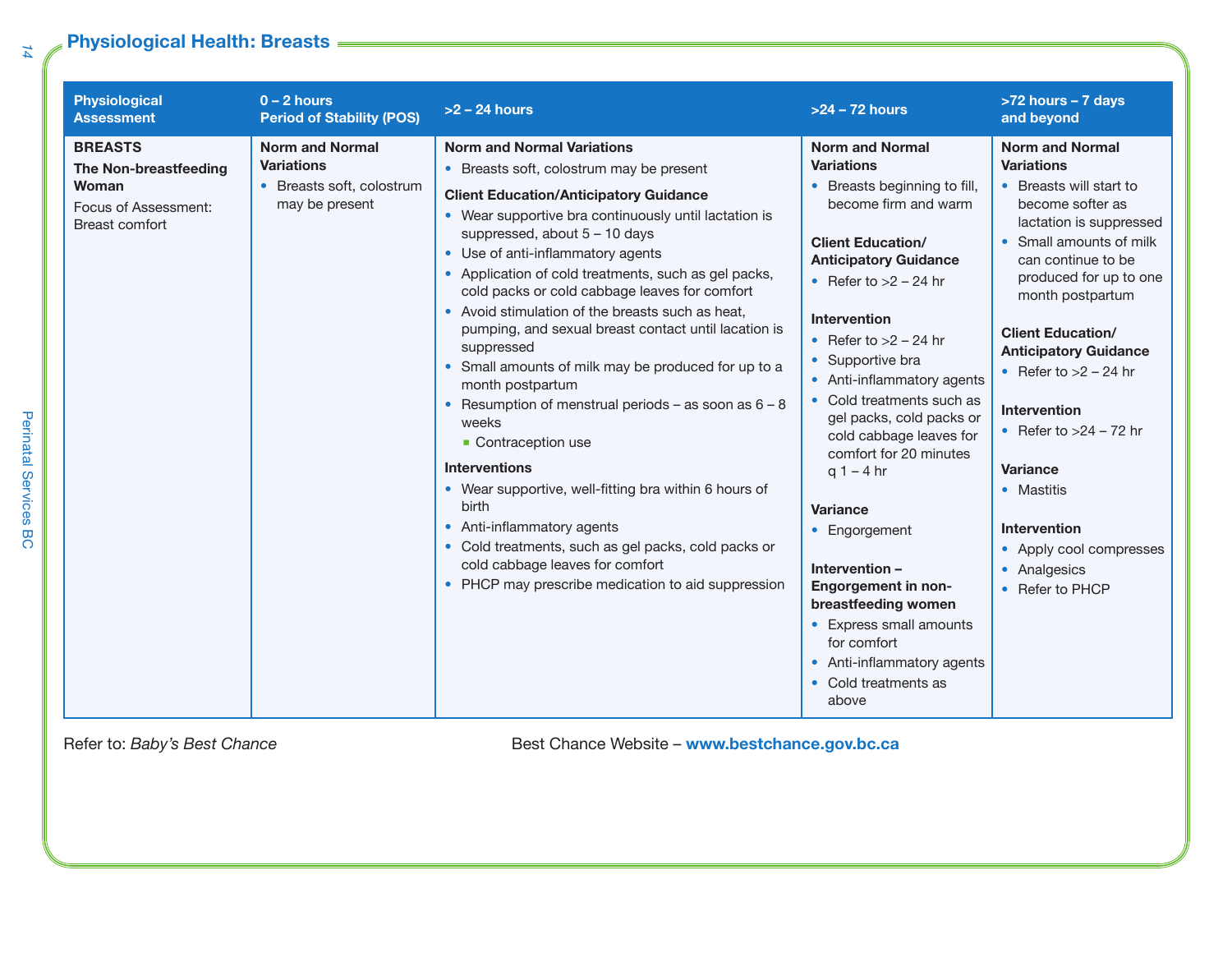| <b>Physiological</b><br><b>Assessment</b>                                                                                                                                                                                                                                                        | $0 - 2$ hours<br><b>Period of Stability (POS)</b>                                                                                                                                                                                                                                                                                                                                                                                                                                                                                                                                                                          | $>2 - 24$ hours                                                                                                                                                                                                                                                                                                                                                                                                                                                        | $>24 - 72$ hours                                                                                                                                                        | >72 hours - 7 days<br>and beyond                                                                                                                                        |
|--------------------------------------------------------------------------------------------------------------------------------------------------------------------------------------------------------------------------------------------------------------------------------------------------|----------------------------------------------------------------------------------------------------------------------------------------------------------------------------------------------------------------------------------------------------------------------------------------------------------------------------------------------------------------------------------------------------------------------------------------------------------------------------------------------------------------------------------------------------------------------------------------------------------------------------|------------------------------------------------------------------------------------------------------------------------------------------------------------------------------------------------------------------------------------------------------------------------------------------------------------------------------------------------------------------------------------------------------------------------------------------------------------------------|-------------------------------------------------------------------------------------------------------------------------------------------------------------------------|-------------------------------------------------------------------------------------------------------------------------------------------------------------------------|
| <b>COMMUNICABLE</b><br><b>DISEASES</b><br>(INFECTIONS)                                                                                                                                                                                                                                           | <b>Norm and Normal Variations</b><br>• HbsAg (Hepatitis B Surface Antigen)                                                                                                                                                                                                                                                                                                                                                                                                                                                                                                                                                 | <b>Norm and Normal Variations</b><br>• Refer to POS                                                                                                                                                                                                                                                                                                                                                                                                                    | <b>Norm and Normal</b><br><b>Variations</b>                                                                                                                             | <b>Norm and Normal</b><br><b>Variations</b>                                                                                                                             |
| <b>Hepatitis B</b><br>Assess status at initial<br>assessment<br>Review status (from<br>Antenatal Record)<br>Assess woman's<br>• Understanding of<br>Hepatitis B and the risks<br>involved<br>• Capacity to identify<br>variances that may<br>require further<br>assessments and/or<br>treatments | negative<br>• Woman and/or household member(s) not<br>from an area when Hepatitis B is endemic<br>• No risk factors for Hepatitis B infections<br>(such as IV drug use, sex trade worker)<br>• Knowledge of woman's Hep B status<br><b>Client Education/Anticipatory Guidance</b><br>• Refer to $>2$ – 24 hr<br><b>Variance</b><br>• Hep B status is documented on the<br>Antenatal Record Part 2 and Newborn<br>Record Part 2<br>• HbsAg (Hepatitis B Surface Antigen)<br>positive<br>• Risk factors present or infectious status<br>unknown<br>• Woman and/or household member(s) from<br>an area where HbsAg is endemic | <b>Client Education/Anticipatory Guidance</b><br>• For women with Hep B/ household contact<br>with Hep B:<br>• Disease transmission<br>• Breastfeeding not contraindicated<br>Early identification of infant risk for<br>exposure and infant prophylaxis<br><b>Variance</b><br>• Refer to POS<br>Intervention<br>• Support breastfeeding<br>• Early identification of risks for early<br>intervention<br>www.healthlinkbc.ca/kbase/topic/major/<br>hw40968/descrip.htm | • Refer to POS<br><b>Client Education/</b><br><b>Anticipatory</b><br>Guidance<br>• $>2 - 24$ hr<br>Variance<br>• Refer to POS<br>Intervention<br>• Refer to $0 - 24$ hr | • Refer to POS<br><b>Client Education/</b><br>Anticipatory<br>Guidance<br>• $>2 - 24$ hr<br>Variance<br>• Refer to POS<br><b>Intervention</b><br>• Refer to $0 - 24$ hr |
|                                                                                                                                                                                                                                                                                                  | Intervention<br>• Follow-up as per BCCDC policy<br>• Recommend woman to see PHCP for<br>testing and follow-up<br>• Recommend household member(s) for<br>testing and immunizations                                                                                                                                                                                                                                                                                                                                                                                                                                          | www.bccdc.org/downloads/pdf/epid/<br>reports/CDC_HepBControl_June04.pdf<br>www.phac-aspc.gc.ca/im/vpd-mev/<br>hepatitis-b-eng.php<br>www.who.int/mediacentre/factsheets/fs204/<br>en/                                                                                                                                                                                                                                                                                  |                                                                                                                                                                         |                                                                                                                                                                         |

 $\vec{5}$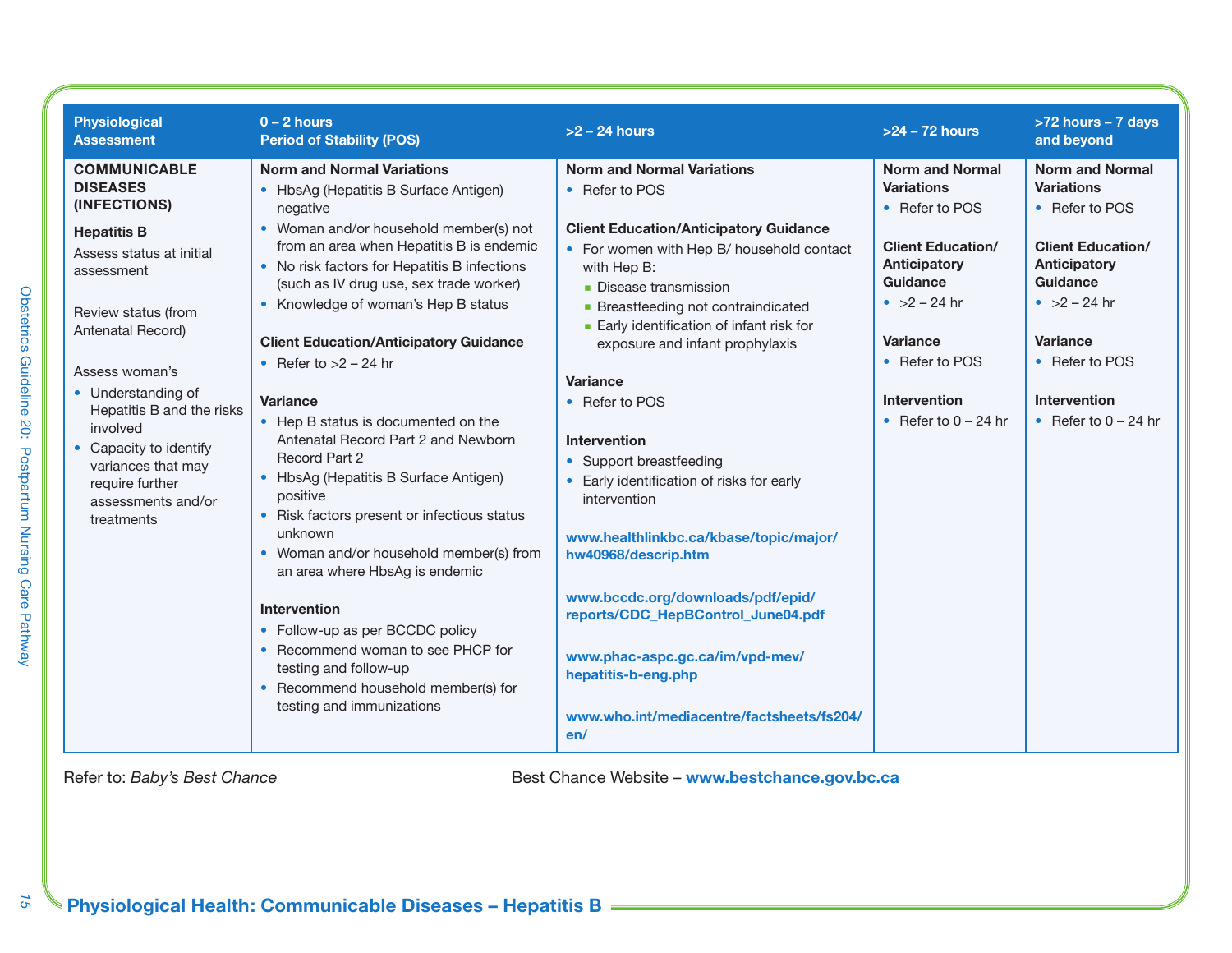## **Physiological Health: Communicable Diseases – Hepatitis C**

| <b>Physiological</b><br><b>Assessment</b>                                                                                                                                                                                                                                                                                                                      | $0 - 2$ hours<br><b>Period of Stability (POS)</b>                                                                                                                                                                                                                                                                                                                                                                                                                                                                                                                                                                                                                                                                                                                                                                                                                                                                                                                                                                                                                                       | $>2 - 24$ hours                                                                                                                                                                                                                                                                                                                                                                                                                                                                                                                                                                                                                                                                                                                                                       | $>24 - 72$ hours                                                                                                                                                                                                              | >72 hours - 7 days<br>and beyond                                                                                                                                                                                       |
|----------------------------------------------------------------------------------------------------------------------------------------------------------------------------------------------------------------------------------------------------------------------------------------------------------------------------------------------------------------|-----------------------------------------------------------------------------------------------------------------------------------------------------------------------------------------------------------------------------------------------------------------------------------------------------------------------------------------------------------------------------------------------------------------------------------------------------------------------------------------------------------------------------------------------------------------------------------------------------------------------------------------------------------------------------------------------------------------------------------------------------------------------------------------------------------------------------------------------------------------------------------------------------------------------------------------------------------------------------------------------------------------------------------------------------------------------------------------|-----------------------------------------------------------------------------------------------------------------------------------------------------------------------------------------------------------------------------------------------------------------------------------------------------------------------------------------------------------------------------------------------------------------------------------------------------------------------------------------------------------------------------------------------------------------------------------------------------------------------------------------------------------------------------------------------------------------------------------------------------------------------|-------------------------------------------------------------------------------------------------------------------------------------------------------------------------------------------------------------------------------|------------------------------------------------------------------------------------------------------------------------------------------------------------------------------------------------------------------------|
| <b>COMMUNICABLE</b><br><b>DISEASES</b><br>(INFECTIONS)<br><b>Hepatitis C (HCV)</b><br>Assess status at initial<br>assessment<br>Review status (from<br>Antenatal Record)<br>• Assess woman's<br>Understanding of<br>Hepatitis C and the risks<br>involved<br>Capacity to identify<br>variances that may<br>require further<br>assessments and/or<br>treatments | <b>Norm and Normal Variations</b><br>• No maternal risk factors for HCV are<br>evident<br><b>Client Education/Anticipatory Guidance</b><br>For women with Hep C:<br>• HCV RNA and anti-HCV antibodies have<br>been detected in colostrum and breast<br>milk. In multiple studies no case of<br>transmission through breastfeeding has<br>been documented <sup>37,38</sup><br>Support breastfeeding (breastfeeding is not<br>contraindicated)<br>• If nipples are cracked or bleeding, discard<br>breast milk during this time as HCV<br>transmitted through blood<br>• HCV is a blood borne pathogen and is not<br>transmitted by urine or stool<br><b>Variance</b><br>• HCV evident or risk factors present<br>(between 4 - 7 women out of 100 who have<br>HCV might pass it to their babies at the<br>time of birth. The risk of transmission from<br>mother to child may reach 36 percent in<br>mothers who have a larger quantity of the<br>hepatitis C virus in their blood and in those<br>who are also infected with HIV). 39<br><b>Intervention</b><br>• Refer to $>2$ – 24 hrs | <b>Norm and Normal Variations</b><br>• Refer to POS<br><b>Client Education/Anticipatory Guidance</b><br>• Refer to POS<br>• www.phac-aspc.gc.ca/hepc/pubs/<br>gdwmn-dcfmms/viii-pregnant-eng.php<br><b>Variance</b><br>• Refer to POS<br>Intervention<br>• Basic hygiene and the disposal of potentially<br>infected material should be discussed with<br>the patient.<br>• No need for the mother to alter normal child<br>care routines and the use of gloves, masks or<br>extra sterilization is unnecessary<br>• Follow-up as per BCCDC policy<br>• Refer to PSBC Guideline for Hepatitis C<br>www.perinatalservicesbc.ca<br>• Refer to SOGC Guideline<br>www.sogc.org/guidelines/public/96E-<br>CPG-October2000.pdf<br>• Recommend woman to see PHCP for testing | <b>Norm and Normal</b><br><b>Variations</b><br>• Refer to POS<br><b>Client Education/</b><br>Anticipatory<br>Guidance<br>• $>0 - 24$ hr<br><b>Variance</b><br>• Refer to POS<br><b>Intervention</b><br>• Refer to $0 - 24$ hr | <b>Norm and Normal</b><br><b>Variations</b><br>• Refer to POS<br><b>Client Education/</b><br>Anticipatory<br>Guidance<br>• $>0 - 24$ hr<br>Variance<br>• Refer to POS<br><b>Intervention</b><br>• Refer to $0 - 24$ hr |

*16*

Perinatal Services BC

Perinatal Services BC

Refer to: *Baby's Best Chance* **Best Chance** *Best Chance Website* – www.bestchance.gov.bc.ca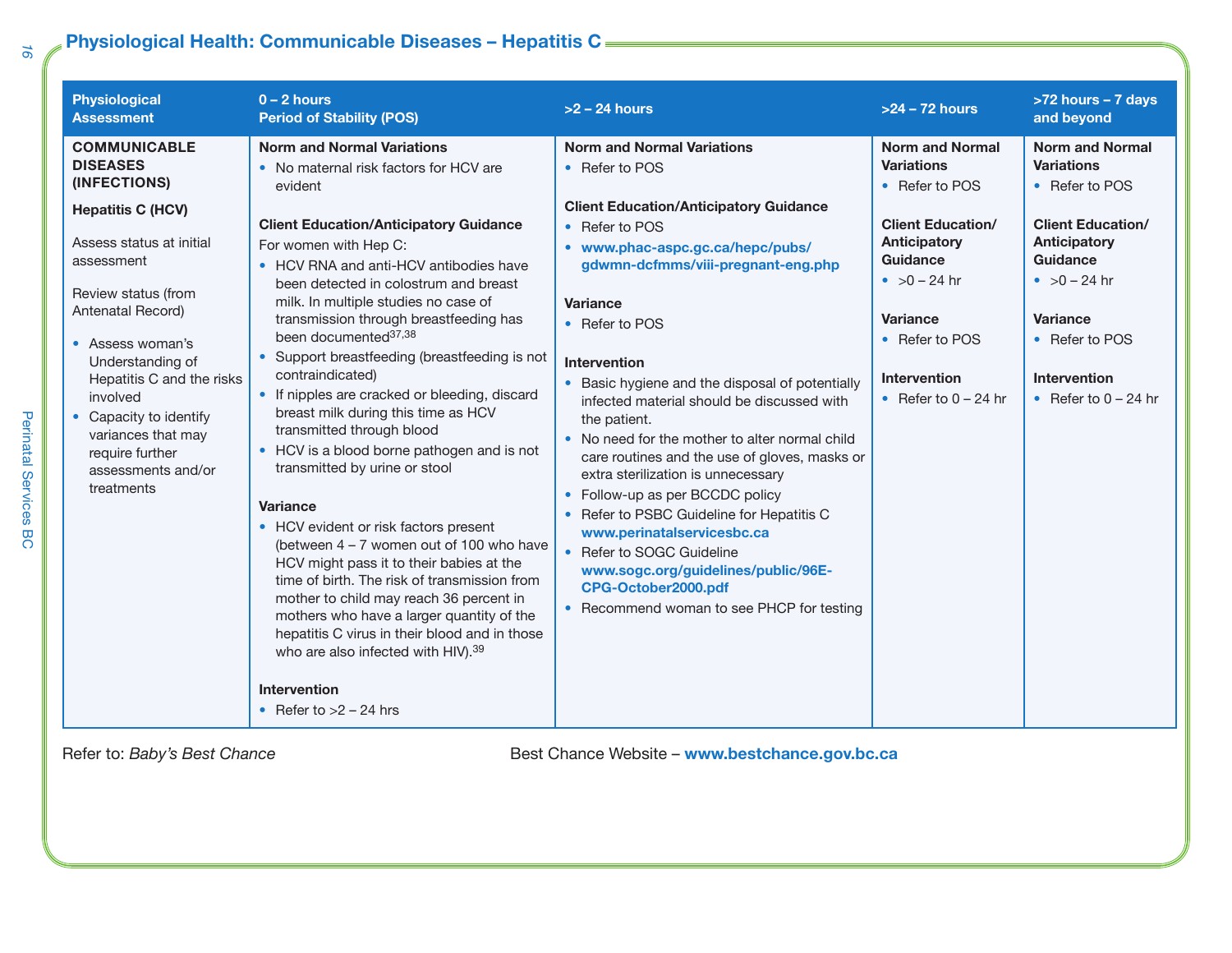| <b>Physiological Assessment</b>                                                                                                                                                                                                                        | $0 - 2$ hours<br><b>Period of Stability (POS)</b>                                                                                                                                                                                                                  | $>2 - 24$ hours                                                                                                                                                                                                                                                                                          | $>24 - 72$ hours                                                                                                                                      | >72 hours - 7 days<br>and beyond                                                                                                                                                                                                                                       |
|--------------------------------------------------------------------------------------------------------------------------------------------------------------------------------------------------------------------------------------------------------|--------------------------------------------------------------------------------------------------------------------------------------------------------------------------------------------------------------------------------------------------------------------|----------------------------------------------------------------------------------------------------------------------------------------------------------------------------------------------------------------------------------------------------------------------------------------------------------|-------------------------------------------------------------------------------------------------------------------------------------------------------|------------------------------------------------------------------------------------------------------------------------------------------------------------------------------------------------------------------------------------------------------------------------|
| <b>COMMUNICABLE DISEASES</b><br>(INFECTIONS)<br>Herpes Simplex in Pregnancy (HSV)                                                                                                                                                                      | <b>Norm and Normal Variations</b><br>• No HSV lesions                                                                                                                                                                                                              | <b>Norm and Normal Variations</b><br>• Refer to POS                                                                                                                                                                                                                                                      | <b>Norm and Normal</b><br><b>Variations</b><br>• Refer to POS                                                                                         | <b>Norm and Normal</b><br><b>Variations</b><br>• Refer to POS                                                                                                                                                                                                          |
| Assess status at initial assessment<br>Review status (from Antenatal<br>Record)<br>Assess woman's<br>• Understanding of HSV and the<br>risks involved<br>• Capacity to identify variances that<br>may require further assessments<br>and/or treatments | <b>Client Education/Anticipatory</b><br>Guidance<br>• Refer to $2 - 24$ hrs<br><b>Variance</b><br>Lesions present and/or history of<br><b>HSV</b><br>• HSV lesions not detected when<br>there is an infection<br>• Woman may not know she is<br>carrying the virus | <b>Client Education/Anticipatory</b><br>Guidance<br>• For women with HSV:<br>• Support breastfeeding<br>• Breastfeeding is contraindicated<br>only when there are open<br>lesions on the breast <sup>40</sup><br>Variance<br>• Refer to POS                                                              | <b>Client Education/</b><br>Anticipatory<br>Guidance<br>• $>2 - 24$ hr<br>Variance<br>• Refer to POS<br><b>Intervention</b><br>• Refer to $0 - 24$ hr | <b>Client Education/</b><br><b>Anticipatory Guidance</b><br>• Refer to $>2$ – 24 hrs<br>• Sexual Activity<br>Avoid intercourse if<br>lesion present<br>• Avoid oral sex if partner<br>has cold sore<br>• Condoms help but not<br>guaranteed to prevent<br>transmission |
|                                                                                                                                                                                                                                                        | <b>Intervention</b><br>• May require culture of lesions<br>• Refer to $2 - 24$ hrs                                                                                                                                                                                 | <b>Intervention</b><br>• SOGC Guidelines<br>• www.sogc.org/guidelines/<br>documents/gui208CPG0806.pdf<br>Any HSV lesions that appear in<br>the mother post partum should<br>be managed with proper hand<br>washing and contact precautions <sup>41</sup><br>• May use antiviral drugs<br>• Refer to PHCP |                                                                                                                                                       | Variance<br>• Refer to POS<br><b>Intervention</b><br>• Refer to $0 - 24$ hrs                                                                                                                                                                                           |

 $\overline{\mathcal{L}}$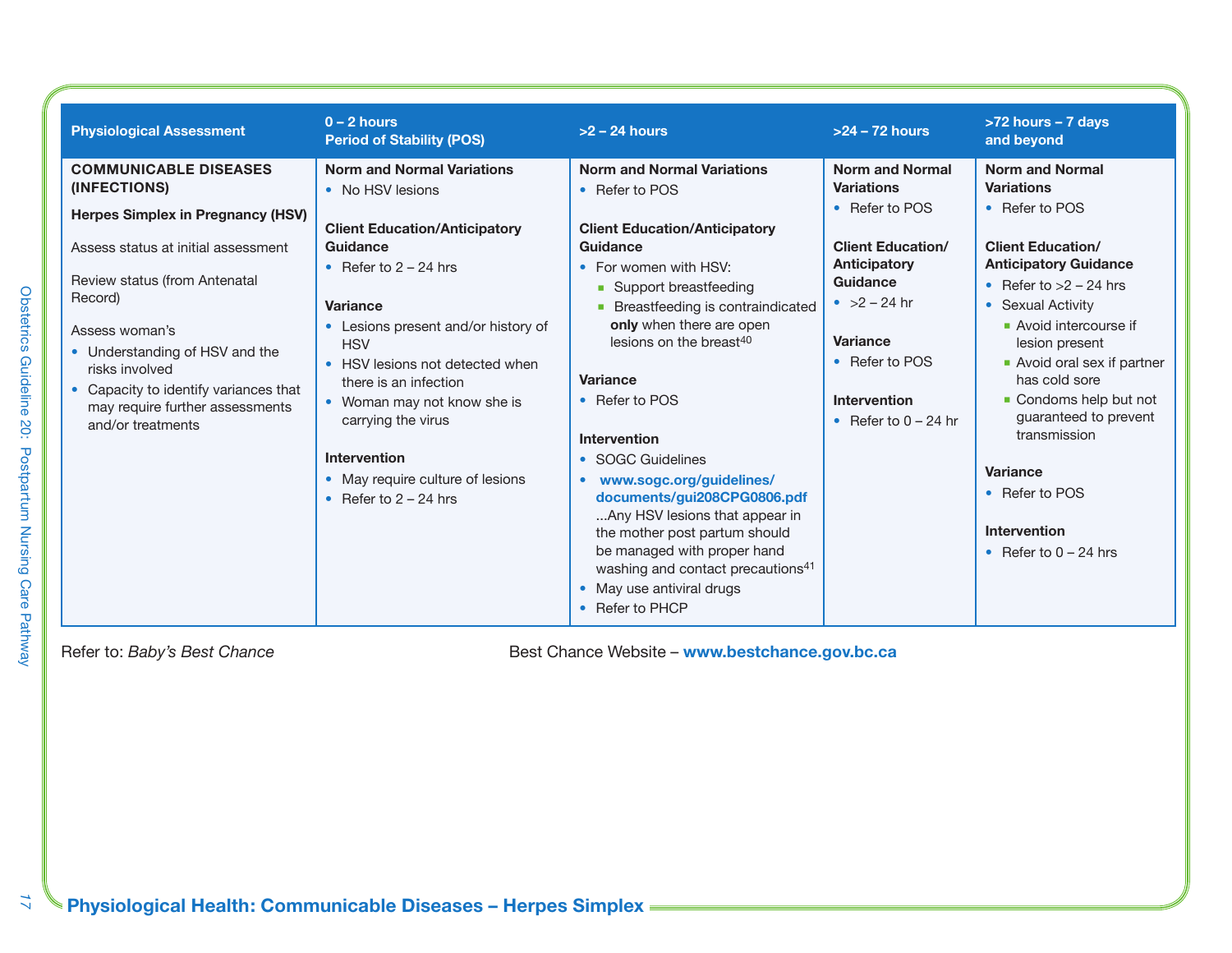## **Physiological Health: Communicable Diseases – HIV**

| <b>Physiological Assessment</b>                                                                                                                                                                                                                                                                                                                                                                                      | $0 - 2$ hours<br><b>Period of Stability (POS)</b>                                                                                                                                                                                                                                                                                                                                                                                                                                                                                    | $>2 - 24$ hours                                                                                                                                                                                                                                                                                                  | $>24 - 72$ hours                                                                                                                                                                                                      | >72 hours - 7 days<br>and beyond                                                                                                                                                                                           |
|----------------------------------------------------------------------------------------------------------------------------------------------------------------------------------------------------------------------------------------------------------------------------------------------------------------------------------------------------------------------------------------------------------------------|--------------------------------------------------------------------------------------------------------------------------------------------------------------------------------------------------------------------------------------------------------------------------------------------------------------------------------------------------------------------------------------------------------------------------------------------------------------------------------------------------------------------------------------|------------------------------------------------------------------------------------------------------------------------------------------------------------------------------------------------------------------------------------------------------------------------------------------------------------------|-----------------------------------------------------------------------------------------------------------------------------------------------------------------------------------------------------------------------|----------------------------------------------------------------------------------------------------------------------------------------------------------------------------------------------------------------------------|
| <b>COMMUNICABLE DISEASES</b><br>(INFECTIONS)<br><b>Human Immunodeficiency Virus</b><br>(HIV)<br>• Assess status at initial assessment<br>• Review status (from Antenatal<br>Record)<br>Assess woman's<br>• Understanding of HIV and the risks<br>involved<br>Capacity to follow through with any<br>current treatment<br>Capacity to identify variances that<br>may require further assessments<br>and/or treatments | <b>Norm and Normal Variations</b><br>• No HIV present<br><b>Client Education/Anticipatory</b><br>Guidance<br>• For women who are HIV positive:<br>Advise not to breastfeed (in<br>Canada)<br>• Virus may be transferred in<br>breastmilk<br>• Higher rate for postpartum<br>infections (wound, endometritis)<br><b>Variance</b><br>• HIV present<br>• Risk factors present or infectious<br>status unknown<br><b>Intervention</b><br>• Follow-up as per PSBC and Oak<br>Tree Clinic Guidelines for HIV<br>www.perinatalservicesbc.ca | <b>Norm and Normal Variations</b><br>• Refer to POS<br><b>Client Education/Anticipatory</b><br>Guidance<br>• Refer to POS<br>• Oak Tree Clinic<br>www.bcwomens.ca/Services/<br><b>HealthServices/OakTreeClinic/</b><br>default.htm<br><b>Variance</b><br>• Refer to POS<br><b>Intervention</b><br>• Refer to POS | <b>Norm and Normal</b><br><b>Variations</b><br>• Refer to POS<br><b>Client Education/</b><br>Anticipatory<br>Guidance<br>• $>0 - 24$ hr<br><b>Variance</b><br>• Refer to POS<br><b>Intervention</b><br>• Refer to POS | <b>Norm and Normal</b><br><b>Variations</b><br>• Refer to POS<br><b>Client Education/</b><br><b>Anticipatory Guidance</b><br>• Refer to $0 - 24$ hr<br>Variance<br>• Refer to POS<br><b>Intervention</b><br>• Refer to POS |

Refer to: *Baby's Best Chance* **Best Chance** *Best Chance Website* – **www.bestchance.gov.bc.ca** 

Perinatal Services BC Perinatal Services BC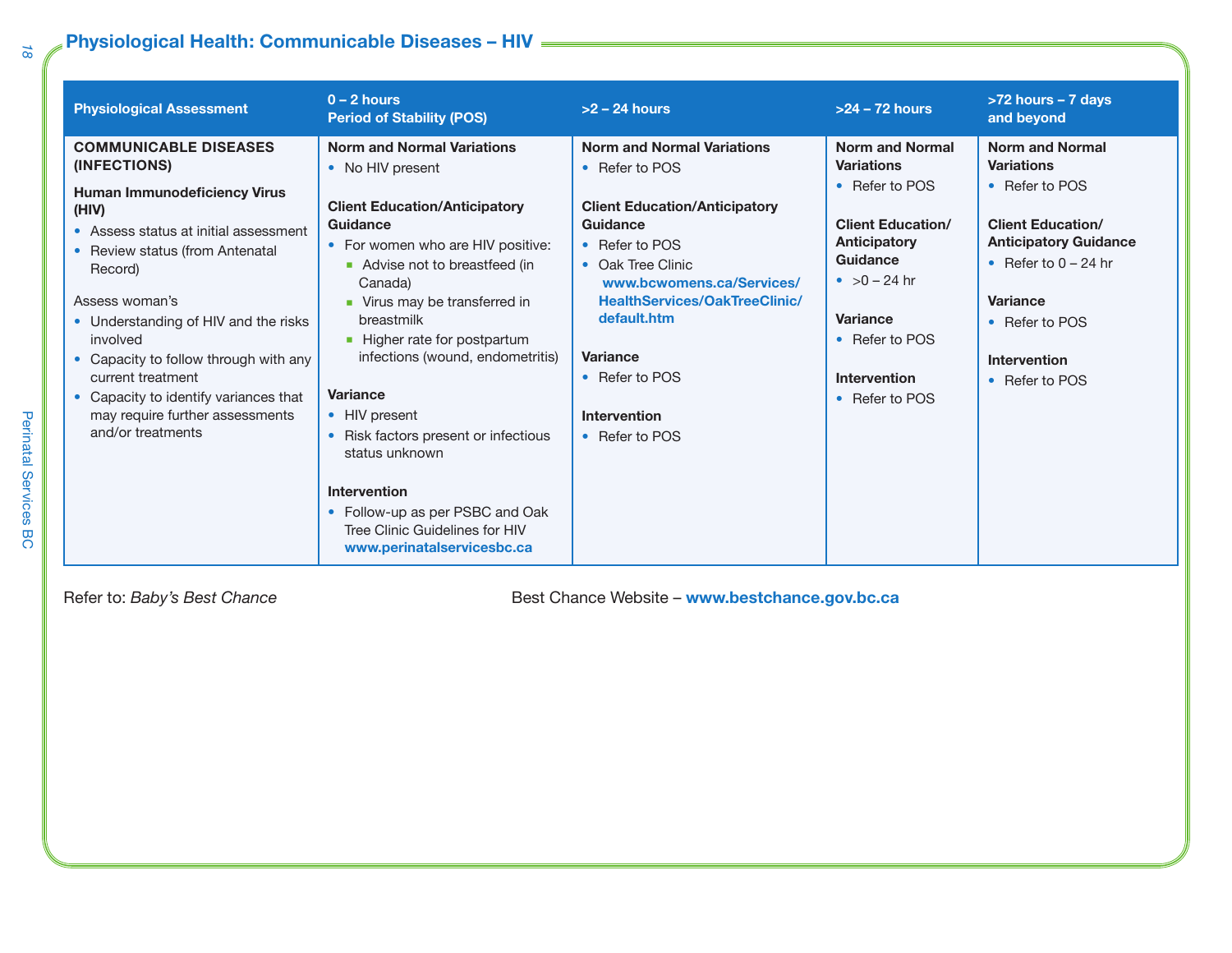| <b>Physiological Assessment</b>                                                                                                                                                                                                                                                                             | $0 - 2$ hours<br><b>Period of Stability (POS)</b>                                                                                                                                                                                                     | $>2$ – 24 hours                                                                                                                                                                                                                                                                                                                                                                                                                                                                                                                                                                                                                                                                                                                                                                                                       | $>24 - 72$ hours                                                                                                                                                                                                                                        | >72 hours - 7 days<br>and beyond                                                                                                                                                                                                                                                                                                                                                                                                                                                                                                                                                                                                                                   |
|-------------------------------------------------------------------------------------------------------------------------------------------------------------------------------------------------------------------------------------------------------------------------------------------------------------|-------------------------------------------------------------------------------------------------------------------------------------------------------------------------------------------------------------------------------------------------------|-----------------------------------------------------------------------------------------------------------------------------------------------------------------------------------------------------------------------------------------------------------------------------------------------------------------------------------------------------------------------------------------------------------------------------------------------------------------------------------------------------------------------------------------------------------------------------------------------------------------------------------------------------------------------------------------------------------------------------------------------------------------------------------------------------------------------|---------------------------------------------------------------------------------------------------------------------------------------------------------------------------------------------------------------------------------------------------------|--------------------------------------------------------------------------------------------------------------------------------------------------------------------------------------------------------------------------------------------------------------------------------------------------------------------------------------------------------------------------------------------------------------------------------------------------------------------------------------------------------------------------------------------------------------------------------------------------------------------------------------------------------------------|
| <b>COMMUNICABLE DISEASES</b><br>(INFECTIONS)<br><b>Rubella (German Measles)</b><br>Assess immune status at initial<br>assessment<br>Assess woman's<br>• Understanding of Rubella and the<br>risks involved<br>• Capacity to identify variances that<br>may require further assessments<br>and/or treatments | <b>Norm and Normal Variations</b><br>• Immune (refer to Antenatal Record)<br><b>Client Education/Anticipatory</b><br>Guidance<br>• Refer to $2 - 24$ hr<br><b>Variance</b><br>• Refer to $2 - 24$ hr<br><b>Intervention</b><br>• Refer to $2 - 24$ hr | <b>Norm and Normal Variations</b><br>• Refer to POS<br>• Immune to Rubella IgG antibody<br>titre $>10$ IU <sup>42</sup><br><b>Client Education/Anticipatory</b><br>Guidance<br>• For women who are non-immune<br>or status unknown:<br>• Disease transmission<br>• Immunization<br>• www.healthlinkbc.ca/kbase/list/<br>msindex/search.asp?searchterm<br>=rubella&filter=all<br><b>Variance</b><br>• Non-immune<br>• Immune status unknown<br>Intervention<br>• Counsel re rubella vaccine<br>• Confer with PHCP re immunization<br>prior to discharge<br>• Give rubella vaccine upon care<br>provider's order<br>• If mother requires RhIg and<br>rubella vaccine, they may be given<br>concurrently<br>• www.who.int/topics/rubella/<br>entopic.php?item=90<br>• www.phac-aspc.gc.ca/im/vpd-<br>mev/rubella-eng.php | <b>Norm and Normal</b><br><b>Variations</b><br>• Refer to $>2$ – 24 hr<br><b>Client Education/</b><br>Anticipatory<br>Guidance<br>• Refer to $>2$ – 24 h<br><b>Variance</b><br>• Refer to $>2$ – 24 hr<br><b>Intervention</b><br>• Refer to $>2$ – 24 h | <b>Norm and Normal</b><br><b>Variations</b><br>• Refer to $>2$ – 24 hr<br><b>Client Education/</b><br><b>Anticipatory Guidance</b><br>• Refer to $>2$ – 24 hr<br>• If MMR is given<br>concurrently with RhIg,<br>rubella status needs to be<br>checked at 2 months<br><b>Variance</b><br>• Refer to $>2$ – 24 hr<br>• When MMR and Rh<br>immune globulin given<br>concurrently, rubella<br>status at 2 months is<br>negative - need to be<br>revaccinated with MMR<br>• No serologic testing<br>required after the<br>second dose of MMR<br>vaccine <sup>43</sup><br><b>Intervention</b><br>• Refer to $>2$ – 24 hr<br>• Refer to adult<br>immunization clinic prn |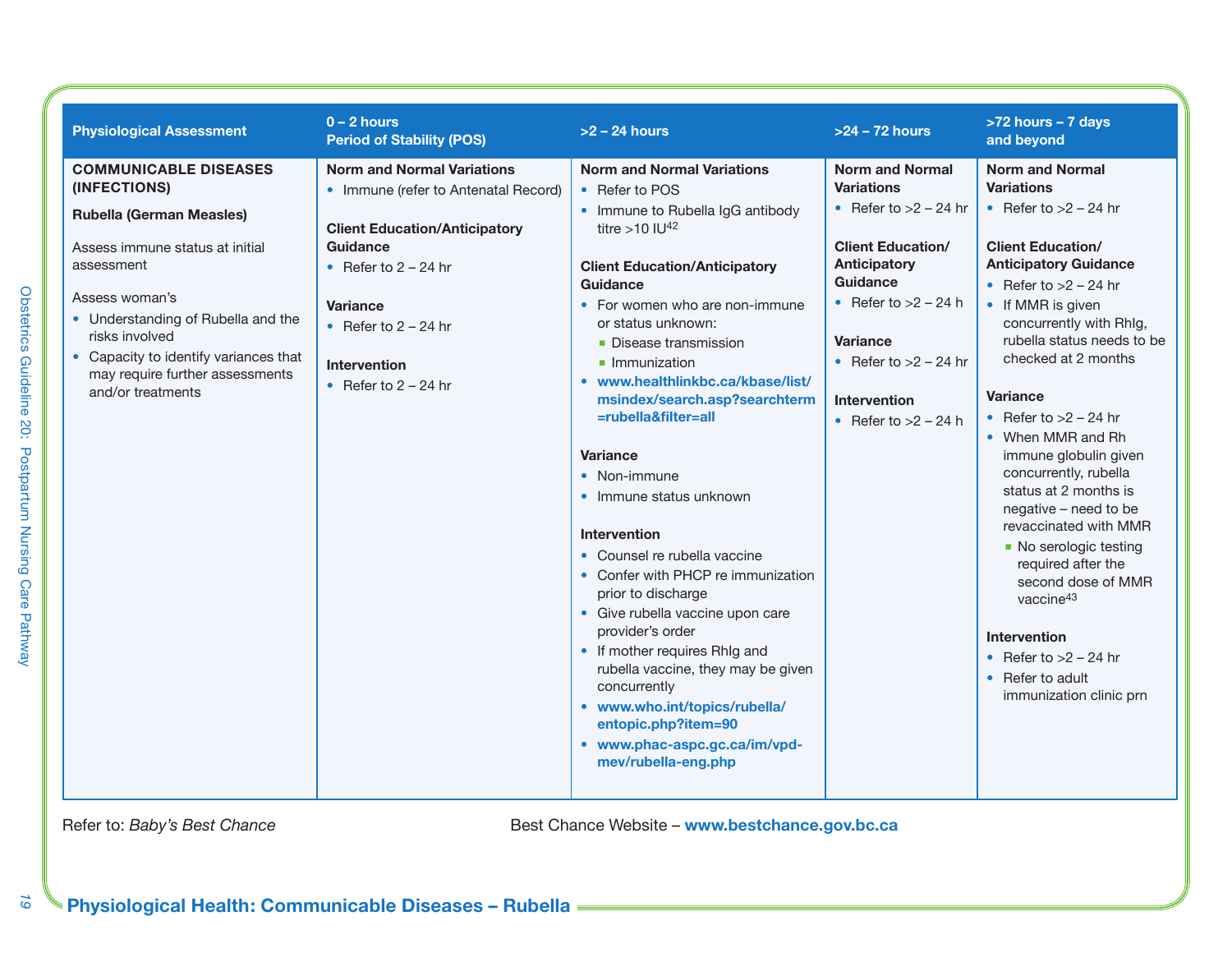## **Physiological Health: Communicable Diseases – Varicella Zoster**

| <b>Physiological Assessment</b>                                                                                                                                                                                                                                                                    | $0 - 2$ hours<br><b>Period of Stability (POS)</b>                                                                                                                                                                                                                                                                                                                                                                                    | $>2 - 24$ hours                                                                                                                                                                                                                                                                                                                                                                                                                                                                                                                                                          | $>24 - 72$ hours                                                                                                                                                                                                                        | >72 hours - 7 days<br>and beyond                                                                                                                                                                                                     |
|----------------------------------------------------------------------------------------------------------------------------------------------------------------------------------------------------------------------------------------------------------------------------------------------------|--------------------------------------------------------------------------------------------------------------------------------------------------------------------------------------------------------------------------------------------------------------------------------------------------------------------------------------------------------------------------------------------------------------------------------------|--------------------------------------------------------------------------------------------------------------------------------------------------------------------------------------------------------------------------------------------------------------------------------------------------------------------------------------------------------------------------------------------------------------------------------------------------------------------------------------------------------------------------------------------------------------------------|-----------------------------------------------------------------------------------------------------------------------------------------------------------------------------------------------------------------------------------------|--------------------------------------------------------------------------------------------------------------------------------------------------------------------------------------------------------------------------------------|
| <b>COMMUNICABLE DISEASES</b><br>(INFECTIONS)<br>Varicella Zoster (Chicken Pox)<br>Assess status at initial assessment<br>Assess woman's<br>• Understanding of Varicella and the<br>risks involved<br>• Capacity to identify variances that<br>may require further assessments<br>and/or treatments | <b>Norm and Normal Variations</b><br>$\bullet$ Immune<br><b>Client Education/Anticipatory</b><br>Guidance<br>• Support breastfeeding<br>(breastfeeding is not<br>contraindicated)<br>Variance<br>• Not immune to Varicella or is not<br>immunized<br>• Varicella present - indicates<br>newborn to be at high risk<br>Intervention<br>• Refer to agency infection control<br>manual for isolation (respiratory<br><i>isolation</i> ) | <b>Norm and Normal Variations</b><br>• Refer to POS<br><b>Client Education/Anticipatory</b><br>Guidance<br>• Refer to POS<br>Disease transmission<br>• Recommend immunization if<br>non immune<br><b>Variance</b><br>• Refer to POS<br>Intervention<br>• Discuss immunization – refer to<br>varicella (Immunization guide)<br>• Recommend woman follow-up<br>with PHCP for testing and results<br>www.bccdc.ca/NR/<br>rdonlyres/0065F4AD-0EEC-430F-<br>B1B5-9634115528D4/0/Epid_GF<br>VaricellaZoster_July04.pdf<br>www.phac-aspc.gc.ca/im/vpd-<br>mev/varicella-eng.php | <b>Norm and Normal</b><br><b>Variations</b><br>• Refer to POS<br><b>Client Education/</b><br><b>Anticipatory</b><br><b>Guidance</b><br>• Refer to $0 - 24$ hrs<br>Variance<br>• Refer to POS<br>Intervention<br>• Refer to $0 - 24$ hrs | <b>Norm and Normal</b><br><b>Variations</b><br>• Refer to POS<br><b>Client Education/</b><br><b>Anticipatory Guidance</b><br>• Refer to $0 - 24$ hrs<br>Variance<br>• Refer to POS<br><b>Intervention</b><br>• Refer to $0 - 24$ hrs |

Refer to: *Baby's Best Chance* **Best Chance** *Best Chance Website* – **www.bestchance.gov.bc.ca**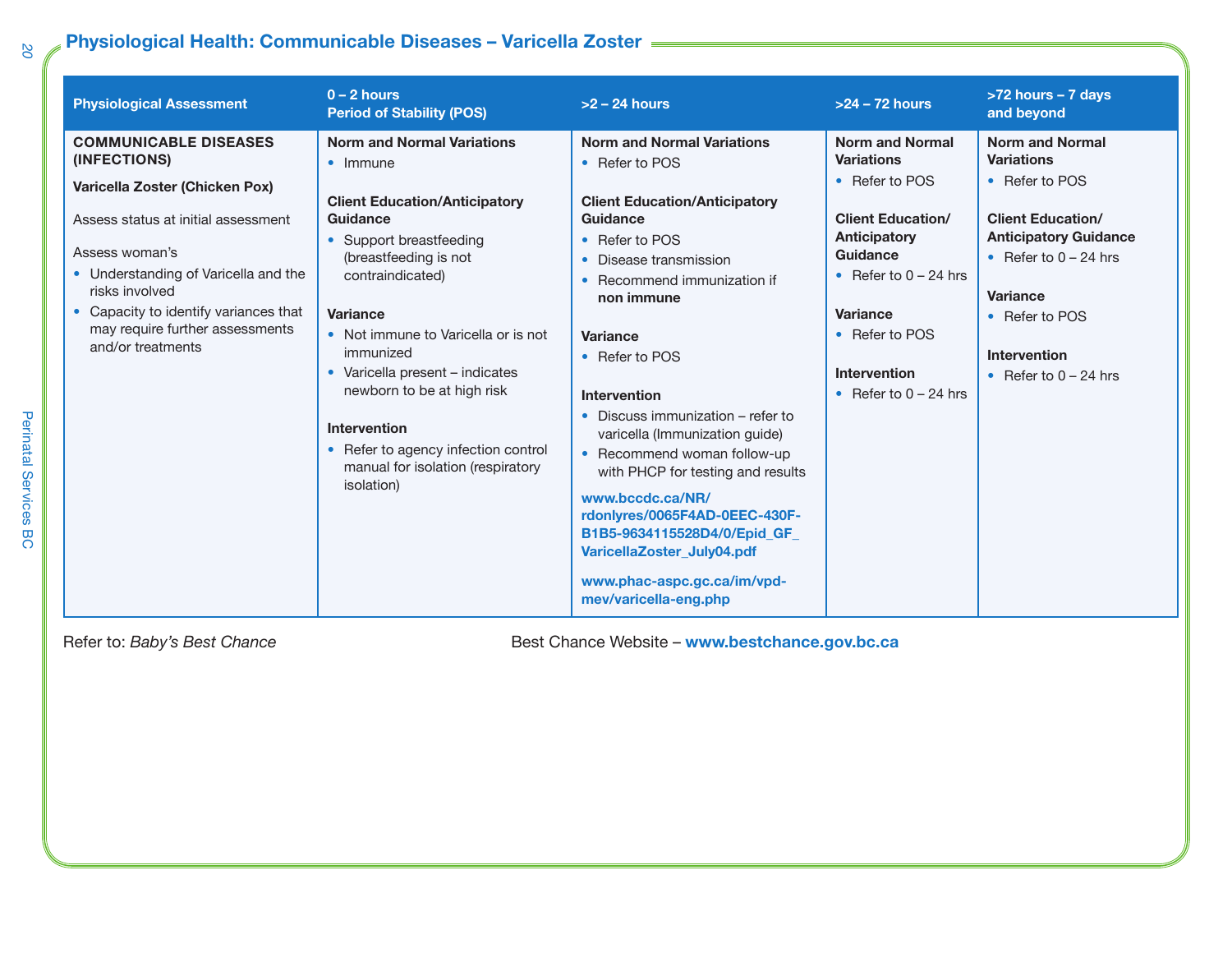| <b>Physiological Assessment</b>                                                                                                                                                                                                                                                                                                        | $0 - 2$ hours<br><b>Period of Stability (POS)</b>                                                                                                                                                                                                                                                                                                                                       | $>2$ – 24 hours                                                                                                                                                                                                                                                                                                                                                                                                                                                                                                                                                                                                                                                                                                                                                                                                                                                                                                                                                                                | $>24 - 72$ hours                                                                                                                                                                                                                                       | >72 hours - 7 days<br>and beyond                                                                                                                                                                                                                     |
|----------------------------------------------------------------------------------------------------------------------------------------------------------------------------------------------------------------------------------------------------------------------------------------------------------------------------------------|-----------------------------------------------------------------------------------------------------------------------------------------------------------------------------------------------------------------------------------------------------------------------------------------------------------------------------------------------------------------------------------------|------------------------------------------------------------------------------------------------------------------------------------------------------------------------------------------------------------------------------------------------------------------------------------------------------------------------------------------------------------------------------------------------------------------------------------------------------------------------------------------------------------------------------------------------------------------------------------------------------------------------------------------------------------------------------------------------------------------------------------------------------------------------------------------------------------------------------------------------------------------------------------------------------------------------------------------------------------------------------------------------|--------------------------------------------------------------------------------------------------------------------------------------------------------------------------------------------------------------------------------------------------------|------------------------------------------------------------------------------------------------------------------------------------------------------------------------------------------------------------------------------------------------------|
| <b>COMMUNICABLE</b><br><b>DISEASES (INFECTIONS)</b><br>Influenza and Influenza Like<br><b>Illness (ILI)</b><br>Assess status at initial<br>assessment<br>Assess woman's<br>• Understanding of Influenza<br>and the risks involved<br>• Capacity to identify<br>variances that may require<br>further assessments and/<br>or treatments | <b>Norm and Normal Variations</b><br>• No signs and symptoms of<br>influenza and ILI<br><b>Client Education/</b><br><b>Anticipatory Guidance</b><br>• Refer to $>2$ – 24 hr<br>Variance<br>• Signs and symptoms of<br>influenza<br>• Fever, respiratory tract<br>infection<br><b>Intervention</b><br>• May require isolation, refer<br>to infection control<br>• Refer to $> 2 - 24$ hr | <b>Norm and Normal Variations</b><br>• Refer to POS<br><b>Client Education/ Anticipatory Guidance</b><br>For women with flu or influenza-like symptoms:<br>• Wash hands thoroughly with soap and water,<br>especially after coughing or sneezing and before<br>eating<br>• Cover nose and mouth with tissue when cough or<br>sneezing - discard tissue in trash<br>• Cough and sneeze into sleeve<br>• Avoid touching eyes, nose or mouth (infection<br>spreads that way)<br>• Review flu vaccine availability during fall/winter<br>months<br><b>Variance</b><br>• Refer to POS<br><b>Intervention</b><br>• Refer to PHCP prn<br>• Seasonal Flu/ H1N1 - respiratory hygiene/cough<br>etiquette in health care settings<br>• www.cdc.gov/flu/professionals/infectioncontrol/<br>resphygiene.htm<br><b>Nursing assessment</b><br>• Refer to PHCP re follow-up vaccine orders prn<br><b>H1N1:</b><br>www.perinatalservicesbc.ca<br>www.fightflu.ca<br><b>Avian flu</b><br>www.cdc.gov/flu/avian/ | <b>Norm and Normal</b><br><b>Variations</b><br>• Refer to POS<br><b>Client Education/</b><br><b>Anticipatory Guidance</b><br>• Refer to $> 2 - 24$ hrs<br><b>Variance</b><br>• Refer to $0 - 24$ hrs<br><b>Intervention</b><br>• Refer to $0 - 24$ hrs | <b>Norm and Normal</b><br><b>Variations</b><br>• Refer to POS<br><b>Client Education/</b><br><b>Anticipatory Guidance</b><br>• Refer to $2 - 24$ hrs<br><b>Variance</b><br>• Refer to $0 - 24$ hrs<br><b>Intervention</b><br>• Refer to $0 - 24$ hrs |

 $\overline{27}$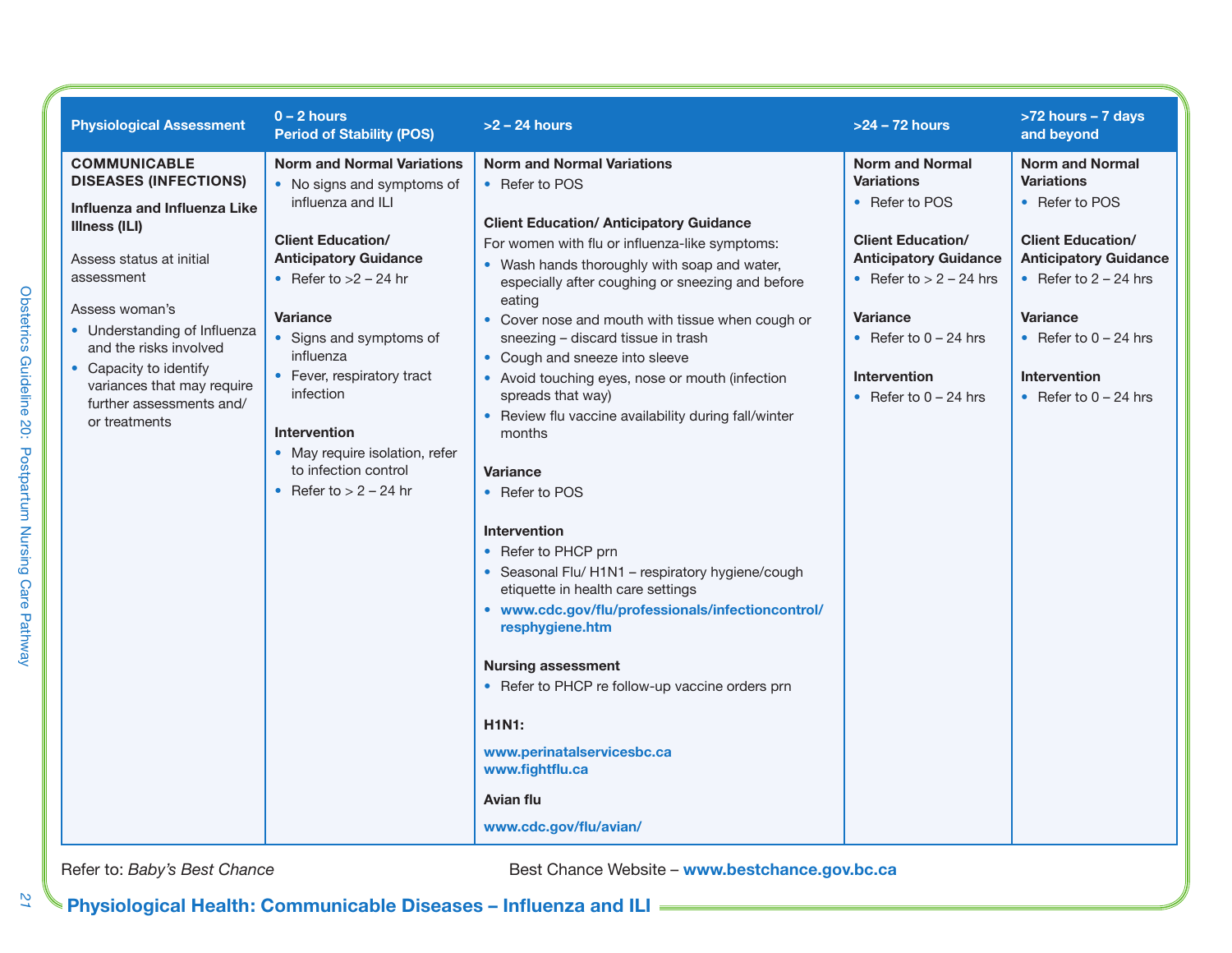## **Physiological Health: Elimination – Bowel Function**

| <b>Physiological Assessment</b>                                                                                                                                                                                                                                                                                                                                   | $0 - 2$ hours<br><b>Period of Stability</b><br>(POS)                                                                                                                                                                                                          | $>2$ – 24 hours                                                                                                                                                                                                                                                                                                                                                                                                                                                                                                                                                                                                                                                                                                                                                                                                                                                                                                                             | $>24 - 72$ hours                                                                                                                                                                                                                                                                                                                                                                                                                                        | >72 hours - 7 days<br>and beyond                                                                                                                                                                                                                                                                                                                                                                                                                                                                                                                                                                                                                                                           |
|-------------------------------------------------------------------------------------------------------------------------------------------------------------------------------------------------------------------------------------------------------------------------------------------------------------------------------------------------------------------|---------------------------------------------------------------------------------------------------------------------------------------------------------------------------------------------------------------------------------------------------------------|---------------------------------------------------------------------------------------------------------------------------------------------------------------------------------------------------------------------------------------------------------------------------------------------------------------------------------------------------------------------------------------------------------------------------------------------------------------------------------------------------------------------------------------------------------------------------------------------------------------------------------------------------------------------------------------------------------------------------------------------------------------------------------------------------------------------------------------------------------------------------------------------------------------------------------------------|---------------------------------------------------------------------------------------------------------------------------------------------------------------------------------------------------------------------------------------------------------------------------------------------------------------------------------------------------------------------------------------------------------------------------------------------------------|--------------------------------------------------------------------------------------------------------------------------------------------------------------------------------------------------------------------------------------------------------------------------------------------------------------------------------------------------------------------------------------------------------------------------------------------------------------------------------------------------------------------------------------------------------------------------------------------------------------------------------------------------------------------------------------------|
| <b>ELIMINATION -</b><br><b>BOWEL FUNCTION</b><br>Assess<br>• Return to normal bowel<br>movement pattern<br>• Bowel sounds after a<br>Cesarean Birth<br>Assess woman's<br>• Understanding of normal<br>bowel functions<br>• Capacity to self check her<br>bowel functions<br>• Capacity to identify<br>variances that may<br>require further medical<br>assessment | <b>Norm and Normal</b><br><b>Variations</b><br>• Refer to $>2$ – 24 hr<br><b>Client Education/</b><br><b>Anticipatory Guidance</b><br>• Refer to $>2$ – 24 hr<br><b>Variance</b><br>• Refer to $>2$ – 72 hr<br><b>Intervention</b><br>• Refer to $>2 - 72$ hr | <b>Norm and Normal Variations</b><br>• May or may not have a bowel movement<br>• Hemorrhoids<br><b>For Cesarean Birth</b><br>• Bowel sounds present<br>• Women who are recovering well and who do not have<br>complications after cesarean birth can eat and drink<br>when they feel hungry or thirsty. <sup>44</sup><br><b>Client Education/ Anticipatory Guidance</b><br>• Hemorrhoid care<br>• Prevention of constipation<br>• Discuss meds that may constipate<br>• Return of normal bowel habits<br>• Nutrition, fluids, ambulation, stool softeners, laxatives<br>• Refer to Lifestyle - Healthy Eating<br><b>For Cesarean Birth</b><br>• Start with fluids, hunger present<br>• Ensure no nausea or vomiting present<br>Variance - Hemorrhoids<br>• Large, painful hemorrhoids<br><b>Intervention - Hemorrhoids</b><br>• Nursing Assessment<br>• Comfort measures<br>• Pain control - (Refer to Pain)<br>• Refer to appropriate PHCP | <b>Norm and Normal</b><br><b>Variations</b><br>• Refer to $>2$ – 24 hr<br><b>For Caesarean Birth</b><br>• Minimal abdominal<br>distention<br>• Active bowel sounds<br>present<br>• Flatus passed<br><b>Client Education/</b><br><b>Anticipatory Guidance</b><br>• Refer to $>2$ – 24 hr<br><b>Variance</b><br>• Refer to $>2$ – 24 hr<br>• Incontinent of stool<br><b>Intervention</b><br>• Nursing Assessment<br>• Refer to appropriate<br><b>PHCP</b> | <b>Norm and Normal</b><br><b>Variations</b><br>• Normal bowel movement<br>pattern resumed<br><b>For Caesarean Birth</b><br>• Refer to $>2$ – 72 hr<br><b>Client Education/</b><br><b>Anticipatory Guidance</b><br>• Refer to $>2$ – 24 hr<br><b>For Caesarean Birth</b><br>• Refer to $>2$ – 72 hr<br><b>Variance</b><br>• Refer to $>2$ – 72 hr<br>• Normal bowel movement<br>pattern not resumed<br><b>For Caesarean Birth</b><br>• Refer to $>2$ – 72 hr<br><b>Intervention</b><br>• Refer to $>2$ – 72 hr<br>• Nursing Assessment<br>• May require laxatives,<br>stool softeners etc<br>• Refer to appropriate<br><b>PHCP</b><br><b>For Caesarean Birth</b><br>• Refer to $>2$ – 72 hr |

Refer to: *Baby's Best Chance* **Best Chance** *Best Chance Website* – **www.bestchance.gov.bc.ca**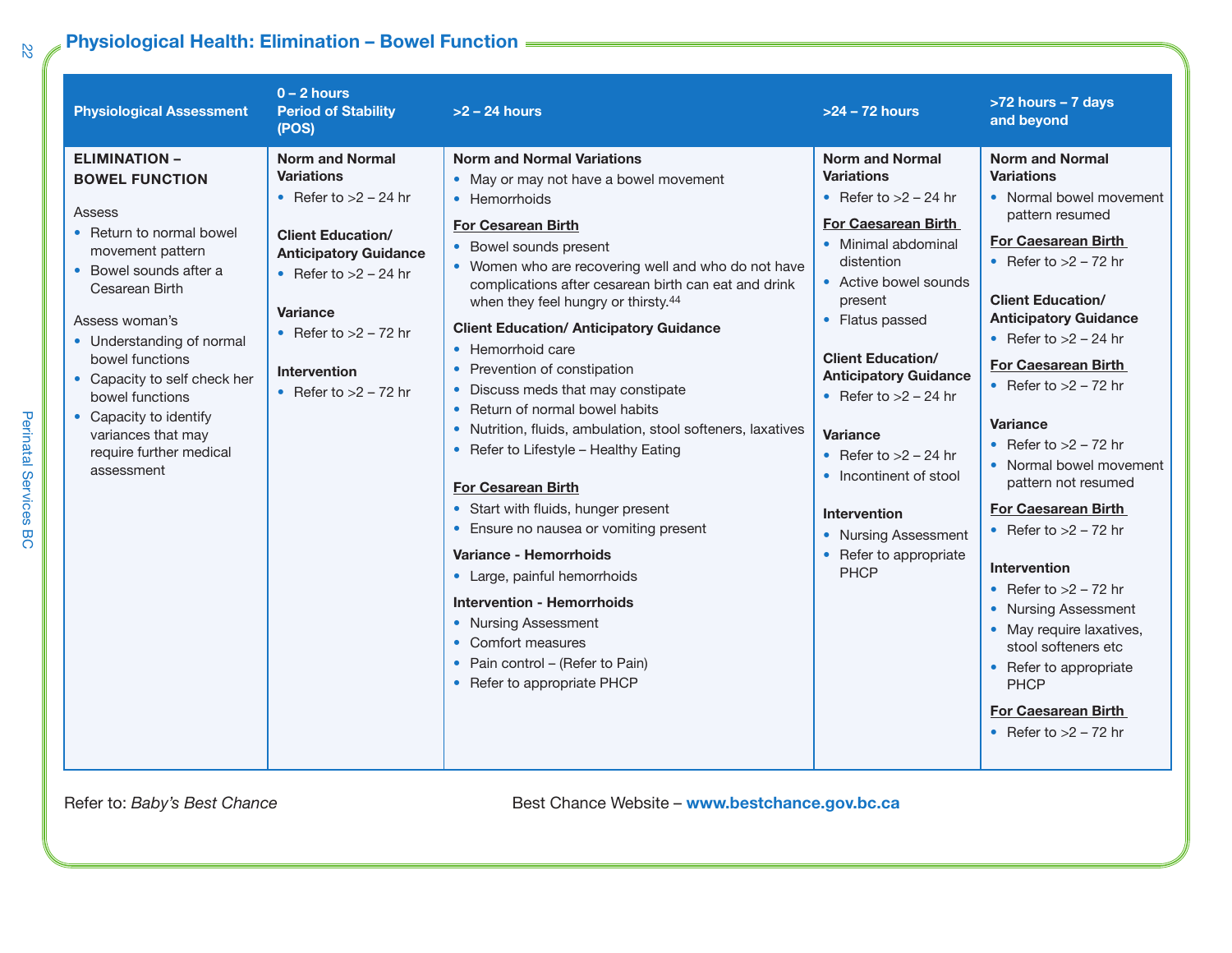| <b>Physiological Assessment</b> | $0 - 2$ hours<br><b>Period of Stability (POS)</b> | $>2$ – 24 hours                                                                                                                                                                                                                                                                                         | $>24 - 72$ hours | >72 hours - 7 days<br>and beyond |
|---------------------------------|---------------------------------------------------|---------------------------------------------------------------------------------------------------------------------------------------------------------------------------------------------------------------------------------------------------------------------------------------------------------|------------------|----------------------------------|
| <b>ELIMINATION</b>              |                                                   | Variance - Episiotomy                                                                                                                                                                                                                                                                                   |                  |                                  |
| <b>BOWEL FUNCTION</b>           |                                                   | • Episiotomy/3rd – 4th $\circ$ tear that may affect bowel                                                                                                                                                                                                                                               |                  |                                  |
| (Continued)                     |                                                   | movement                                                                                                                                                                                                                                                                                                |                  |                                  |
|                                 |                                                   | <b>Intervention - Episiotomy</b>                                                                                                                                                                                                                                                                        |                  |                                  |
|                                 |                                                   | • Nursing Assessment                                                                                                                                                                                                                                                                                    |                  |                                  |
|                                 |                                                   | • Prevention of constipation                                                                                                                                                                                                                                                                            |                  |                                  |
|                                 |                                                   | • Advise against use of enemas or suppositories                                                                                                                                                                                                                                                         |                  |                                  |
|                                 |                                                   | <b>For Cesarean Birth</b><br>• Variance – Bowel Sounds Absent<br>• Bowel sounds absent after Cesarean Birth and<br>if woman has had previous GI history that could<br>interfere with bowel function<br><b>Intervention - Bowel Sounds Absent</b><br>• Nursing Assessment<br>• Refer to appropriate PHCP |                  |                                  |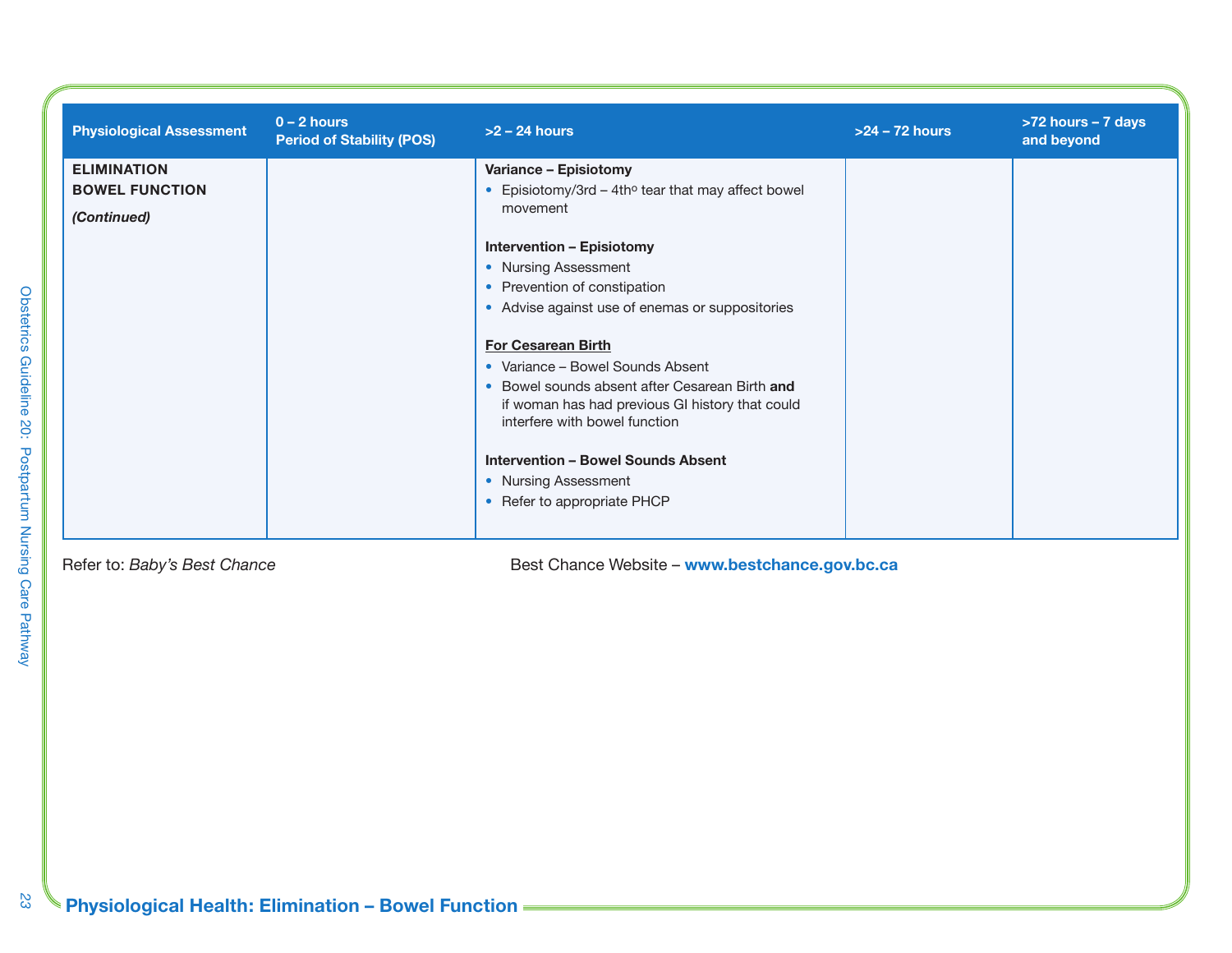### **Physiological Health: Elimination – Urinary Function**

| <b>Physiological Assessment</b>                                                                                                                                                                                                                                                                         | $0 - 2$ hours<br><b>Period of Stability (POS)</b>                                                                                                                                                                                                                                       | $>2$ – 24 hours                                                                                                                                                                                                                                                                                                                                                                                                                                                                                                                                                                                                                                                                                                                                                                                                                                                                                                                                                                                                                                                                                                                                                                                                                                | $>24 - 72$ hours                                                                                                                                                                                                                                                                                     | >72 hours - 7 days<br>and beyond                                                                                                                                                                                                                                                                                                                                                                                                                                                                |
|---------------------------------------------------------------------------------------------------------------------------------------------------------------------------------------------------------------------------------------------------------------------------------------------------------|-----------------------------------------------------------------------------------------------------------------------------------------------------------------------------------------------------------------------------------------------------------------------------------------|------------------------------------------------------------------------------------------------------------------------------------------------------------------------------------------------------------------------------------------------------------------------------------------------------------------------------------------------------------------------------------------------------------------------------------------------------------------------------------------------------------------------------------------------------------------------------------------------------------------------------------------------------------------------------------------------------------------------------------------------------------------------------------------------------------------------------------------------------------------------------------------------------------------------------------------------------------------------------------------------------------------------------------------------------------------------------------------------------------------------------------------------------------------------------------------------------------------------------------------------|------------------------------------------------------------------------------------------------------------------------------------------------------------------------------------------------------------------------------------------------------------------------------------------------------|-------------------------------------------------------------------------------------------------------------------------------------------------------------------------------------------------------------------------------------------------------------------------------------------------------------------------------------------------------------------------------------------------------------------------------------------------------------------------------------------------|
| <b>ELIMINATION -</b><br><b>URINARY FUNCTION</b><br>Assess<br>• Voiding comfortably prn<br>Assess woman's<br>• Understanding of normal<br>urinary function<br>• Capacity to self check<br>her urinary functions<br>• Capacity to identify<br>variances that may<br>require further medical<br>assessment | <b>Norm and Normal</b><br><b>Variations</b><br>• Refer to $>2$ – 24 hr<br>• Some extremity edema<br><b>Client Education/</b><br><b>Anticipatory Guidance</b><br>• Refer to $>2$ – 24 hr<br><b>Variance</b><br>• Refer to $>2$ – 24 hr<br><b>Intervention</b><br>• Refer to $>2$ – 24 hr | <b>Norm and Normal Variations</b><br>• Voids comfortably – voiding qs<br>• Able to empty bladder<br>• No feelings of pressure or fullness<br>• Dysuria following catheter removal<br>• Postpartum diuresis and diaphoresis<br><b>Client Education/ Anticipatory Guidance</b><br>• Hygiene<br>Encourage to void approximately every 4 hours<br>Use of warm water - pour over perineum prior to/during<br>voiding<br>• Sitz baths<br>• Kegel exercises to reestablish bladder control<br><b>Variance</b><br>• Unable to void<br>• Frequent voiding, small amounts<br>Burning on urination<br>• Urinary tract infection (UTI)<br>Pressure/fullness after voiding<br>Elevated temperature<br>• Urgency<br>• Loss of or difficulty controlling bladder function<br>• Dysuria<br><b>Intervention</b><br>• Nursing Assessment<br>Differentiate cause of variance - UTI, not emptying bladder,<br>superficial tears, trauma<br>• Use measures to help void: such as ambulation, oral<br>analgesia, squeeze bottle with warm water, running water,<br>hands in water, blow bubbles through a straw, sitz bath,<br>shower, teach contraction and relaxation of pelvic floor <sup>45</sup><br>• Refer to physiotherapy<br>• Refer to appropriate PHCP prn | <b>Norm and Normal</b><br><b>Variations</b><br>• Refer to $>2$ – 24 hr<br>• Some extremity<br>edema<br><b>Client Education/</b><br><b>Anticipatory</b><br><b>Guidance</b><br>• Refer to $>2$ – 24 h4<br><b>Variance</b><br>• Refer to $>2$ – 24 hr<br><b>Intervention</b><br>• Refer to $>2$ – 24 hr | <b>Norm and Normal</b><br><b>Variations</b><br>• Refer to $>2$ – 24 hr<br>• Postpartum<br>diuresis and<br>diaphoresis<br>common until the<br>end of first week<br>PP<br>• Extremity edema<br>decreasing<br><b>Client Education/</b><br>Anticipatory<br><b>Guidance</b><br>• Refer to $>2 - 24$ hr<br>• Variance<br>• Refer to $>2$ – 24 hr<br><b>Intervention</b><br>• Refer to $>2$ – 24 hr<br>• Information re:<br>future incontinence<br>problems<br>$\bullet$ Refer to<br>physiotherapy prn |
| Refer to: Baby's Best Chance                                                                                                                                                                                                                                                                            |                                                                                                                                                                                                                                                                                         | Best Chance Website - www.bestchance.gov.bc.ca                                                                                                                                                                                                                                                                                                                                                                                                                                                                                                                                                                                                                                                                                                                                                                                                                                                                                                                                                                                                                                                                                                                                                                                                 |                                                                                                                                                                                                                                                                                                      |                                                                                                                                                                                                                                                                                                                                                                                                                                                                                                 |

Perinatal Services BC Perinatal Services BC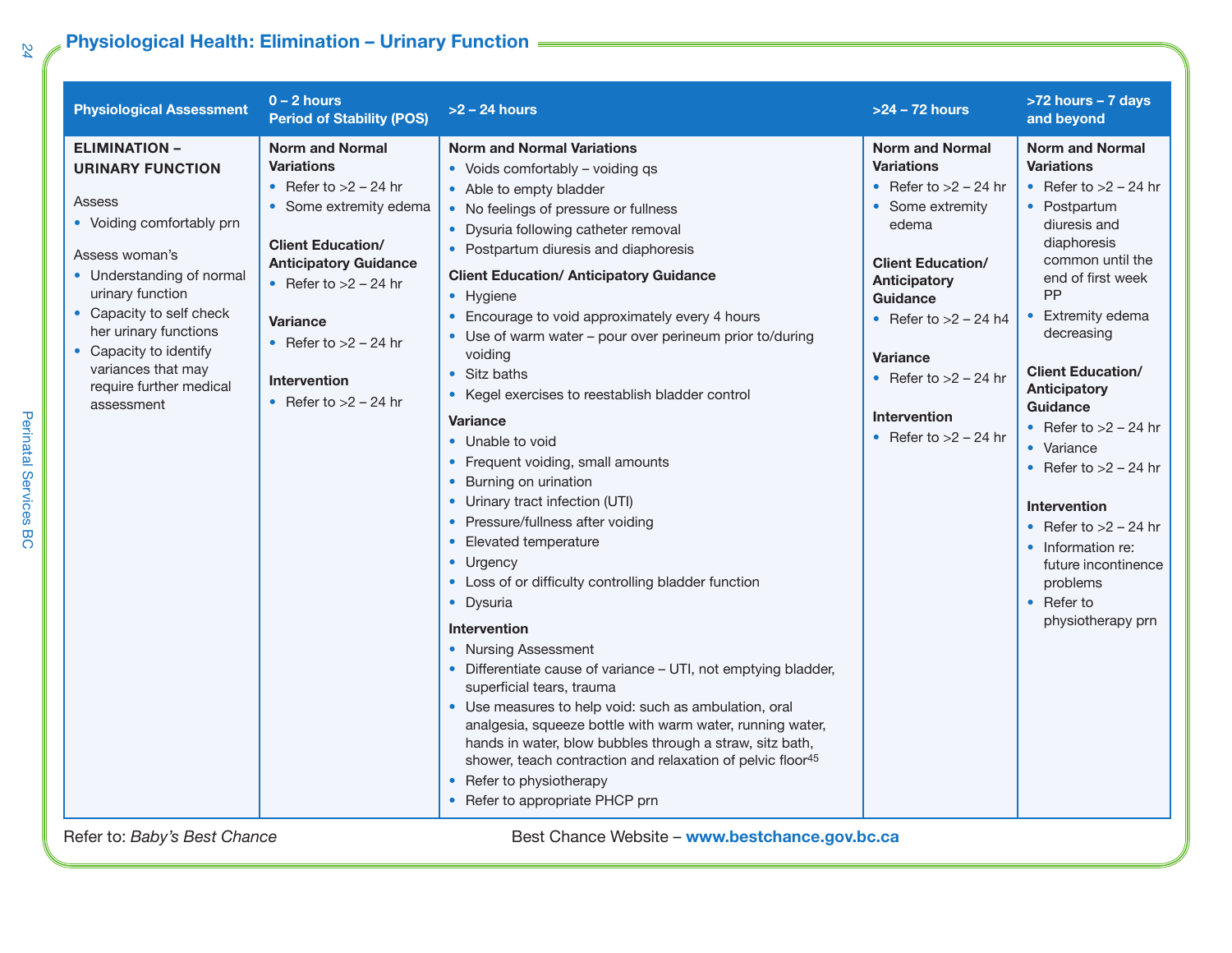| <b>Physiological Assessment</b>                                                                                                                                                                                                                                                                                                                                                                                                                                                                                                                                                                                                                                                                                                     | $0 - 2$ hours<br><b>Period of Stability (POS)</b>                                                                                                                                                                                                                                                                                                                                                                                                                                                                                                                                                                                                                                                                                                                                                                                                                            | $>2 - 24$ hours                                                                                                                                                                                                                                                                                                                                                                                                                                                                                                                                                                                                                                                                                                              | $>24 - 72$ hours                                                                                                                                                                                                                                                                                                                                                                                                              | >72 hours - 7 days<br>and beyond                                                                                                                                                                                                                                                                                                                                                                                                                                                                                                                                                                                                                                                                                                    |
|-------------------------------------------------------------------------------------------------------------------------------------------------------------------------------------------------------------------------------------------------------------------------------------------------------------------------------------------------------------------------------------------------------------------------------------------------------------------------------------------------------------------------------------------------------------------------------------------------------------------------------------------------------------------------------------------------------------------------------------|------------------------------------------------------------------------------------------------------------------------------------------------------------------------------------------------------------------------------------------------------------------------------------------------------------------------------------------------------------------------------------------------------------------------------------------------------------------------------------------------------------------------------------------------------------------------------------------------------------------------------------------------------------------------------------------------------------------------------------------------------------------------------------------------------------------------------------------------------------------------------|------------------------------------------------------------------------------------------------------------------------------------------------------------------------------------------------------------------------------------------------------------------------------------------------------------------------------------------------------------------------------------------------------------------------------------------------------------------------------------------------------------------------------------------------------------------------------------------------------------------------------------------------------------------------------------------------------------------------------|-------------------------------------------------------------------------------------------------------------------------------------------------------------------------------------------------------------------------------------------------------------------------------------------------------------------------------------------------------------------------------------------------------------------------------|-------------------------------------------------------------------------------------------------------------------------------------------------------------------------------------------------------------------------------------------------------------------------------------------------------------------------------------------------------------------------------------------------------------------------------------------------------------------------------------------------------------------------------------------------------------------------------------------------------------------------------------------------------------------------------------------------------------------------------------|
| <b>LOCHIA</b><br>Assess:<br>• Amount<br>• Clots<br>• Colour<br>• Odour<br>• Stage of involution<br>Frequency of assessments to<br>follow organization's policy:<br>Suggested frequency for vaginal<br>birth:<br>• $q 15$ min for 1 hour<br>$\bullet$ at 2 hours<br>• once per shift until d/c from<br>hospital<br>• then as required by nursing<br>judgment and/or self report<br>Suggested frequency for<br>caesarean birth:<br>• q 15 min for 1 hour<br>$\bullet$ at 2 hours<br>• $q 4 h X 24 hours$<br>• once per shift until d/c from<br>hospital<br>$\blacksquare$ then as required by nursing<br>judgment and/or self report<br>Assess woman's<br>• Understanding of normal<br>lochia progression<br>• Capacity to self check | <b>Norm and Normal Variations</b><br>• Fleshy smelling<br>• Rubra colour<br>• No trickling<br>• Absence of or small clots(< size of a loonie)<br>Range on peripad<br>• Scant $<$ 1 inch stain<br>• Light $<$ 4 inch stain<br>• Moderate $<$ 6 inch stain<br><b>Client Education/ Anticipatory Guidance</b><br>• Normal pattern and amount/clots<br>Variance – Postpartum Hemorrhage (PPH)<br>• Saturated pad within one hour<br>• Numerous, large clots (>2 large clots > loonie size<br>per 24 hours)<br><b>Intervention - PPH</b><br>• Refer to Decision Support Tool No. 7 PPH<br>(BCPHP, 2009)<br>• Nursing Assessment<br>• Weigh peripad (1g=1ml)<br>• Check presence of<br>■ Tissue/membrane<br>■ Frequency of clots<br>• Increased amount (trickling)<br>• Refer to appropriate PHCP prn<br>Variance - Infection<br>• Foul smell<br>• Increased temperature<br>• Pain | <b>Norm and Normal</b><br><b>Variations</b><br>• Refer to POS<br>Increased flow on<br>standing, activity or<br>breastfeeding<br>• Should not exceed<br>moderate range<br><b>Client Education/</b><br><b>Anticipatory Guidance</b><br>• Refer to POS<br>Change pads q 4 h<br>$\bullet$<br>• Hygiene: shower daily,<br>keep perineum clean<br>(peri care, wipe front to<br>back, use of peri bottle)<br>• Refer to Lifestyle/Activity/<br>Rest<br>Refer to Fundus and<br>Elimination - Urinary<br>function<br>Variance - PPH, Infection<br>• Refer to POS<br>• Lochia volume increasing<br><b>Intervention - PPH,</b><br><b>Infection</b><br>• Refer to POS<br>Decrease activity prn<br>$\bullet$<br><b>Nursing Assessment</b> | <b>Norm and Normal</b><br><b>Variations</b><br>• Fleshy smelling,<br>rubra-serosa<br>• Amount decreases<br>daily<br><b>Client Education/</b><br><b>Anticipatory</b><br>Guidance<br>• Refer to $>2$ – 24 hr<br>• Discourage tampon<br>use<br>Variance - PPH,<br><b>Infection</b><br>• Refer to $0 - 24$ hr<br>(PPH, Infection)<br><b>Intervention - PPH,</b><br><b>Infection</b><br>• Refer to $0 - 24$ hr<br>(PPH, Infection) | <b>Norm and Normal</b><br><b>Variations</b><br>$\bullet$ Day 3 - 5: Lochia serosa<br>(pink/brown)<br>• Day $7 - 10$ : Temporary<br>increasing dark red<br>discharge (shedding of<br>old placenta site)<br>• Day $10 - 6$ weeks:<br>Lochia alba<br>• Gradually decreasing -<br>usually subsides by<br>4 weeks<br><b>Client Education/</b><br><b>Anticipatory Guidance</b><br>• Refer to $>0 - 72$ hr<br>Variance- PPH, Infection<br>• Refer to $0 - 24$ hr (PPH,<br>Infection)<br>• Reoccurrence of<br>continuous fresh bleeding<br>• Lochia rubra $>4$ days<br>• Discharge >6 weeks<br>Intervention - PPH,<br><b>Infection</b><br>• Refer to $0 - 24$ hr (PPH,<br>Infection)<br>• Nursing Assessment<br>• If bleeding not decreased |
| • Capacity to identify variances<br>that may require further<br>medical assessment<br>** Refer to Fundus                                                                                                                                                                                                                                                                                                                                                                                                                                                                                                                                                                                                                            | • Flu like signs and symptoms<br>• Refer to Variance – Infection in Fundus section<br><b>Intervention - Infection</b><br>• Nursing assessment<br>• Refer to Intervention – Infection in Fundus section                                                                                                                                                                                                                                                                                                                                                                                                                                                                                                                                                                                                                                                                       | Refer to appropriate<br>PHCP prn                                                                                                                                                                                                                                                                                                                                                                                                                                                                                                                                                                                                                                                                                             |                                                                                                                                                                                                                                                                                                                                                                                                                               | in 6 - 8 hours call PHCP<br>and/or go to emergency<br>• Refer to PHCP prn                                                                                                                                                                                                                                                                                                                                                                                                                                                                                                                                                                                                                                                           |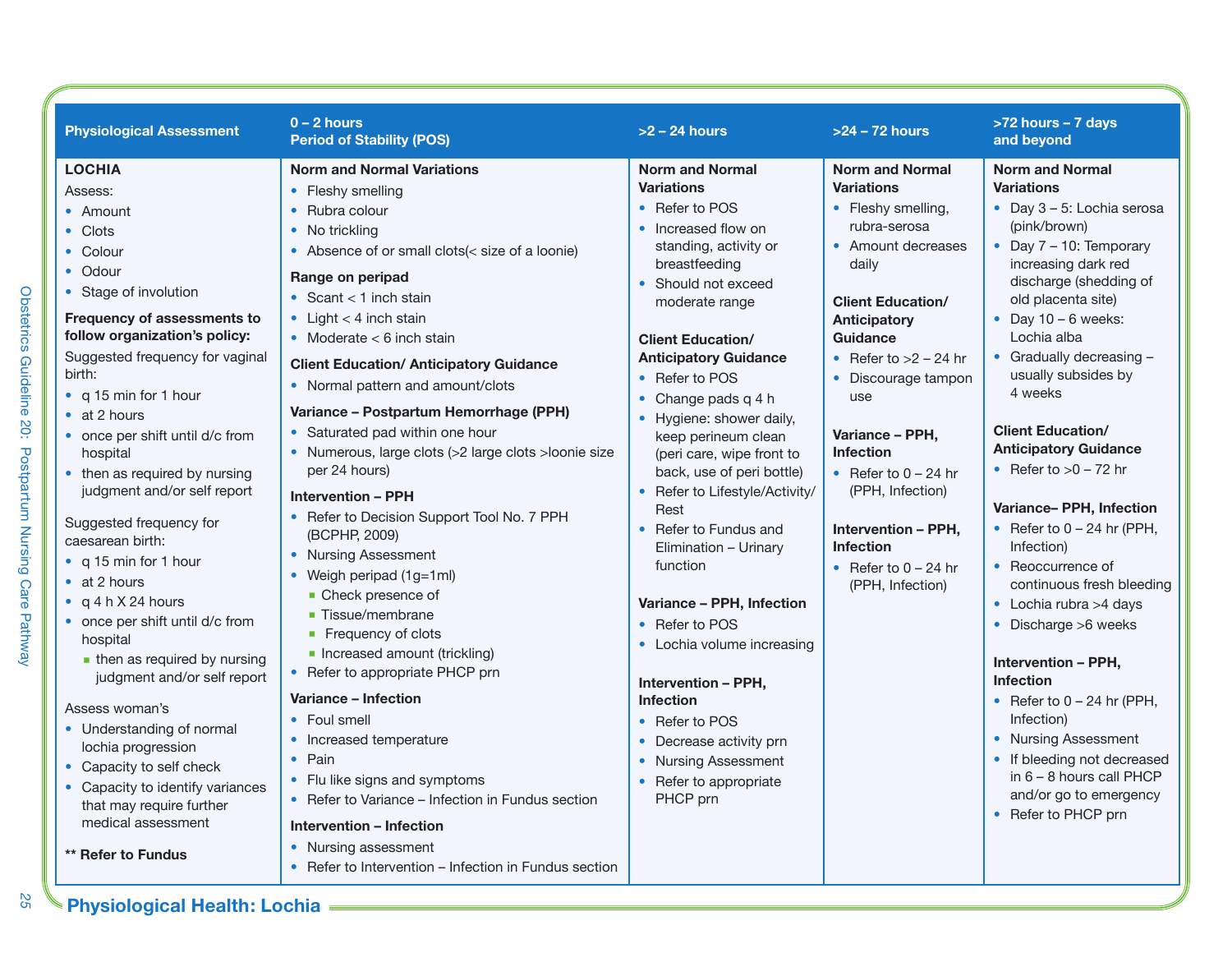### **Physiological Health: Perineum**

| <b>Physiological Assessment</b>                                                                                                                                                                                                                                                                                                                                                                                                                                                                                                                                                                                                                                                                                                                                                                                                                                                                                                                   | $0 - 2$ hours<br><b>Period of Stability (POS)</b>                                                                                                                                                                                                                                                                                                                                                                                                                                                                                                                                                                                                                                                                                                                                                                                                                                                                  | $>2 - 24$ hours                                                                                                                                                                                                                                                                                                                                                                                                                                                                                                                                                                                               | $>24 - 72$ hours                                                                                                                                                                                                                                              | >72 hours - 7 days<br>and beyond                                                                                                                                                                                                                                                                                                                                                                                                                                                |
|---------------------------------------------------------------------------------------------------------------------------------------------------------------------------------------------------------------------------------------------------------------------------------------------------------------------------------------------------------------------------------------------------------------------------------------------------------------------------------------------------------------------------------------------------------------------------------------------------------------------------------------------------------------------------------------------------------------------------------------------------------------------------------------------------------------------------------------------------------------------------------------------------------------------------------------------------|--------------------------------------------------------------------------------------------------------------------------------------------------------------------------------------------------------------------------------------------------------------------------------------------------------------------------------------------------------------------------------------------------------------------------------------------------------------------------------------------------------------------------------------------------------------------------------------------------------------------------------------------------------------------------------------------------------------------------------------------------------------------------------------------------------------------------------------------------------------------------------------------------------------------|---------------------------------------------------------------------------------------------------------------------------------------------------------------------------------------------------------------------------------------------------------------------------------------------------------------------------------------------------------------------------------------------------------------------------------------------------------------------------------------------------------------------------------------------------------------------------------------------------------------|---------------------------------------------------------------------------------------------------------------------------------------------------------------------------------------------------------------------------------------------------------------|---------------------------------------------------------------------------------------------------------------------------------------------------------------------------------------------------------------------------------------------------------------------------------------------------------------------------------------------------------------------------------------------------------------------------------------------------------------------------------|
| <b>PERINEUM</b><br>Assess<br>• Integrity and progression of healing<br>• Effectiveness of comfort measures<br>Frequency of assessments to follow<br>organization's policy:<br>Suggested frequency for vaginal birth:<br>• q 15 min for 1 hour<br>$\bullet$ at 2 hours<br>• once per shift until d/c from hospital<br>• then as required by nursing judgment<br>and/or self report<br>Suggested frequency for caesarean birth:<br>• q 15 min for 1 hour<br>$\bullet$ at 2 hours<br>$\bullet$ a 4 h X 24 hours<br>• once per shift until d/c from hospital<br>• then as required by nursing judgment<br>and/or self report<br>Assess woman's understanding of<br>normal perineal healing<br>Assess woman's capacity to<br>• Self check for perineal healing<br>• Identify variances that may require<br>further medical assessment<br>• Use of a visual/verbal analogue pain<br>scale (VAS) and pain assessment<br>questions<br>Refer to:<br>• Pain | • Refer to appropriate PHCP prn<br><b>Norm and Normal Variations</b><br>• Mild to moderate discomfort<br>• Perineum intact or episiotomy/tear<br>- well approximated with minimal<br>swelling or bruising<br>• Small tear may be present and not<br>sutured<br><b>Client Education/ Anticipatory</b><br><b>Guidance</b><br>• Use of comfort measures and<br>analgesics<br>• Use of ice packs to decrease swelling<br>• Pericare – peri bottle, fresh pads, wipe<br>front to back<br>• Using VAS questions to assess pain<br>level and when to consult PHCP<br><b>Variance</b><br>$\bullet$ > 4 for VB or > 5 for CS on pain scale<br>(may be increased with episiotomy,<br>tear, instrumental delivery (cesarean<br>section, forceps, vacuum), internal<br>bleeding, hematoma)<br><b>Intervention</b><br>• Nursing Assessment<br>• Further evaluation and management<br>of pain<br>• Refer to appropriate PHCP prn | <b>Norm and Normal Variations</b><br>• Refer to POS<br>• Discomfort decreasing<br><b>Client Education/Anticipatory</b><br>Guidance<br>• Offer to show how to inspect<br>self with mirror<br>• Refer to POS<br>• Warm water sitz baths for<br>comfort (for example $2 - 3$<br>per day for short periods),<br>longer periods may interfere<br>with suture adherence<br>• Discontinue ice packs >24<br>hr to decrease swelling<br>(some women may choose to<br>continue using for comfort)<br>Variance - Infection<br>• Refer to Infection<br>Intervention - Infection<br>• Refer to Infection<br>• Refer to POS | <b>Norm and Normal</b><br><b>Variations</b><br>• Refer to $>0 - 24$ hr<br><b>Client Education/</b><br><b>Anticipatory Guidance</b><br>• Refer to $>0 - 24$ hr<br><b>Variance</b><br>• Refer to $>0 - 24$ hr<br><b>Intervention</b><br>• Refer to $>0 - 24$ hr | <b>Norm and Normal</b><br><b>Variations</b><br>• Refer to $0 - 24$ hr<br>• Discomfort<br>decreasing<br>• Decreased use of<br>analgesics (if on<br>narcotic switch to<br>non narcotic)<br><b>Client Education/</b><br><b>Anticipatory Guidance</b><br>• Refer to $0 - 24$ hr<br>• Discuss pain relief<br>options<br><b>Variance</b><br>• Refer to $0 - 24$ hr<br>• Pain not decreasing<br><b>Intervention</b><br>• Refer to $0 - 24$ hr<br>• Refer to appropriate<br><b>PHCP</b> |

Perinatal Services BC

Perinatal Services BC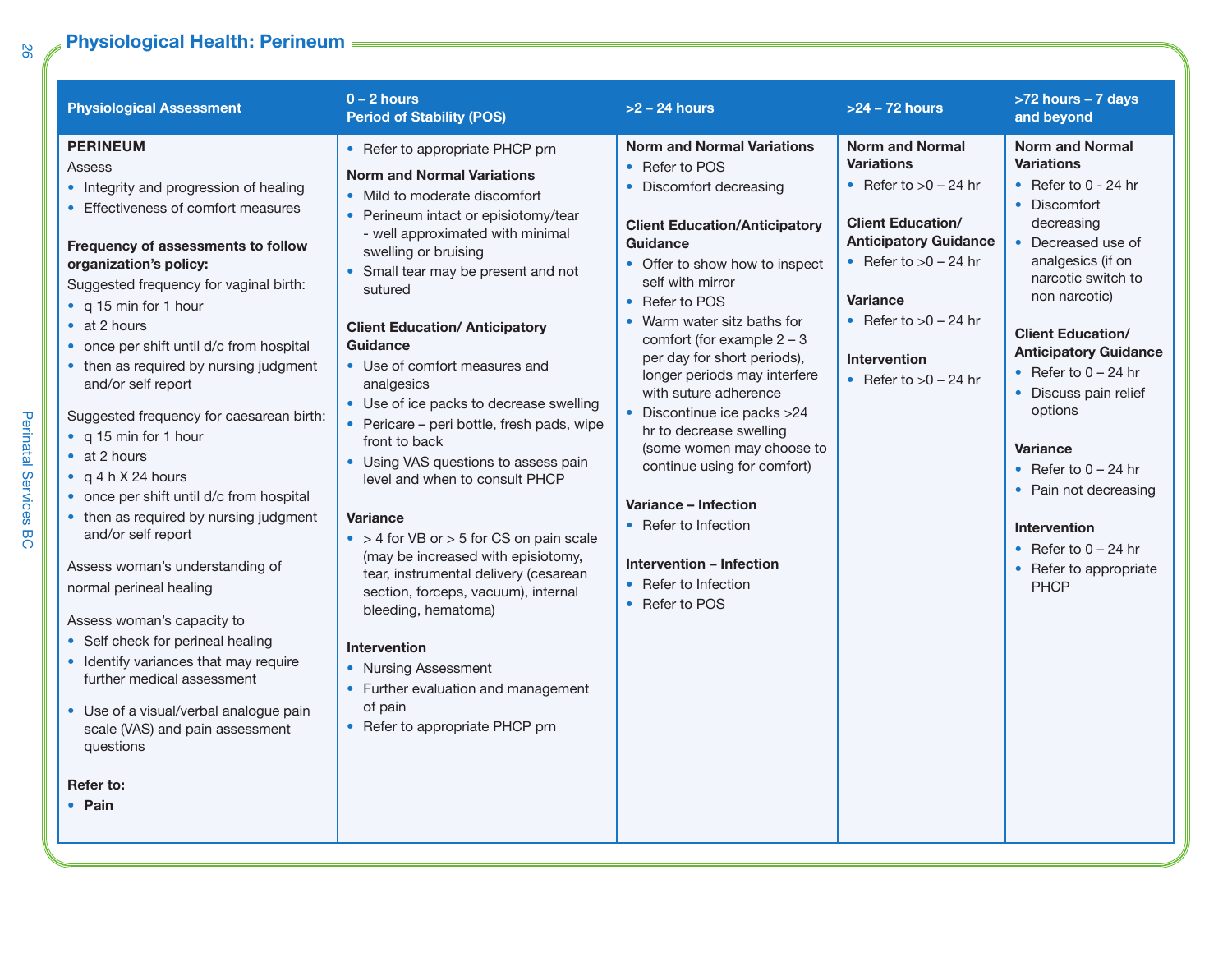| <b>Physiological Assessment</b>                                                                   | $0 - 2$ hours<br><b>Period of Stability (POS)</b>                                                                                                                                                                                                                                                                 | $>2 - 24$ hours                                                                                                                                                                                                                                                                                                                                                                                                                                                                                                                                      | $>24 - 72$ hours                                                                                                                                                                                                                                  | >72 hours - 7 days<br>and beyond                                                                                                                                                                                                                                                                                                                                                                                                                                                                                                             |
|---------------------------------------------------------------------------------------------------|-------------------------------------------------------------------------------------------------------------------------------------------------------------------------------------------------------------------------------------------------------------------------------------------------------------------|------------------------------------------------------------------------------------------------------------------------------------------------------------------------------------------------------------------------------------------------------------------------------------------------------------------------------------------------------------------------------------------------------------------------------------------------------------------------------------------------------------------------------------------------------|---------------------------------------------------------------------------------------------------------------------------------------------------------------------------------------------------------------------------------------------------|----------------------------------------------------------------------------------------------------------------------------------------------------------------------------------------------------------------------------------------------------------------------------------------------------------------------------------------------------------------------------------------------------------------------------------------------------------------------------------------------------------------------------------------------|
| <b>RH FACTOR</b><br>Assess<br>• Rh factor from<br>documentation on the<br><b>Antenatal Record</b> | <b>Norm and Normal Variations</b><br>• Woman is Rh positive<br>• Woman is Rh negative with Rh<br>negative infant<br><b>Client Education / Anticipatory</b><br>Guidance<br>• Refer to $>2$ – 24 hr<br>Variance<br>• Rh negative woman with Rh<br>positive infant<br><b>Intervention</b><br>• Refer to $>2$ – 24 hr | <b>Norm and Normal Variations</b><br>• Refer to POS<br><b>Client Education / Anticipatory</b><br>Guidance<br>• Aware of need for testing infant<br>and administration of Rh-<br>immune globulin<br>• Implications for future<br>pregnancy<br>Variance<br>• Refer to POS<br><b>Intervention</b><br>• Aware of infant's Rh factor<br>• Administer Rh immune globulin<br>IM as per PHCP orders<br>• If mother has non-immune<br>rubella status and MMR<br>vaccine is ordered by the<br>PHCP Rhlg and MMR<br>vaccine may be administered<br>concurrently | <b>Norm and Normal Variations</b><br>• Refer to POS<br><b>Client Education / Anticipatory</b><br>Guidance<br>• Refer to $>2$ – 24 hr<br>Variance<br>• Refer to POS<br>Intervention<br>• Aware of infant's<br>Rh factor<br>• Refer to $>2$ – 24 hr | <b>Norm and Normal Variations</b><br>• Refer to POS<br><b>Client Education / Anticipatory</b><br>Guidance<br>• Refer to $>2$ – 24 hr<br>• If Rhig given concurrently,<br>rubella status to be checked at<br>2 months<br><b>Variance</b><br>• Refer to POS<br>• When Rh immune globulin and<br>MMR given concurrently and<br>rubella status is negative at<br>2 months check,, need to be<br>revaccinated with MMR<br>• No serologic testing required<br>after the second dose of<br>MMR vaccine46<br>Intervention<br>• Refer to $>2$ – 24 hr |

Refer to: *Baby's Best Chance* **Best Chance** *Best Chance Website* – **www.bestchance.gov.bc.ca** 

 $\overline{27}$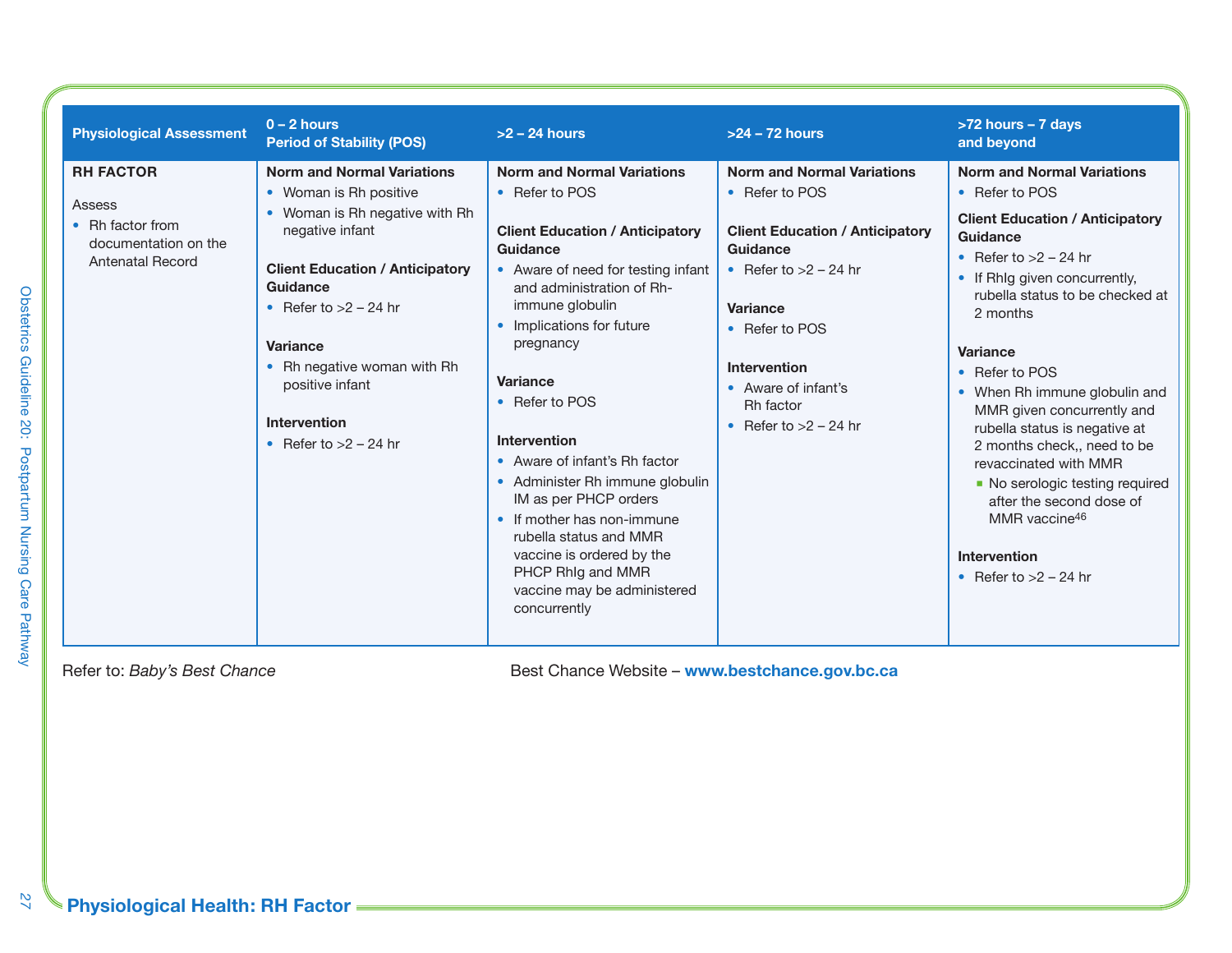### **Physiological Health: Vital Signs**

| <b>Physiological Assessment</b>                                                                                                                                                                                                                                                                                                                                                                                                                                                                                                                                                                                                                                                                                                                                                                                                                                                                                                                                                                                                                                                                                                                                                                                                                                                             | $0 - 2$ hours<br><b>Period of Stability (POS)</b>                                                                                                                                                                                                                                                                                                                                                                                                                                                                                                                                                                            | $>2$ – 24 hours                                                                                                                                                                                                                                                                                                                                                                                                                                                                                                                                                                                                                                                                                                                                                                                                                                                            | $>24 - 72$ hours                                                                                                                                                                                                                                                                                                                         | >72 hours - 7 days<br>and beyond                                                                                                                                                                                                                                                                                                                                                                                 |
|---------------------------------------------------------------------------------------------------------------------------------------------------------------------------------------------------------------------------------------------------------------------------------------------------------------------------------------------------------------------------------------------------------------------------------------------------------------------------------------------------------------------------------------------------------------------------------------------------------------------------------------------------------------------------------------------------------------------------------------------------------------------------------------------------------------------------------------------------------------------------------------------------------------------------------------------------------------------------------------------------------------------------------------------------------------------------------------------------------------------------------------------------------------------------------------------------------------------------------------------------------------------------------------------|------------------------------------------------------------------------------------------------------------------------------------------------------------------------------------------------------------------------------------------------------------------------------------------------------------------------------------------------------------------------------------------------------------------------------------------------------------------------------------------------------------------------------------------------------------------------------------------------------------------------------|----------------------------------------------------------------------------------------------------------------------------------------------------------------------------------------------------------------------------------------------------------------------------------------------------------------------------------------------------------------------------------------------------------------------------------------------------------------------------------------------------------------------------------------------------------------------------------------------------------------------------------------------------------------------------------------------------------------------------------------------------------------------------------------------------------------------------------------------------------------------------|------------------------------------------------------------------------------------------------------------------------------------------------------------------------------------------------------------------------------------------------------------------------------------------------------------------------------------------|------------------------------------------------------------------------------------------------------------------------------------------------------------------------------------------------------------------------------------------------------------------------------------------------------------------------------------------------------------------------------------------------------------------|
| <b>VITAL SIGNS</b><br>Assess<br>• Vital signs and include history and risks<br>• Self report-how woman is feeling related to vital signs<br>• Frequency of assessment to follow organization's policy<br>Suggested frequency for vaginal birth:<br>• q 15 min for 1 hour<br>$\bullet$ temp $\times$ 1 in 1st hour<br>$\bullet$ at 2 hours<br>• once per shift until discharge from hospital<br>• then as required by nursing judgment and/or self report<br>Suggested frequency for caesarean birth:<br>• q 15 min for 1 hour<br>$\bullet$ temp: $\times$ 1 in 1st hour<br>• resp rate: $q 1 h \times 12$ hours <sup>47</sup> (refer to anesthesia orders)<br>$\bullet$ at 2 hours<br>$\bullet$ q 4 h X 24 hours<br>• once per shift until discharge from hospital<br>• then as required by nursing judgment and/or self report<br>May want to use a separate graphic chart to document<br>maternal vital signs as per the Maternal Early Obstetrical<br>Warning System (MEOWS).48<br>Use of a visual verbal analogue pain scale (VAS) and pain<br>assessment questions<br>Assess woman's understanding of her normal vitals signs<br>Assess woman's capacity to<br>• Check self<br>• Identify variances and report if she requires further<br>medical assessment(s)<br>Refer to:<br>• Pain | <b>Norm and Normal</b><br><b>Variations</b><br>• Asymptomatic<br>• PO Temp:<br>$36.7^{\circ}$ C – 37.9 $^{\circ}$ C<br>$\blacksquare$ BP: S= 90 - 140<br>$D = 50 - 90$<br>Resp: $12 - 24$ ,<br>unlabored<br>Pulse: $55 - 100$ bpm<br><b>Client Education/</b><br><b>Anticipatory Guidance</b><br>• Normal vital signs<br>and who to contact if<br>variances<br><b>Variance</b><br>• Chills, febrile, headache,<br>blurred vision, labored<br>respirations, light<br>headedness, palpitations,<br>edema, vital signs<br>outside the norm<br><b>Intervention</b><br>• Nursing assessment<br>• Refer to appropriate<br>PHCP prn | <b>Norm and Normal Variations</b><br>• Refer to POS<br><b>Client Education / Anticipatory</b><br><b>Guidance</b><br>• Refer to POS<br><b>Variance - Vital Signs</b><br>• Refer to POS<br>• Decreased sensory and/or motor<br>power to the lower extremities<br>after the epidural block (from<br>$2 - 5$ hours depending on the<br>epidural agent) <sup>49</sup><br>$\bullet$ > 5 on the Sedation Scale<br>• Epidural headache<br><b>Intervention - Vital Signs</b><br>• Nursing assessment<br>• Refer to appropriate PHCP prn<br>Variance - Impairment of daily<br>living such as<br>• Walking<br>• Mood<br>• Sleep<br>• Interactions with others<br>• Ability to concentrate <sup>50</sup><br><b>Intervention - Impairment</b><br>• Nursing assessment including<br>• VAS and questions<br>• Further evaluation and<br>management of pain - refer to<br>anesthesiologist | <b>Norm and Normal</b><br><b>Variations</b><br>• Refer to POS<br><b>Client Education</b><br>/ Anticipatory<br>Guidance<br>• Able to self report<br>• Refer to POS<br><b>Variance</b><br>• Refer to $0 - 24$ hr<br>$\bullet$ T > 38 $^{\circ}$ C on any<br>2 days<br>• T > 39°C any time<br><b>Intervention</b><br>• Refer to $0 - 24$ hr | <b>Norm and Normal</b><br><b>Variations</b><br>• Normal vital signs<br>as reported by<br>woman<br><b>Client Education/</b><br><b>Anticipatory</b><br><b>Guidance</b><br>$\bullet$ Refer to<br>$0 - 72$ hr<br>• May experience<br>increase in<br>temperature with<br>milk coming down,<br>engorgement<br><b>Variance</b><br>• Refer to<br>$0 - 72$ hr<br><b>Intervention</b><br>$\bullet$ Refer to<br>$0 - 24$ hr |

*28*

Perinatal Services BC

Perinatal Services BC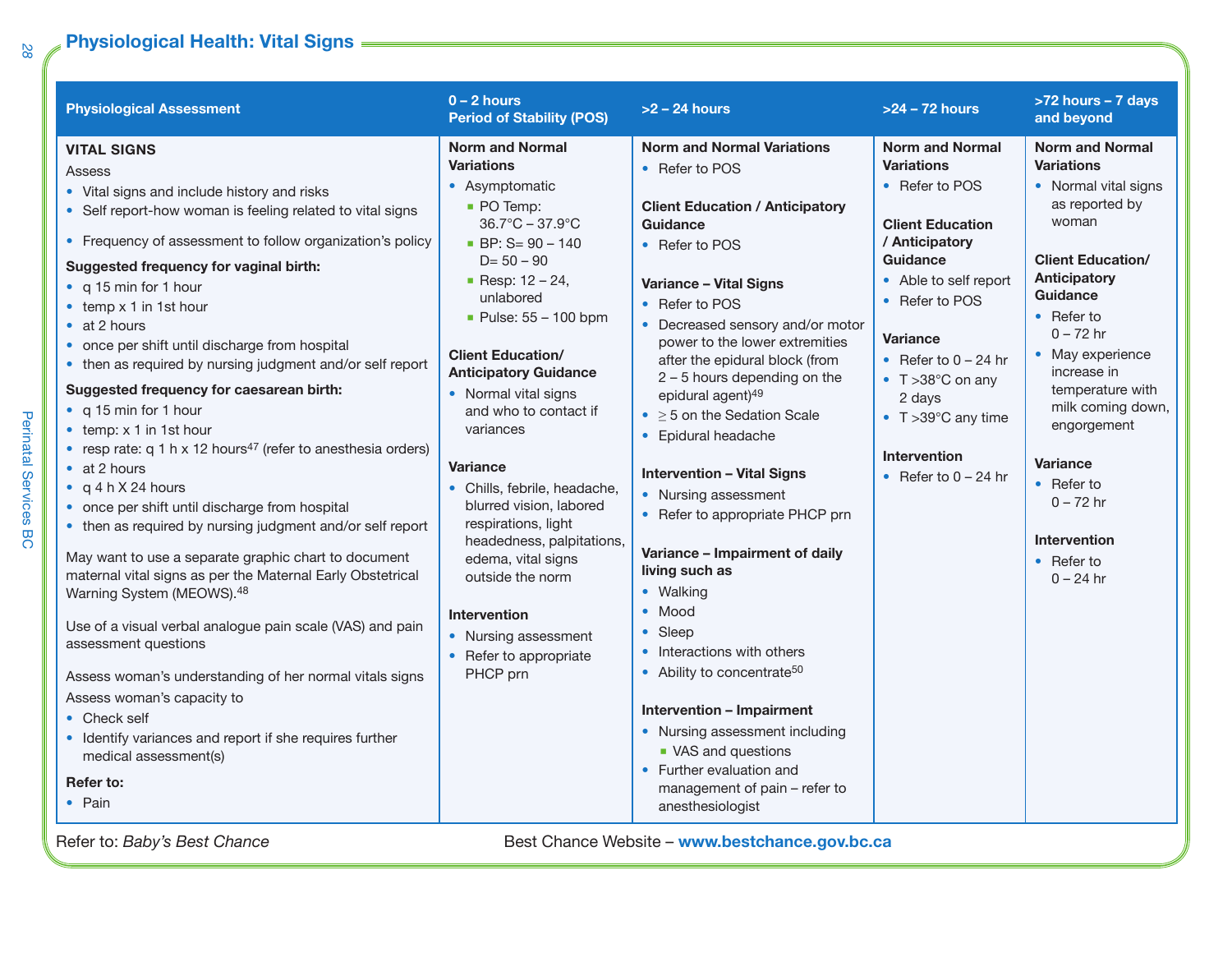| <b>Psychosocial</b><br><b>Assessment</b>                                                                                                                                                                                                                                                                                                                                                                                                                                                                                                                                                                                           | $0 - 2$ hours<br><b>Period of Stability (POS)</b>                                                                                                                                                                                                                                                                                                                                                                                                                                                                                                                                                                                                                                                                                                                                                                                                                                                                                                                                                                                                                                                                                                                                                                                                                                     | $>2$ – 24 hours                                                                                                                                                                                                                                                                                                                                                                                                                                                                                                                                                                                                                                                                                                                                                                                                                                                                                      | $>24 - 72$ hours                                                                                                                                                                                                                                                                                                                    | >72 hours - 7 days and beyond                                                                                                                                                                                                                                                                                                                                                                                                                                                                                                                                                                                                                                                                                                                                                                                                                                                                                                                                                                                                                                                                                                                                                  |
|------------------------------------------------------------------------------------------------------------------------------------------------------------------------------------------------------------------------------------------------------------------------------------------------------------------------------------------------------------------------------------------------------------------------------------------------------------------------------------------------------------------------------------------------------------------------------------------------------------------------------------|---------------------------------------------------------------------------------------------------------------------------------------------------------------------------------------------------------------------------------------------------------------------------------------------------------------------------------------------------------------------------------------------------------------------------------------------------------------------------------------------------------------------------------------------------------------------------------------------------------------------------------------------------------------------------------------------------------------------------------------------------------------------------------------------------------------------------------------------------------------------------------------------------------------------------------------------------------------------------------------------------------------------------------------------------------------------------------------------------------------------------------------------------------------------------------------------------------------------------------------------------------------------------------------|------------------------------------------------------------------------------------------------------------------------------------------------------------------------------------------------------------------------------------------------------------------------------------------------------------------------------------------------------------------------------------------------------------------------------------------------------------------------------------------------------------------------------------------------------------------------------------------------------------------------------------------------------------------------------------------------------------------------------------------------------------------------------------------------------------------------------------------------------------------------------------------------------|-------------------------------------------------------------------------------------------------------------------------------------------------------------------------------------------------------------------------------------------------------------------------------------------------------------------------------------|--------------------------------------------------------------------------------------------------------------------------------------------------------------------------------------------------------------------------------------------------------------------------------------------------------------------------------------------------------------------------------------------------------------------------------------------------------------------------------------------------------------------------------------------------------------------------------------------------------------------------------------------------------------------------------------------------------------------------------------------------------------------------------------------------------------------------------------------------------------------------------------------------------------------------------------------------------------------------------------------------------------------------------------------------------------------------------------------------------------------------------------------------------------------------------|
| <b>BONDING AND</b><br><b>ATTACHMENT</b><br>Assess<br>• Maternal supports<br>• Maternal responses<br>to infant feeding and<br>behavior cues<br>• Maternal response to<br>infant crying<br>• Maternal, family and<br>baby interaction<br>• Risk factors for poor<br>bonding and attachment<br>Assess woman's<br>understanding of:<br>• Infant attachment<br>behaviors<br>• Responses to infant<br>feeding and behavior<br>cues<br>Assess woman's capacity to<br>• identify factors that<br>enhance or interfere<br>with attachment and the<br>resources for support<br>Refer to:<br>• Newborn Nursing Care<br><b>Pathway: Crying</b> | <b>Norm and Normal Variations</b><br>· Maternal-newborn skin-to-skin contact<br>immediately after birth until completion<br>of the first feed or longer<br>• Mother responds to infant cues<br>• Maternal interactions with newborn by<br>holding (face-to-face), talking, cuddling,<br>making eye contact<br>• Partner/ significant person presence<br>and involvement<br><b>Client Education/ Anticipatory Guidance</b><br>• Bonding is a gradual process that may<br>develop over the first month<br>• Refer to $>2 - 24$ hr<br><b>Variance</b><br>• Maternal newborn separation<br>• Limited maternal interaction with<br>newborn<br>• Some mothers may appear to have less<br>interest in the newborn in the first 24<br>hours – consider labor medication(s),<br>exhaustion, pain, intervention(s)<br>during labor and birth and personal<br>expectations - requires further<br>assessment<br>• Minimal or support(s) not available<br>• Limited interaction with newborn from<br>support(s)<br>• Minimal or no planning for taking baby<br>home (diapers, baby clothes, car seat)<br>• Inappropriate or abusive interactions<br>with infant<br>• Family history of trauma and/or lack of<br>positive relationships<br>• Conflictual, violent intimate partner<br>relationships | <b>Norm and Normal Variations</b><br>• Refer to POS<br>• Sensitive response to<br>newborn's needs and<br>behavior cues (feeding,<br>settling, diapering)<br>Effective consoling<br>techniques (skin-to-skin,<br>showing face to infant,<br>talking to infant in a steady<br>voice, soft voice, holding,<br>rocking, feeding)<br>Responds to early infant<br>feeding cues (restlessness,<br>beginning to wake, hand to<br>mouth, searching for nipples)<br>Responds to infant's<br>needs in a warm, loving,<br>sensitive way, emotionally<br>and physically available,<br>demonstrates affection<br>toward newborn, appears<br>to enjoy interacting with<br>newborn<br>• Partner/significant other/<br>family interactions with<br>newborn and mother<br>Positive relation with others<br>(partner, support(s), family<br>members)<br>• Refer to crying section in<br>Newborn Nursing Care<br>Pathway | <b>Norm and Normal</b><br><b>Variations</b><br>• Refer to $0 - 24$ hr<br><b>Client Education/</b><br>Anticipatory<br>Guidance<br>• Refer to $0 - 24$ hr<br><b>Variance</b><br>• Refer to $0 - 24$ hr<br>• Feeding<br>difficulties<br>• Adjusting to new<br>person in the<br>family<br><b>Intervention</b><br>• Refer to $0 - 24$ hr | <b>Norm and Normal Variations</b><br>• Refer to $0 - 24$ hr<br><b>Client Education/Anticipatory</b><br><b>Guidance</b><br>• Refer to $0 - 24$ hr<br>• Signs of later attachment behaviors<br><b>Variance</b><br>• Refer to $0 - 72$ hr<br>• Lack of or inconsistent responses to<br>newborn feeding and behavior cues<br>• Lack of response to discomfort and<br>distress (with crying, mother may<br>believe baby is crying for no reason,<br>is just spoiled or is manipulating her)<br>• Inappropriate or abusive interactions<br>with infant<br>Eye contact minimal or lacking when<br>infant awake<br>Intervention<br>• Refer to $0 - 24$ hr<br>• Ways to increase parental positive<br>responses<br>• Position infant so mother and infant<br>can see each other<br>• Make eye contact<br>• Imitate the baby<br>• Resource kit on infant attachment -<br><b>First Connections</b><br>• www.phac-aspc.gc.ca/mh-sm/mhp-<br>psm/pub/fc-pc/index-eng.php<br>• Refer to community supports/<br>agencies as appropriate and available,<br>such as family resources, parenting<br>programs, peer support, public health<br>programs<br>• Maintain open relationship with family |

Obstetrics Guideline 20: Postpartum Nursing Care Pathway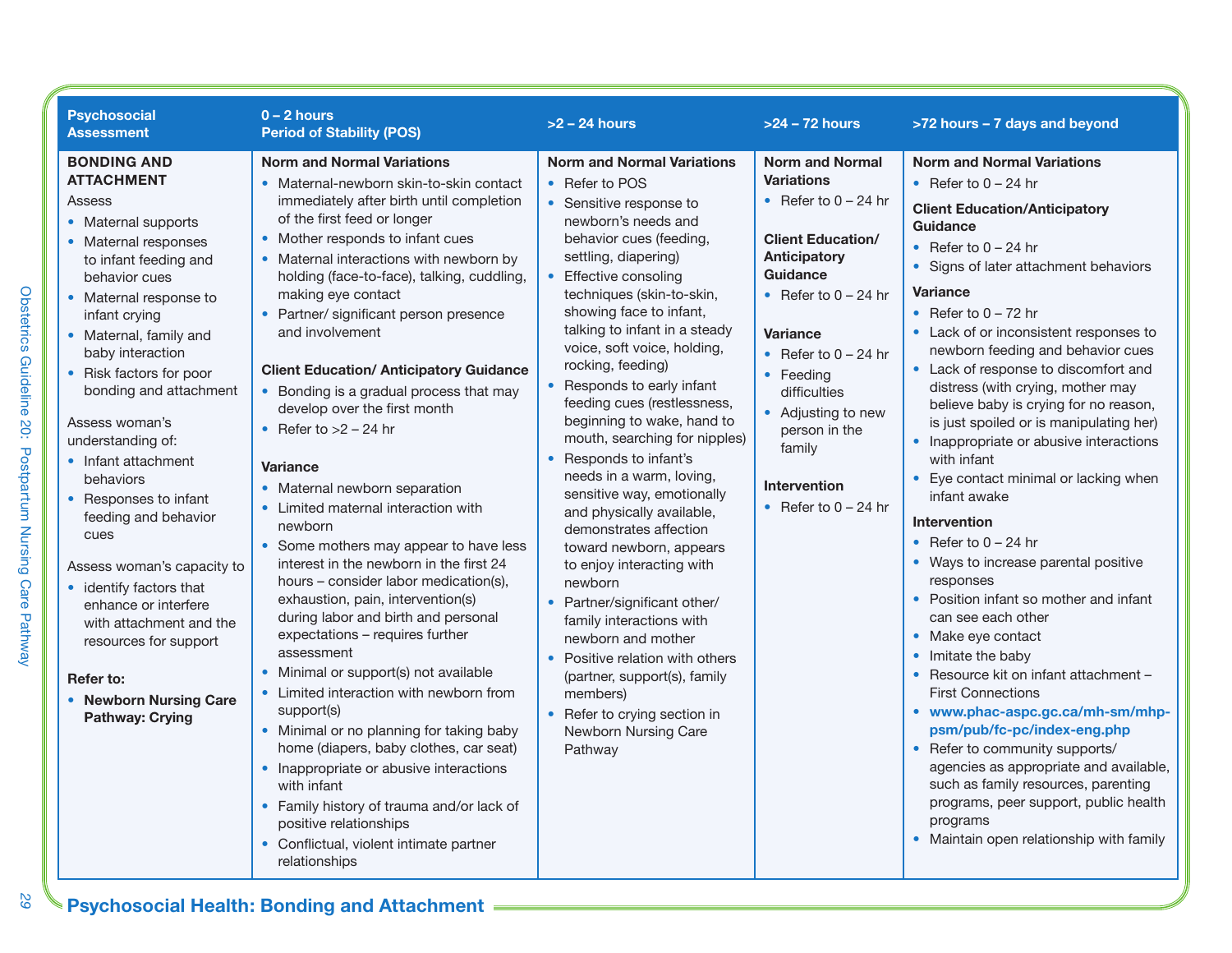### **Psychosocial Health: Bonding and Attachment**

| <b>Psychosocial</b><br><b>Assessment</b>     | $0 - 2$ hours<br><b>Period of Stability (POS)</b>                                                                                                                                                                                                                                                  | $>2$ – 24 hours                                                                                                                                                                                                                                                                                                                                                                                                                                                                                                                                                                                                                                                                                                                                                                                                                                                                                                                                                                                                                                                                                                                                                                                                                                                                                                                                                                                                                                                                                                                                                                                                                                         | $>24 - 72$ hours | >72 hours - 7 days<br>and beyond |
|----------------------------------------------|----------------------------------------------------------------------------------------------------------------------------------------------------------------------------------------------------------------------------------------------------------------------------------------------------|---------------------------------------------------------------------------------------------------------------------------------------------------------------------------------------------------------------------------------------------------------------------------------------------------------------------------------------------------------------------------------------------------------------------------------------------------------------------------------------------------------------------------------------------------------------------------------------------------------------------------------------------------------------------------------------------------------------------------------------------------------------------------------------------------------------------------------------------------------------------------------------------------------------------------------------------------------------------------------------------------------------------------------------------------------------------------------------------------------------------------------------------------------------------------------------------------------------------------------------------------------------------------------------------------------------------------------------------------------------------------------------------------------------------------------------------------------------------------------------------------------------------------------------------------------------------------------------------------------------------------------------------------------|------------------|----------------------------------|
| <b>BONDING AND ATTACHMENT</b><br>(Continued) | <b>Intervention</b><br>• Refer to Client Education<br>$>2 - 24$ hr<br>• Assist mother to hand<br>express colostrum if<br>separated from newborn<br>Encourage visiting and<br>$\bullet$<br>skin-to-skin contact as<br>soon as able if separated<br>from newborn<br>Refer to appropriate<br>PHCP prn | <b>Client Education/ Anticipatory Guidance</b><br>• Mother involved in all decision making (refer to Statement of<br>Women-Centred Care)<br>• Activities that enhance attachment (breastfeeding, skin-to-<br>skin, involved in assessment, care, bathing, infant massage,<br>talking, singing to newborn)<br>• Positive reinforcement re parenting skills; there is growing<br>evidence that role of parent as attachment figure is most<br>influential in first few years of infant's life <sup>51</sup><br>• Involve partner/significant other as appropriate<br>• Review methods of dealing with infant crying (Review<br>resource Period of PURPLE crying)<br>• See Lifestyle-Activity and Rest, (the importance of rest and<br>night time needs of baby)<br><b>Variance</b><br>• Minimal or no interaction with baby<br>• Lack of or inconsistent responses to newborn feeding and<br>behavior cues<br>• Lack of response for discomfort or distress (with infant<br>crying mother may believe baby is crying for no reason, is<br>just spoiled or is manipulating her)<br><b>Intervention</b><br>• Find a parenting strength to build on as a way to reassure<br>parents that they are doing something right when trying to<br>comfort baby (even if baby doesn't always calm down)<br>• Ways to increase parents sensitivity (cue based interaction,<br>discuss normal newborn growth and development)<br>• Ask mother about what she thinks the baby is feeling and<br>why<br>• Suggest specific comfort measures such as snuggling,<br>rocking, soft talking, walking, singing<br>• Refer to appropriate PHCP, counselor, or social worker prn |                  |                                  |
| Refer to: Baby's Best Chance                 |                                                                                                                                                                                                                                                                                                    | Best Chance Website - www.bestchance.gov.bc.ca                                                                                                                                                                                                                                                                                                                                                                                                                                                                                                                                                                                                                                                                                                                                                                                                                                                                                                                                                                                                                                                                                                                                                                                                                                                                                                                                                                                                                                                                                                                                                                                                          |                  |                                  |

*30*

Perinatal Services BC

Perinatal Services BC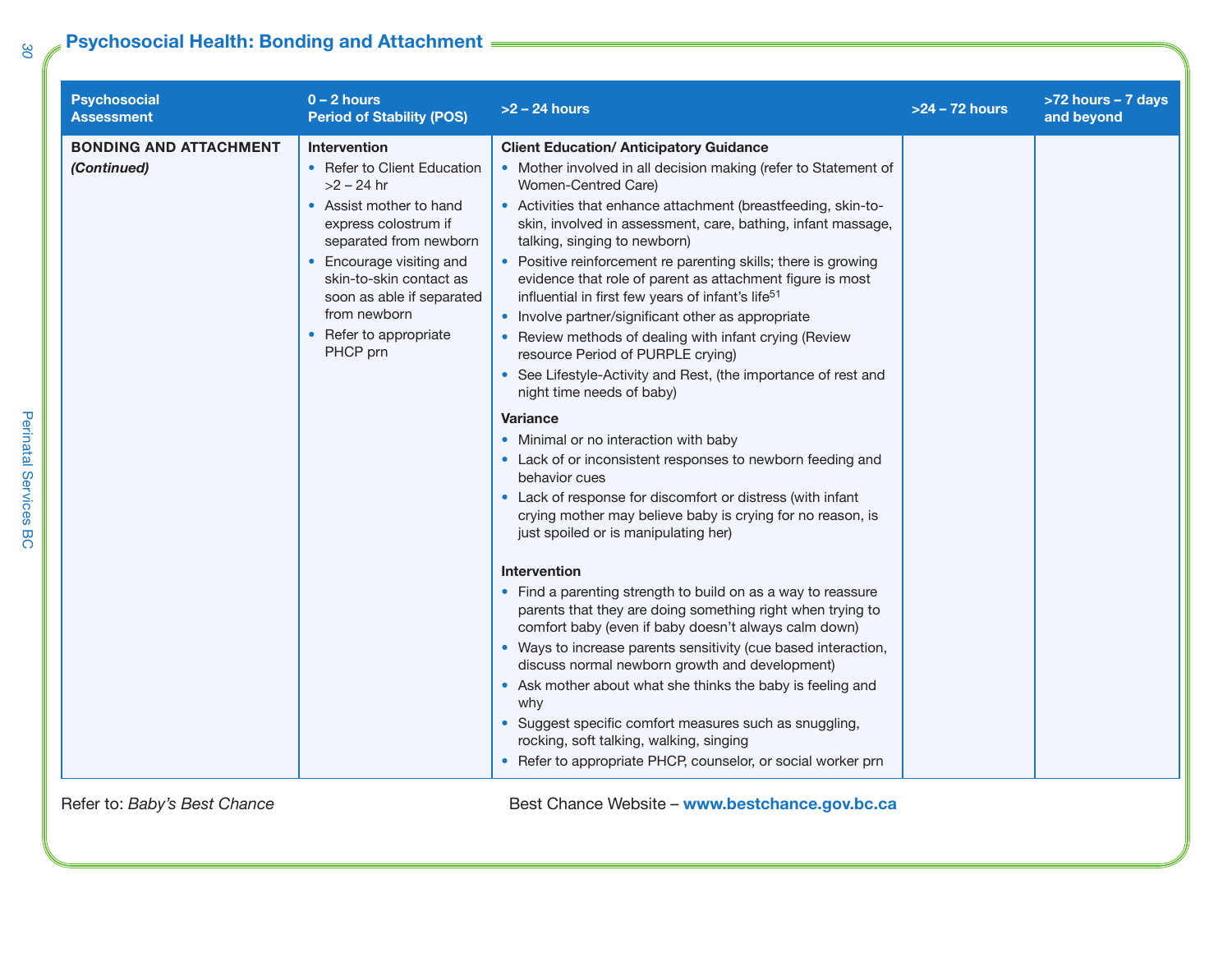| <b>Psychosocial</b><br><b>Assessment</b>                                                                                                                                                                                                                                                                                                                                                                                                                                                                                                                                                                                                                                                                                                                                                                                                                                                                                                                                                                                                                                                                                                                             | $0 - 2$ hours<br><b>Period of Stability (POS)</b>                                                                                                                                                                                                                                                                                                                                                                                                                                                                                                                                                                                                                                                                                                                                                                                                                                          | $>2$ – 24 hours                                                                                                                                                                                                                                                                                                                                                                                                                                                                                                                                                                                                                                                                                                                                                                                                                                                    | $>24 - 72$ hours                                                                                                                                                                                                                                                                                                                                                                                                                                                                        | >72 hours - 7 days and beyond                                                                                                                                                                                                                                                                                                                                                                                                                                                                                                                                                                                                                                                                                                                                                                                                                                                                                                                                                                                                              |
|----------------------------------------------------------------------------------------------------------------------------------------------------------------------------------------------------------------------------------------------------------------------------------------------------------------------------------------------------------------------------------------------------------------------------------------------------------------------------------------------------------------------------------------------------------------------------------------------------------------------------------------------------------------------------------------------------------------------------------------------------------------------------------------------------------------------------------------------------------------------------------------------------------------------------------------------------------------------------------------------------------------------------------------------------------------------------------------------------------------------------------------------------------------------|--------------------------------------------------------------------------------------------------------------------------------------------------------------------------------------------------------------------------------------------------------------------------------------------------------------------------------------------------------------------------------------------------------------------------------------------------------------------------------------------------------------------------------------------------------------------------------------------------------------------------------------------------------------------------------------------------------------------------------------------------------------------------------------------------------------------------------------------------------------------------------------------|--------------------------------------------------------------------------------------------------------------------------------------------------------------------------------------------------------------------------------------------------------------------------------------------------------------------------------------------------------------------------------------------------------------------------------------------------------------------------------------------------------------------------------------------------------------------------------------------------------------------------------------------------------------------------------------------------------------------------------------------------------------------------------------------------------------------------------------------------------------------|-----------------------------------------------------------------------------------------------------------------------------------------------------------------------------------------------------------------------------------------------------------------------------------------------------------------------------------------------------------------------------------------------------------------------------------------------------------------------------------------|--------------------------------------------------------------------------------------------------------------------------------------------------------------------------------------------------------------------------------------------------------------------------------------------------------------------------------------------------------------------------------------------------------------------------------------------------------------------------------------------------------------------------------------------------------------------------------------------------------------------------------------------------------------------------------------------------------------------------------------------------------------------------------------------------------------------------------------------------------------------------------------------------------------------------------------------------------------------------------------------------------------------------------------------|
| <b>EMOTIONAL STATUS AND</b><br><b>MENTAL HEALTH</b><br><b>Assess</b><br>• Emotional response to delivery and<br>postpartum period (current and past)<br>• Adjustment to parenthood and<br>emotional status of partner/significant<br>other<br>• Medication use for mental health<br>concerns<br>• Predisposing/risk factors to<br>postpartum depression (PPD) such<br>as previous prenatal, postpartum or<br>other episodes of depression, family<br>history of depression, previous use of<br>antidepressants, significant medical or<br>obstetrical challenges<br>• For current signs of PPD<br>• For other mental health conditions<br>such as: postpartum psychosis,<br>schizophrenia, anxiety disorders,<br>personality disorders or suicidal<br>ideation<br>*Refer to Antenatal Record<br>(in hospital) - EPDS Score<br>Assess woman's understanding of<br>• Normal postpartum emotional<br>responses<br>• Adjustment to parenthood<br>• Mental health conditions (see above)<br>Assess woman's capacity to<br>• Identify variances that may require<br>support and/or further medical<br>assessment<br>• Access support and/or medical<br>assessment and care | <b>Norm and Normal Variations</b><br>• Support(s) present<br>• No personal history of PPD or<br>other mental illness<br><b>Client Education/ Anticipatory</b><br>Guidance<br>• Refer to $>2$ – 24 hr<br><b>Variance</b><br>• Excessive anxiety, fear,<br>depression, exhaustion<br>• Minimal or no maternal<br>interaction with baby,<br>separation of mother and<br>baby<br>• Limited/ no support(s)<br>Current symptoms or history<br>of mental illness including:<br>depression, anxiety disorders,<br>eating disorders, personality<br>disorders or suicidal ideation<br><b>Intervention</b><br>• Assist in recognizing problems<br>Refer to Bonding and<br>$\bullet$<br>Attachment section<br>• Refer to appropriate PHCP<br>prn<br><b>Variance</b><br>• Perinatal Loss<br><b>Intervention</b><br>• Nursing assessment and<br>emotional support<br>• Refer to appropriate<br>PHCP prn | <b>Norm and Normal</b><br><b>Variations</b><br>• Woman indicates she<br>feels supported<br>• Increasing maternal<br>confidence and<br>competence in providing<br>infant care<br>• Increasing partner/<br>significant other<br>confidence and<br>competence in providing<br>infant care<br><b>Client Education/</b><br><b>Anticipatory Guidance</b><br>• Encourage verbalization<br>of feelings and needs<br>• Explore feelings and<br>expectations of partner/<br>significant other and ways<br>of promoting support<br>• Discuss normal<br>postpartum adjustments<br>and challenges (appetite,<br>sleep, energy, body<br>image, emotional state)<br>• Discuss mood swings,<br>some are normal<br>• Explore ways to maximize<br>rest - refer to Lifestyle -<br><b>Rest Activity Section</b><br>Discuss risk factors and<br>signs of PPD with woman<br>and families | <b>Norm and Normal</b><br><b>Variations</b><br>• Refer to $0 - 24$ hr<br>• Responds to<br>newborn's needs<br>and behavior/cues<br>for feeding, crying,<br>settling, cuddling,<br>diapering<br>• Verbalizes<br>understanding of<br>PP adjustment -<br>PP blues<br>• Moving to 'Taking<br>Hold' psychological<br>stage; actively<br>seeking help with<br>self care; connecting<br>with and cares for<br>newborn and willing<br>to learn; expresses<br>anxiety with<br>mothering abilities | <b>Norm and Normal Variations</b><br>• Refer to $0 - 72$ hr<br>• More knowledgeable about caring<br>for infant and eager to learn<br>• Assimilating infant into family life<br>• Feels supported by partner/<br>significant other/ family friends<br>• Tearful moments and mood swings<br>up to about 2 weeks postpartum<br>• May feel 'blue'<br>• NB: about $2 - 6$ weeks PP 'Letting<br>Go' psychological state - begins to<br>see infant as an individual, starts to<br>focus on issues greater than those<br>associated directly with self/infant<br><b>Client Education/ Anticipatory</b><br><b>Guidance</b><br>• Refer to $0 - 72$ hr<br>• Provide opportunity to verbalize<br>feelings (parenting, self esteem)<br>• Encourage connecting with peers,<br>new families and community<br>resources such as Reproductive<br>Mental Health, Pacific Post Partum<br><b>Support Society</b><br>www.postpartum.org<br>• Discuss risk factors and signs<br>and symptoms of postpartum<br>depression and importance of<br>talking to someone |
| Refer to: Baby's Best Chance                                                                                                                                                                                                                                                                                                                                                                                                                                                                                                                                                                                                                                                                                                                                                                                                                                                                                                                                                                                                                                                                                                                                         |                                                                                                                                                                                                                                                                                                                                                                                                                                                                                                                                                                                                                                                                                                                                                                                                                                                                                            | Best Chance Website - www.bestchance.gov.bc.ca                                                                                                                                                                                                                                                                                                                                                                                                                                                                                                                                                                                                                                                                                                                                                                                                                     |                                                                                                                                                                                                                                                                                                                                                                                                                                                                                         |                                                                                                                                                                                                                                                                                                                                                                                                                                                                                                                                                                                                                                                                                                                                                                                                                                                                                                                                                                                                                                            |

**Psychosocial Health: Emotional Status and Mental Health**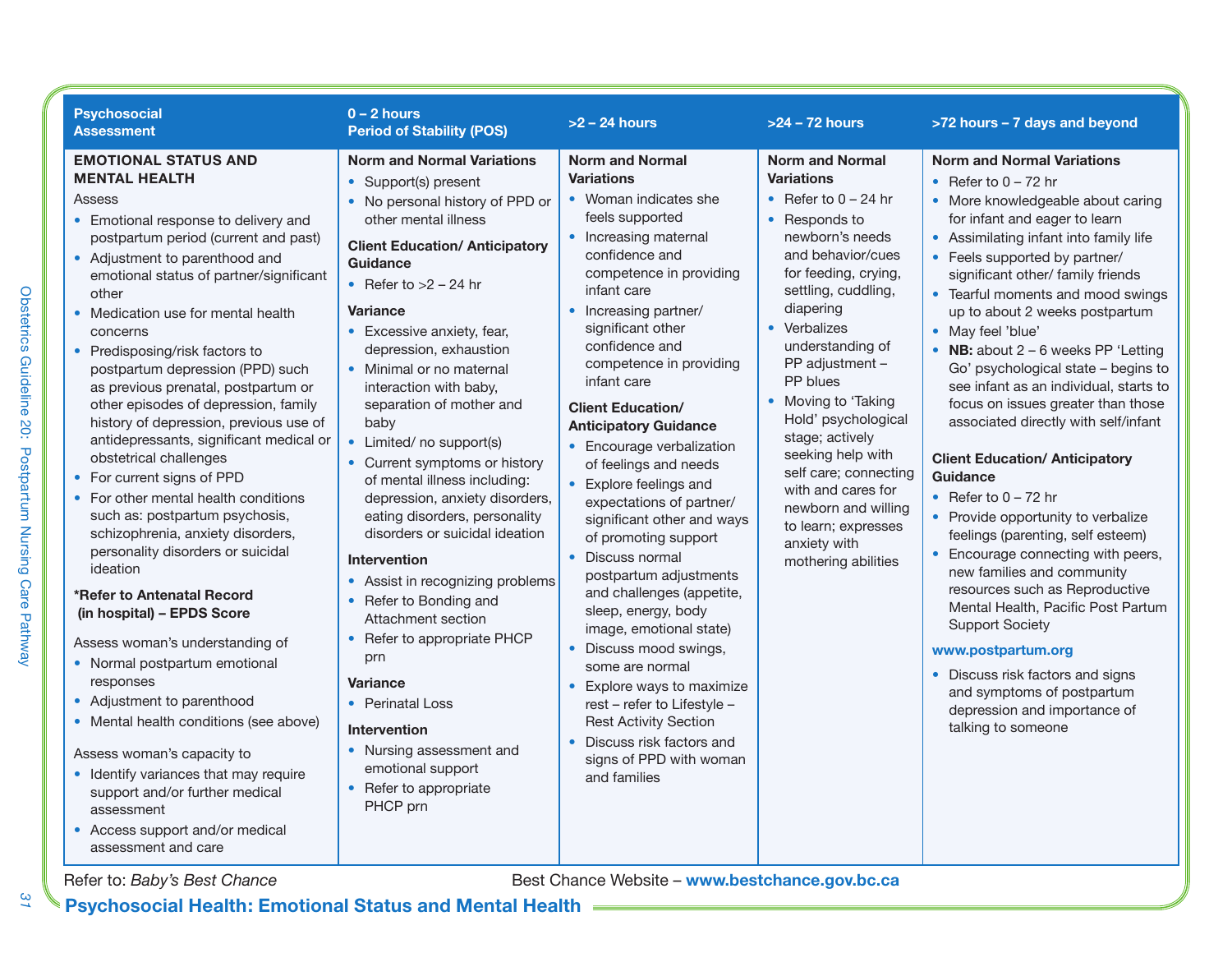## **Psychosocial Health: Emotional Status and Mental Health**

| <b>Psychosocial</b><br><b>Assessment</b>                           | $0 - 2$ hours<br><b>Period of Stability</b><br>(POS) | $>2 - 24$ hours                                                                                                                                                                                                                                                                                                                                                                                                                                                                                                                                                                                          | $>24 - 72$ hours | >72 hours - 7 days<br>and beyond                                                                                                                                                                                                                                                                                                                                          |
|--------------------------------------------------------------------|------------------------------------------------------|----------------------------------------------------------------------------------------------------------------------------------------------------------------------------------------------------------------------------------------------------------------------------------------------------------------------------------------------------------------------------------------------------------------------------------------------------------------------------------------------------------------------------------------------------------------------------------------------------------|------------------|---------------------------------------------------------------------------------------------------------------------------------------------------------------------------------------------------------------------------------------------------------------------------------------------------------------------------------------------------------------------------|
| <b>EMOTIONAL STATUS AND</b><br><b>MENTAL HEALTH</b><br>(Continued) |                                                      | www.bcwomens.ca<br>(Search - Reproductive Mental Health)<br><b>Note:</b> In the 'Taking-In' psychological stage;<br>experiences physical and/or emotional dependence,<br>elation, excitement and/or anxiety/confusion. Often<br>relive, verbally and mentally, the labour and birth<br>experience<br>• Provide opportunity to review birth experience<br>Variance<br>• As for POS<br>• Continued dissatisfaction with birth experience<br>• Negative perception of infant<br><b>Intervention</b><br>• Refer to Bonding and Attachment section<br>• Nursing Assessment<br>• Refer to appropriate PHCP prn |                  | <b>Variance</b><br>• Refer to $0 - 24$ hr<br>• Excessive anxiety, fear,<br>depression, infanticide ideation<br><b>Intervention</b><br>• Refer to $0 - 24$ hr<br>• PPD assessment and use of a<br>tool for screening and education<br>such as the Edinburgh<br>Postpartum Screening Tool<br>between $6 - 8$ weeks<br>(by physician, midwife, PHN as<br>per local protocol) |

Refer to: *Baby's Best Chance* **Best Chance** *Best Chance Website* **– www.bestchance.gov.bc.ca**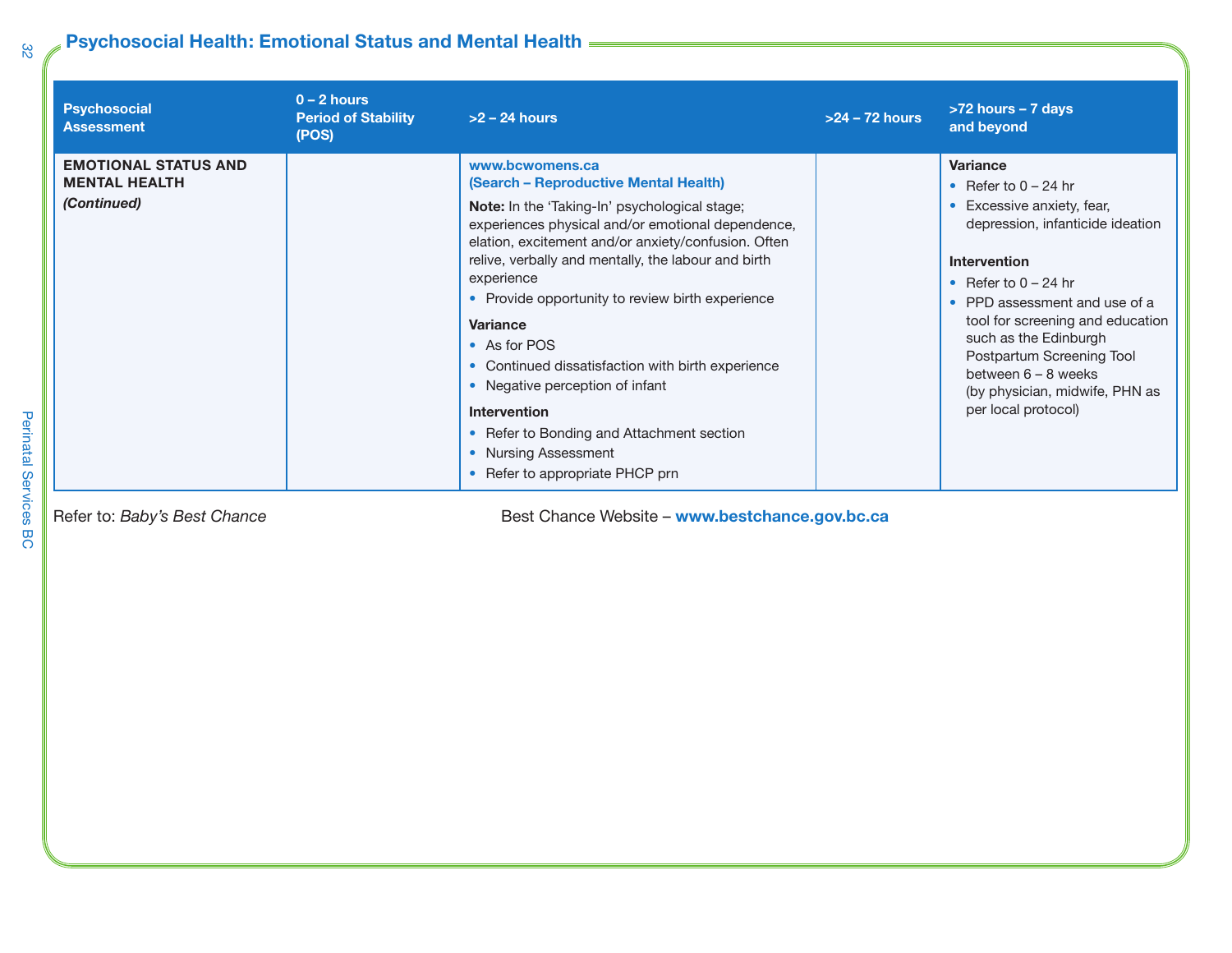| <b>Family</b><br><b>Assessment</b>                                                                                                                                                                                                                                                                                                            | $0 - 2$ hours<br><b>Period of Stability (POS)</b>                                                                                                                                                                                                   | $>2 - 24$ hours                                                                                                                                                                                                                                                                                                                                                                                                                                                                                                                                                                                                                               | $>24 - 72$ hours                                                                                                                                                                                                                                              | >72 hours - 7 days<br>and beyond                                                                                                                                                                                                                              |
|-----------------------------------------------------------------------------------------------------------------------------------------------------------------------------------------------------------------------------------------------------------------------------------------------------------------------------------------------|-----------------------------------------------------------------------------------------------------------------------------------------------------------------------------------------------------------------------------------------------------|-----------------------------------------------------------------------------------------------------------------------------------------------------------------------------------------------------------------------------------------------------------------------------------------------------------------------------------------------------------------------------------------------------------------------------------------------------------------------------------------------------------------------------------------------------------------------------------------------------------------------------------------------|---------------------------------------------------------------------------------------------------------------------------------------------------------------------------------------------------------------------------------------------------------------|---------------------------------------------------------------------------------------------------------------------------------------------------------------------------------------------------------------------------------------------------------------|
| <b>SUPPORT SYSTEMS/ RESOURCES</b><br>Assess<br>• Mother's support(s) – partner, family,<br>friends and community<br>• Woman's understanding of the<br>available family and community<br>resources<br>Assess woman's capacity to:<br>• Access family and community<br>resources<br>• Identify variances that may require<br>further assessment | <b>Norm and Normal Variations</b><br>• Refer to $>2$ – 24 hr<br><b>Client Education/</b><br><b>Anticipatory Guidance</b><br>• Refer to $>2$ – 24 hr<br><b>Variance</b><br>• Refer to $>2$ – 24 hr<br><b>Intervention</b><br>• Refer to $>2$ – 24 hr | <b>Norm and Normal Variations</b><br>• Maternal support system evident<br><b>Client Education/ Anticipatory</b><br>Guidance<br>• BC Association of Family Resource<br>Programs<br>www.frpbc.ca<br><b>Variance</b><br>• Lack of support and resources (social<br>determinants of health) to meet needs<br>(isolation, cultural, language)<br>• Woman/support(s) not aware of<br>community resources and follow up<br>Intervention<br>• Nursing Assessment<br>• Review community resources with<br>woman and her partner/ significant<br>other<br>Refer to social worker or available<br>community resources<br>• Refer to appropriate PHCP prn | <b>Norm and Normal</b><br><b>Variations</b><br>• Refer to $>2$ – 24 hr<br><b>Client Education/</b><br><b>Anticipatory Guidance</b><br>• Refer to $>2$ – 24 hr<br><b>Variance</b><br>• Refer to $>2 - 24$ hr<br><b>Intervention</b><br>• Refer to $>2$ – 24 hr | <b>Norm and Normal</b><br><b>Variations</b><br>• Refer to $>2$ – 24 hr<br><b>Client Education/</b><br><b>Anticipatory Guidance</b><br>• Refer to $>2$ – 24 hr<br><b>Variance</b><br>• Refer to $>2$ – 24 hr<br><b>Intervention</b><br>• Refer to $>2$ – 24 hr |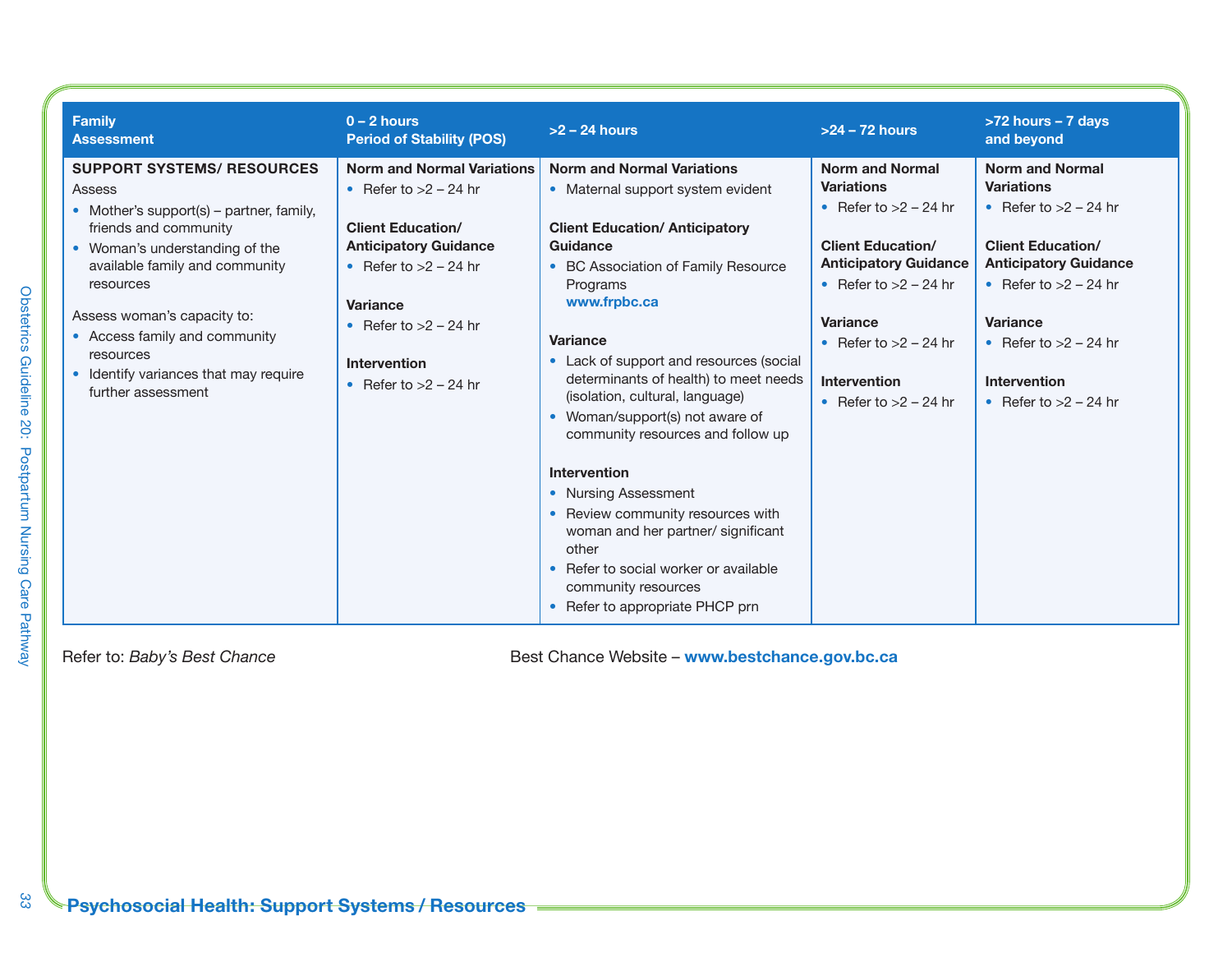### **Changes: Family Strengths and Challenges – Family Function**

| <b>Family Assessment</b>                                                                                                                                                                                                                                                                                                                                                                                                                                                                                                                                                                                                                                                                                                                       | $0 - 2$ hours<br><b>Period of Stability</b><br>(POS)                                                                                                                                                                                                             | $>2$ – 24 hours                                                                                                                                                                                                                                                                                                                                                                                                                                                                                                                                                                                                                                                                                                                                                                                                                                                                                                                                   | >24 - 72 hours                                                                                                                                                                                                                                                                                                                                                                                                                                                                                                                           | >72 hours - 7 days<br>and beyond                                                                                                                                                                                                                                                                                                                                                                                                                                                                                                                                                                                                                                                                                                                        |
|------------------------------------------------------------------------------------------------------------------------------------------------------------------------------------------------------------------------------------------------------------------------------------------------------------------------------------------------------------------------------------------------------------------------------------------------------------------------------------------------------------------------------------------------------------------------------------------------------------------------------------------------------------------------------------------------------------------------------------------------|------------------------------------------------------------------------------------------------------------------------------------------------------------------------------------------------------------------------------------------------------------------|---------------------------------------------------------------------------------------------------------------------------------------------------------------------------------------------------------------------------------------------------------------------------------------------------------------------------------------------------------------------------------------------------------------------------------------------------------------------------------------------------------------------------------------------------------------------------------------------------------------------------------------------------------------------------------------------------------------------------------------------------------------------------------------------------------------------------------------------------------------------------------------------------------------------------------------------------|------------------------------------------------------------------------------------------------------------------------------------------------------------------------------------------------------------------------------------------------------------------------------------------------------------------------------------------------------------------------------------------------------------------------------------------------------------------------------------------------------------------------------------------|---------------------------------------------------------------------------------------------------------------------------------------------------------------------------------------------------------------------------------------------------------------------------------------------------------------------------------------------------------------------------------------------------------------------------------------------------------------------------------------------------------------------------------------------------------------------------------------------------------------------------------------------------------------------------------------------------------------------------------------------------------|
| <b>FAMILY FUNCTION</b><br>Assess<br>• Interactions between family members<br>• Positive/effective family coping<br>strategies<br>• Strategies for coping with crying infant<br>• Maternal perception of personal safety,<br>such as "Is your home safe for you and<br>your baby?"<br>• For history and/or signs of intimate<br>partner violence/abuse<br>Assess woman's understanding of family<br>dynamics and interrelationships<br>Assess woman's capacity to:<br>• Identify positive/effective coping<br>strategies (for family and crying infant)<br>• Identify variances that may require<br>further assessment and support<br>Follow agency policy for identification of<br>high risk clients<br>(E.g. Nursing Priority Screening Tool) | <b>Norm and Normal</b><br><b>Variations</b><br>• Refer to $>2$ – 24 hr<br><b>Client Education/</b><br><b>Anticipatory</b><br>Guidance<br>• Refer to $>2 - 48$ hr<br><b>Variance</b><br>• Refer to $>2 - 48$ hr<br><b>Intervention</b><br>• Refer to $>2 - 48$ hr | <b>Norm and Normal Variations</b><br>• Wide-ranging changes in family<br>dynamics and interrelationships<br><b>Client Education/ Anticipatory</b><br>Guidance<br>• Include partner/ significant other<br>in care to learn ways to support<br>mother<br>• Provide individualized support,<br>information and resources as<br>needed<br>• Discuss stress, time management<br>• Refer to Emotional Status - Mental<br><b>Health Section</b><br>• Refer to Lifestyle-Activity and Rest<br>Section<br>• Refer to Support Systems/<br><b>Resources</b><br>• Period of PURPLE crying<br>resources<br><b>Variance</b><br>• Family identified as being<br>vulnerable or at risk - increased<br>family stress, increased risk for<br>family breakdown, violence in<br>family, lack of strategies and<br>supports to deal with changing<br>family dynamics<br><b>Intervention</b><br>• Nursing Assessment<br>• Refer to appropriate resources<br>and/or PHCP | <b>Norm and Normal</b><br><b>Variations</b><br>• Refer to $>2$ – 24 hr<br>• Family exhibits<br>positive coping skills<br>- able to express<br>concerns and ways<br>to resolve conflict<br>• Some siblings<br>may have difficulty<br>adjusting to the birth<br>of a new baby<br><b>Client Education/</b><br><b>Anticipatory Guidance</b><br>• Refer to $>2$ – 24 hr<br>• Sibling rivalry – ways<br>to include siblings<br>into activities<br><b>Variance</b><br>• Refer to $>2$ – 24 hr<br><b>Intervention</b><br>• Refer to $>2$ – 24 hr | <b>Norm and Normal Variations</b><br>• Refer to $>2$ – 72 hr<br><b>Client Education/ Anticipatory</b><br><b>Guidance</b><br>• Refer to $>2$ – 72 hr<br>• Family gradually adjusts to new<br>infant<br>• Review<br>• Changes that occur to<br>relationships<br><b>Expectations re child</b><br>development, infant crying,<br>behavior<br>Infant care and feeding<br>• Domestic tasks<br>Social integration into community<br>Available supports and resources<br>- Healthfile resources -<br>- Play and Your Baby #92c<br>- Time Out for Parents #92h<br>- Bringing Home the Second<br>Baby #92f<br><b>Variance</b><br>• Refer to $>2$ – 72 hr<br>• Family does not adjust well to new<br>infant (see above)<br>Intervention<br>• Refer to $>2$ – 72 hr |

*34*

Perinatal Services BC

Perinatal Services BC

Refer to: *Baby's Best Chance* Best Chance Website – **www.bestchance.gov.bc.ca**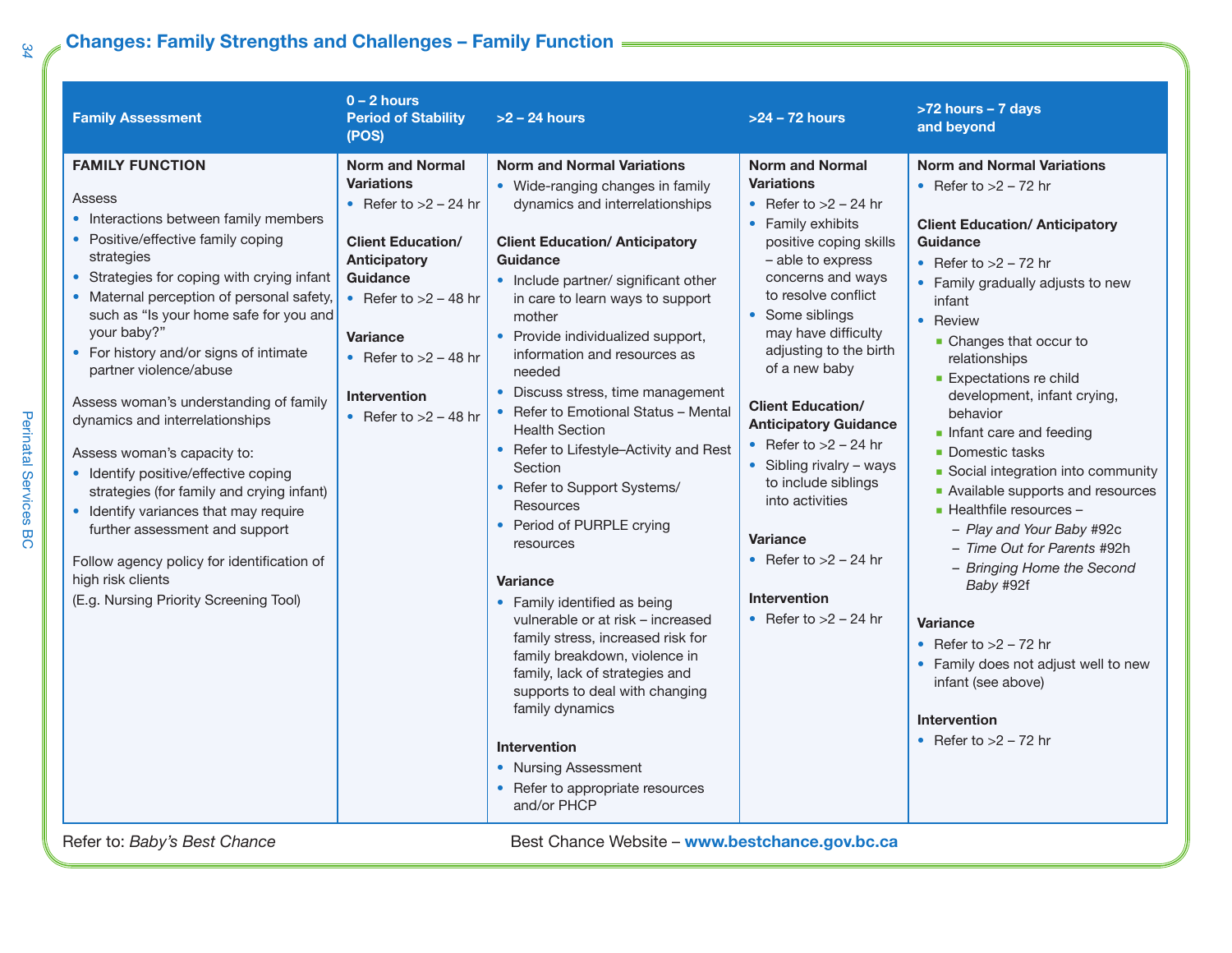| <b>Family</b><br><b>Assessment</b>                                                                                                                                                                                             | $0 - 2$ hours<br><b>Period of Stability (POS)</b>                                                                                                                                                                                                                                                                                                                                                                                                                                                                           | $>2 - 24$ hours                                                                                                                                                                                                                                                                                                                                                                                                                                                                                                                                                          | $>24 - 72$ hours                                                                                                                                                                                                                                                                                                                                                                                                                                                                                                                                               | >72 hours - 7 days<br>and beyond                                                                                                                                                                                                                                                                                                                                                                                                                                                                                                                                                                                                                                                                                                                             |
|--------------------------------------------------------------------------------------------------------------------------------------------------------------------------------------------------------------------------------|-----------------------------------------------------------------------------------------------------------------------------------------------------------------------------------------------------------------------------------------------------------------------------------------------------------------------------------------------------------------------------------------------------------------------------------------------------------------------------------------------------------------------------|--------------------------------------------------------------------------------------------------------------------------------------------------------------------------------------------------------------------------------------------------------------------------------------------------------------------------------------------------------------------------------------------------------------------------------------------------------------------------------------------------------------------------------------------------------------------------|----------------------------------------------------------------------------------------------------------------------------------------------------------------------------------------------------------------------------------------------------------------------------------------------------------------------------------------------------------------------------------------------------------------------------------------------------------------------------------------------------------------------------------------------------------------|--------------------------------------------------------------------------------------------------------------------------------------------------------------------------------------------------------------------------------------------------------------------------------------------------------------------------------------------------------------------------------------------------------------------------------------------------------------------------------------------------------------------------------------------------------------------------------------------------------------------------------------------------------------------------------------------------------------------------------------------------------------|
| <b>FAMILY PLANNING/</b><br><b>SEXUALITY</b><br>Assess woman's<br>understanding of:<br>• Family planning<br>methods<br>• Resumption of<br>intercourse<br>Assess for mothers<br>capacity to access / obtain<br>contraception prn | <b>Norm and Normal</b><br><b>Variations</b><br>• May have had tubal<br>ligation (TL) with<br>C-section<br><b>Client Education/</b><br><b>Anticipatory Guidance</b><br>• Refer to $>72$ hr – 7 days<br>and beyond (discussion<br>may not be appropriate<br>at this time)<br><b>Variance</b><br>• Refer to $>72$ hr – 7 days<br>and beyond (discussion<br>may not be appropriate<br>at this time)<br><b>Intervention</b><br>• Refer to $>72$ hr – 7 days<br>and beyond (discussion<br>may not be appropriate<br>at this time) | <b>Norm and Normal</b><br><b>Variations</b><br>• Refer to $>72$ hr – 7 days<br>and beyond (discussion<br>may not be appropriate<br>at this time)<br><b>Client Education/</b><br><b>Anticipatory Guidance</b><br>• Refer to $>72$ hr $-7$ days<br>and beyond (discussion<br>may not be appropriate<br>at this time)<br><b>Variance</b><br>• Refer to $>72$ hr $-7$ days<br>and beyond (discussion<br>may not be appropriate<br>at this time)<br><b>Intervention</b><br>• Refer to $>72$ hr $-7$ days<br>and beyond (discussion<br>may not be appropriate<br>at this time) | <b>Norm and Normal</b><br><b>Variations</b><br>• Refer to $>72$ hr – 7 days<br>and beyond (discussion<br>may not be appropriate<br>at this time)<br><b>Client Education/</b><br><b>Anticipatory Guidance</b><br>• Refer to $>72$ hr – 7 days<br>and beyond (discussion<br>may not be appropriate<br>at this time)<br>Variance<br>• Refer to $>72$ hr – 7 days<br>and beyond (discussion<br>may not be appropriate<br>at this time)<br><b>Intervention</b><br>• Refer to $>72$ hr - 7 days<br>and beyond (discussion<br>may not be appropriate<br>at this time) | <b>Norm and Normal Variations</b><br>Resumption of sexual activity is variable and is when<br>woman is ready/comfortable (Refer to Statement of<br>Woman-Centred Care)<br>May have vaginal discomfort due to decreased<br>hormonal levels, thinning of vaginal walls, decreased<br>lubrication, sutures<br>May have decreased libido due to role overload,<br>psychological, social changes, lack of sleep,<br>hormonal changes<br><b>Ovulation may occur before menses begins:</b><br><b>Lactating Women</b> – Breastfeeding exclusively<br>regularly throughout the 24-hour period.<br>Affected by frequency of breastfeeding, use of<br>formula, other fluids, weaning, pacifier use<br><b>Non Lactating Women</b> – Menses may start in<br>$6 - 8$ weeks |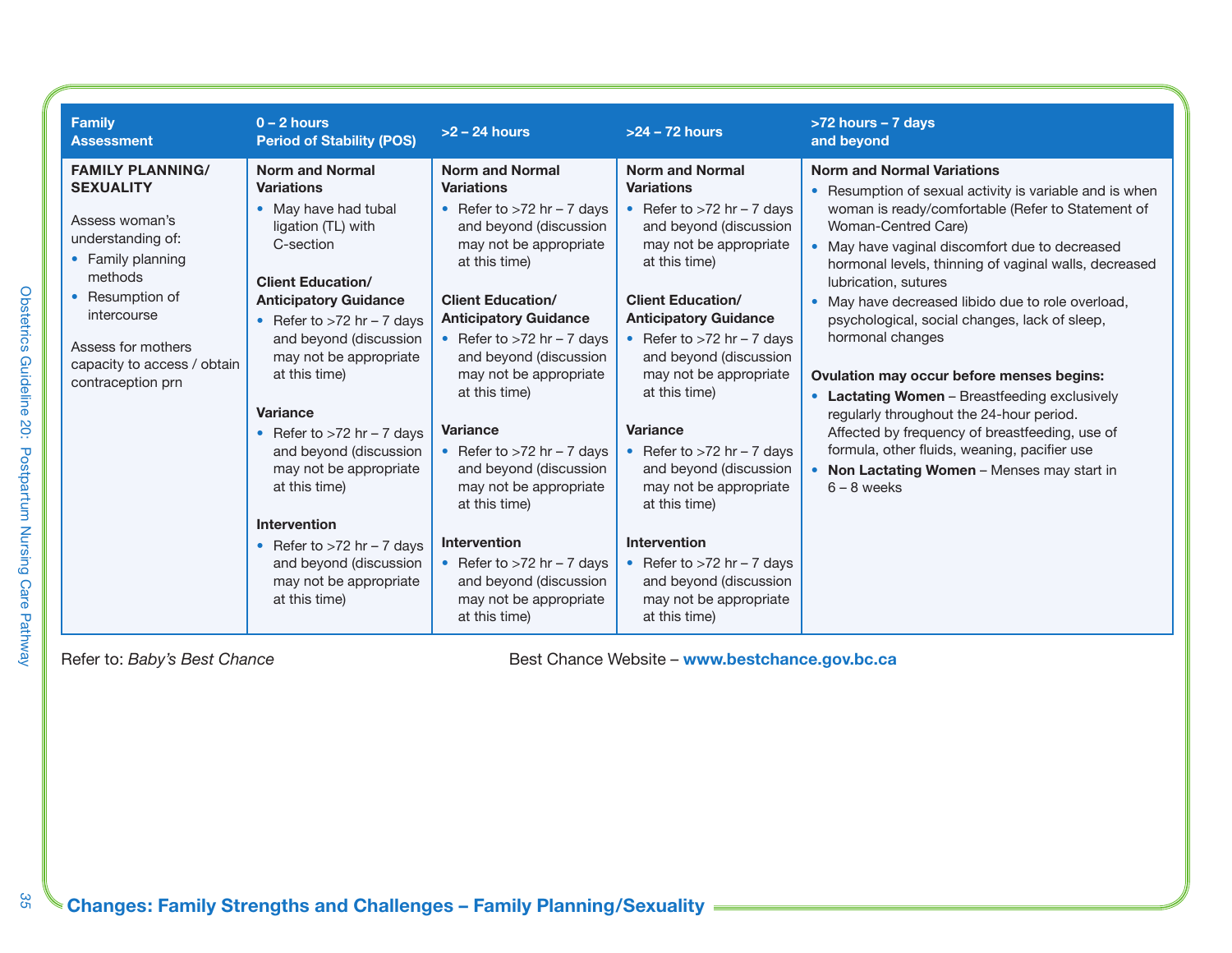### **Changes: Family Strengths and Challenges – Family Planning/Sexuality**

| <b>Family</b><br><b>Assessment</b>                                   | $0 - 2$ hours<br><b>Period of Stability</b><br>(POS) | $>2 - 24$ hours | $>24 - 72$ hours | >72 hours - 7 days<br>and beyond                                                                                                                                                                                                                                                                                                                                                                                                                                                                                                                                                                                                                                                                                                                                                                                                                                                                                                                                                                                                                                                                                                                                                                                                                                                                                                                                                                                                                              |
|----------------------------------------------------------------------|------------------------------------------------------|-----------------|------------------|---------------------------------------------------------------------------------------------------------------------------------------------------------------------------------------------------------------------------------------------------------------------------------------------------------------------------------------------------------------------------------------------------------------------------------------------------------------------------------------------------------------------------------------------------------------------------------------------------------------------------------------------------------------------------------------------------------------------------------------------------------------------------------------------------------------------------------------------------------------------------------------------------------------------------------------------------------------------------------------------------------------------------------------------------------------------------------------------------------------------------------------------------------------------------------------------------------------------------------------------------------------------------------------------------------------------------------------------------------------------------------------------------------------------------------------------------------------|
| <b>FAMILY</b><br><b>PLANNING/</b><br><b>SEXUALITY</b><br>(Continued) |                                                      |                 |                  | <b>Client Education/ Anticipatory Guidance</b><br>• Review Lactational Amenorrhea Method for Birth Control as per client<br>choice – all conditions must be met<br>1. Infant under 6 months<br>Mother has not had menstruation return<br>2.<br>3. Infant exclusively breastfeeding<br>4. No prolonged period when infant does NOT nurse<br>>4 hr during the day and 6 hr at night<br>• Resumption of vaginal intercourse:<br>• Woman's sense of control and comfort (Mutually agreeable)<br>Lochia no longer red<br>Perineum healed - ongoing pelvic floor problems (follow-up with<br>PHCP)<br>Incision (from C/B) healing and comfortable<br>• Comfort measures - lubricant, positions<br>• Review normal sexuality PP - effects of breast feeding (potential milk<br>ejection reflex, sensual responses to suckling infant)<br>• Awareness of contraception choices<br>• SOGC resource site<br>www.sexualityandu.ca/adults/index.aspx<br>• Options for Sexual Health site (birth control options)<br>www.optionsforsexualhealth.org<br><b>Variance</b><br>• Pain with vaginal intercourse after perineum healed<br>• Voiced partner expectations of intercourse prior to healing of perineum/<br>mutual agreement<br>• STI risk if more than one partner or partner has multiple sex partners<br>• Unaware of contraception choices<br><b>Intervention</b><br>• Nursing Assessment<br>• Refer to Client Education above<br>• Refer to appropriate PHCP prn |
| Refer to: Baby's Best Chance                                         |                                                      |                 |                  | Best Chance Website - www.bestchance.gov.bc.ca                                                                                                                                                                                                                                                                                                                                                                                                                                                                                                                                                                                                                                                                                                                                                                                                                                                                                                                                                                                                                                                                                                                                                                                                                                                                                                                                                                                                                |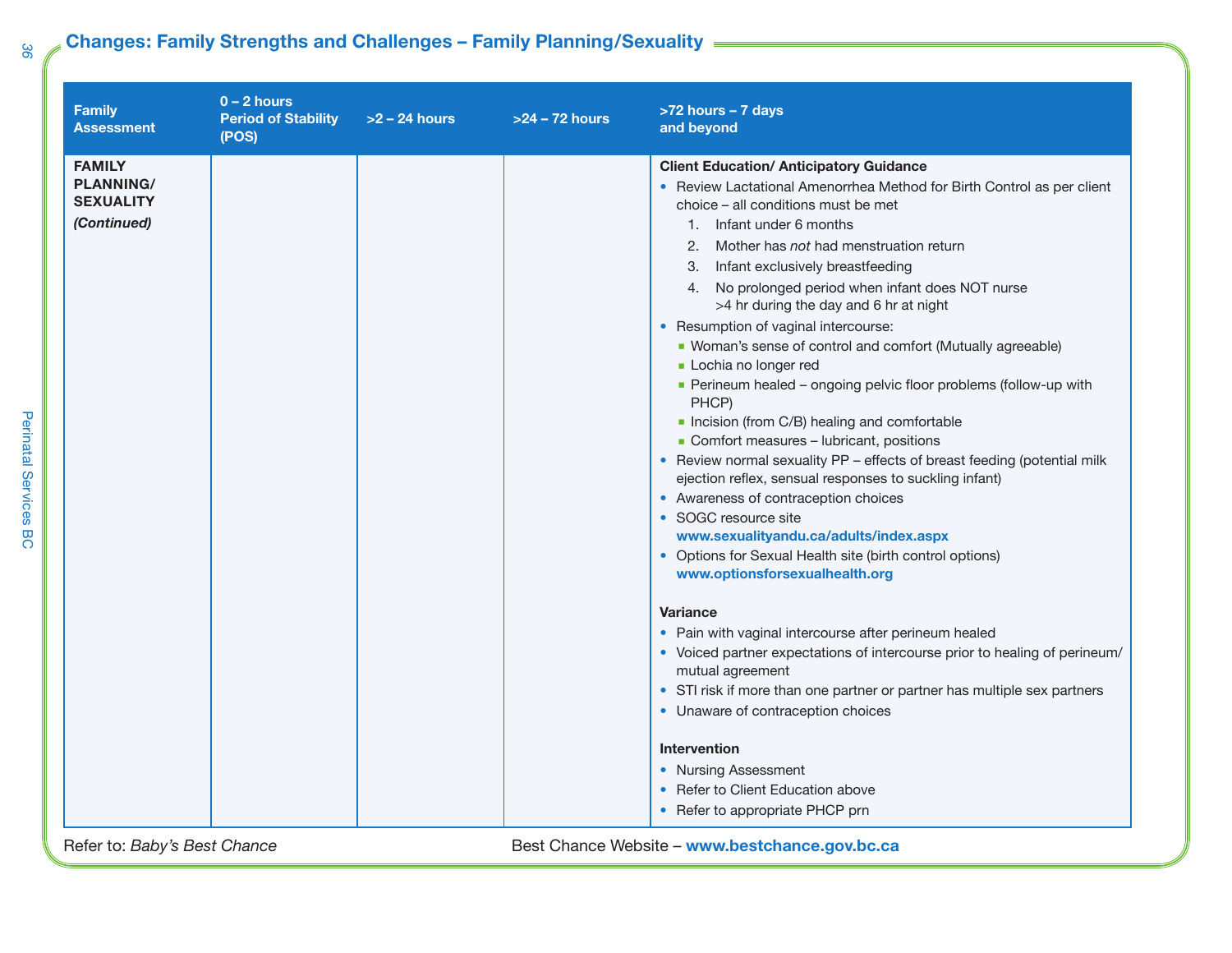| <b>Family</b><br><b>Assessment</b>                                                                                                                                                                                                                                                                                                                                                                                                                                                                                                                                                                                                                                                                                                                                                                                                                                                         | $0 - 2$ hours<br><b>Period of Stability</b><br>(POS)                                                                                                                                                                                                      | $>2$ – 24 hours                                                                                                                                                                                                                                                                                                                                                                                                                                                                                                                                                                                                                                                                                                                                                                                                                                                                                                                                               | $>24 - 72$ hours                                                                                                                                                                                                                                                                                               | >72 hours - 7 days<br>and beyond                                                                                                                                                                                                                                                                                                                                                                                                                               |
|--------------------------------------------------------------------------------------------------------------------------------------------------------------------------------------------------------------------------------------------------------------------------------------------------------------------------------------------------------------------------------------------------------------------------------------------------------------------------------------------------------------------------------------------------------------------------------------------------------------------------------------------------------------------------------------------------------------------------------------------------------------------------------------------------------------------------------------------------------------------------------------------|-----------------------------------------------------------------------------------------------------------------------------------------------------------------------------------------------------------------------------------------------------------|---------------------------------------------------------------------------------------------------------------------------------------------------------------------------------------------------------------------------------------------------------------------------------------------------------------------------------------------------------------------------------------------------------------------------------------------------------------------------------------------------------------------------------------------------------------------------------------------------------------------------------------------------------------------------------------------------------------------------------------------------------------------------------------------------------------------------------------------------------------------------------------------------------------------------------------------------------------|----------------------------------------------------------------------------------------------------------------------------------------------------------------------------------------------------------------------------------------------------------------------------------------------------------------|----------------------------------------------------------------------------------------------------------------------------------------------------------------------------------------------------------------------------------------------------------------------------------------------------------------------------------------------------------------------------------------------------------------------------------------------------------------|
| <b>HEALTH FOLLOW-UP IN</b><br><b>COMMUNITY</b><br>Services accessible 7 days per week<br>Assess woman's<br>• Readiness for discharge<br>• Ability to breastfeed her infant -<br>position, latch, milk transfer<br>• Ability to formula feed her infant<br>(if not exclusively breast feeding)<br>Refer to:<br>• Newborn Nursing Care Pathway<br>Assess woman's understanding of<br>• Self care<br>• Newborn feeding including<br>feeding cues<br>• Newborn care<br>• Reporting<br>Assess woman's capacity to:<br>• Self report<br>• Breastfeed her infant, identify and<br>respond to infant feeding cues<br>(position, latch, milk transfer)<br>• Formula feed her infant (if not<br>exclusively breast feeding)<br>• Identify variances that may<br>require further medical<br>assessment<br>• Access resources or follow-up<br>with primary care provider or<br>alternate medical care. | <b>Norm and Normal</b><br><b>Variations</b><br>• Refer to $>2$ – 24 hr<br><b>Client Education/</b><br>Anticipatory<br>Guidance<br>• Refer to $>2$ – 24 hr<br><b>Variance</b><br>• Refer to $>2$ – 24 hr<br><b>Intervention</b><br>• Refer to $>2$ – 24 hr | <b>Norm and Normal Variations</b><br>• Prior to discharge appropriate arrangements<br>are made for ongoing care<br>• If discharged <48 hr of birth, arrangements<br>made for evaluation within 48 hours of<br>discharge by a Health Care Professional <sup>52</sup><br><b>Client Education/ Anticipatory Guidance</b><br>• Knowledge of self care <sup>53</sup><br>• Mobile with adequate food / fluid intake<br>• Recognizes normal postpartum changes<br>• (physical, psychosocial) and informs<br>PHCP of abnormal findings<br>Responds to newborn's needs<br>• Support system in place<br>• Provision of community resources in writing<br>• Use of Pregnancy Passport, common care<br>paths, feeding guidelines<br>• Discussion and mutual decision making<br>about ongoing contact<br>Variance - no PHCP<br>• Family doesn't have a PHCP<br>Intervention- no PHCP<br>• Nursing Assessment<br>• Care Provider who provides ongoing care is<br>identified | <b>Norm and Normal</b><br><b>Variations</b><br>$\bullet$ If discharged <48 hr<br>of birth:<br>Refer to $>2$ – 24<br>hrs<br><b>Client Education/</b><br><b>Anticipatory Guidance</b><br>• Refer to $>2$ – 24 hr<br><b>Variance</b><br>• Refer to $>2$ – 24 hr<br><b>Intervention</b><br>• Refer to $>2$ – 24 hr | <b>Norm and Normal Variations</b><br>• Care provider responsible for<br>continuing care is identified<br>with arrangements made by<br>mother for follow-up within 7<br>days of discharge <sup>54</sup><br><b>Client Education/Anticipatory</b><br>Guidance<br>• Refer to $>2$ – 24 hr<br><b>Variance</b><br>• Refer to $>2$ – 24 hr<br>• Woman does not have PHCP<br>Intervention<br>• Refer to $>2$ – 24 hr<br>• Assist in finding appropriate<br><b>PHCP</b> |

*37* Obstetrics Guideline 20: Postpartum Nursing Care Pathway

Obstetrics Guideline 20: Postpartum Nursing Care Pathway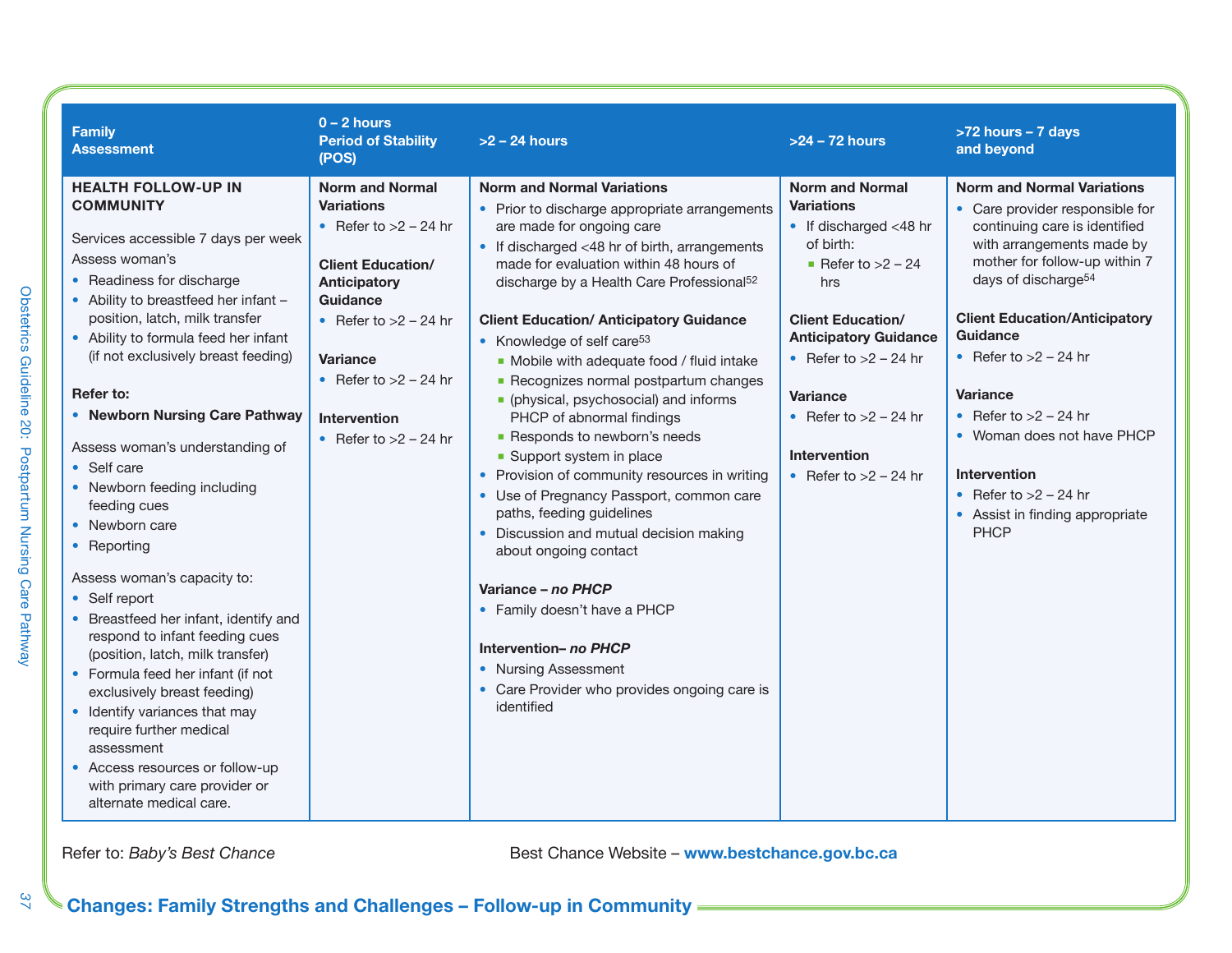### **Changes: Family Strengths and Challenges – Follow-up in Community**

| <b>Family</b><br><b>Assessment</b>                            | $0 - 2$ hours<br><b>Period of Stability (POS)</b> | $>2 - 24$ hours                                                                                                                                                                                                                                                                                                                                                                                                                                                                                                                                                                                                  | $>24 - 72$ hours | $>72$ hours $-7$ days<br>and beyond                                                                                                                                                                                                                                                                                                                                                                                                                 |
|---------------------------------------------------------------|---------------------------------------------------|------------------------------------------------------------------------------------------------------------------------------------------------------------------------------------------------------------------------------------------------------------------------------------------------------------------------------------------------------------------------------------------------------------------------------------------------------------------------------------------------------------------------------------------------------------------------------------------------------------------|------------------|-----------------------------------------------------------------------------------------------------------------------------------------------------------------------------------------------------------------------------------------------------------------------------------------------------------------------------------------------------------------------------------------------------------------------------------------------------|
| <b>HEALTH FOLLOW-UP IN</b><br><b>COMMUNITY</b><br>(Continued) |                                                   | Variance - Follow-up<br>• Family does not seek follow-up as needed<br>(woman cannot be contacted or woman<br>declines PHN services when contact/visit is<br>recommended)<br>• No discussion and or mutual decision making<br>about ongoing contact<br>Intervention - Follow-up<br>• Notify PHCP or social services prn<br>Variance - Infant Care<br>• Mother not able to provide newborn care due to<br>maternal illness, death, or infant placed in care<br>or for adoption<br>• Intervention – Infant Care<br>• Support mother prn and refer to appropriate<br>HCP prn<br>• Support the infant's caregiver prn |                  | <b>Variance</b><br>• Community resources (PHN,<br>Early Maternity Discharge)<br>unavailable 7 days per week at<br>community level<br>• Family does not seek follow-<br>up as needed<br>• Woman cannot be contacted<br>or declines a visit (when<br>vulnerabilities/needs identified<br>by care providers)<br>Intervention<br>• Assist in obtaining supports<br>• Family may require further<br>assessment and referrals,<br>such as a social worker |

Refer to: *Baby's Best Chance* **Best Chance** *Best Chance Website* – **www.bestchance.gov.bc.ca**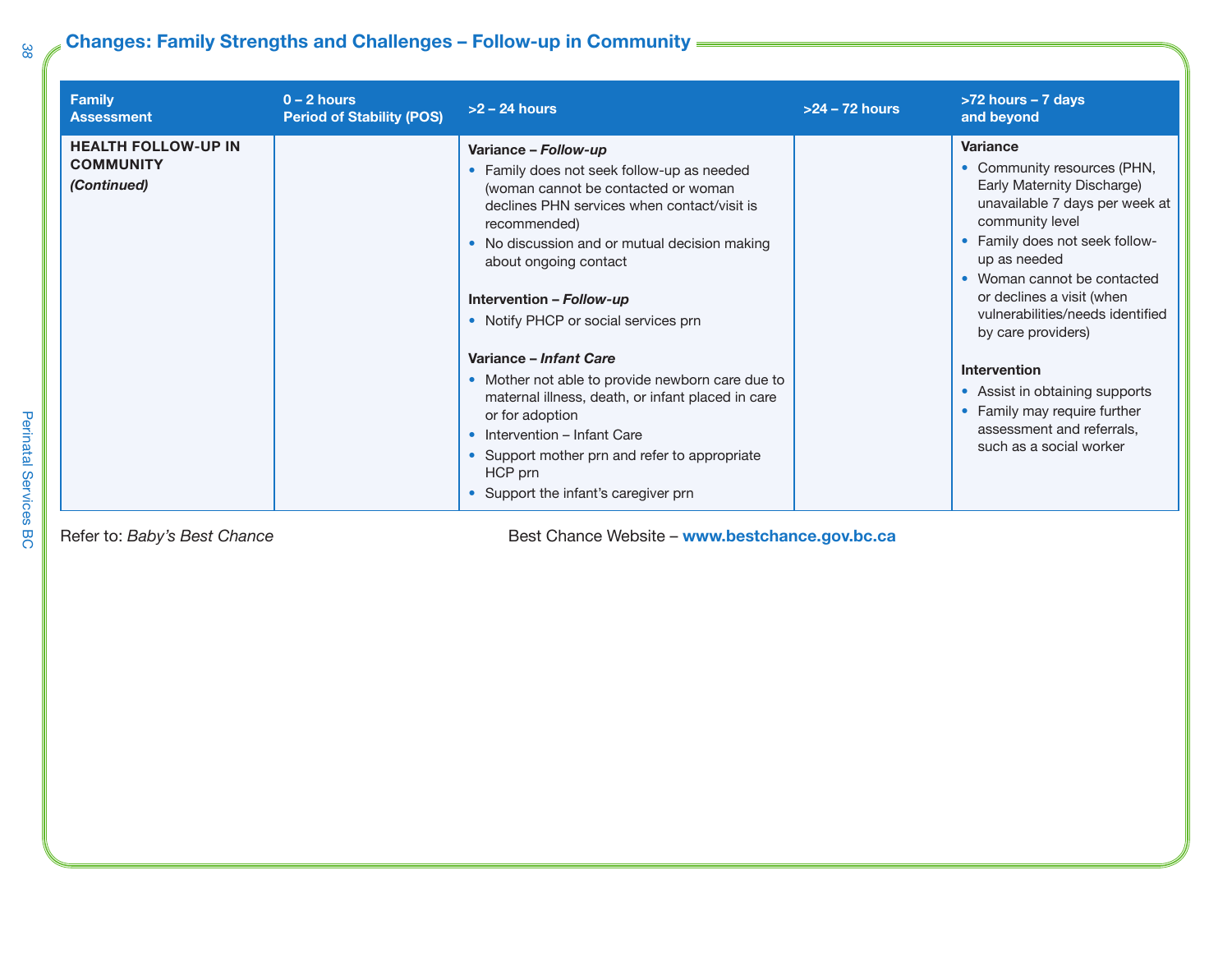| <b>Family</b><br><b>Assessment</b>                                                                                                                                                                                                                                                                                                                                                                                                                       | $0 - 2$ hours<br><b>Period of Stability (POS)</b>                                                                                                                                                                                                                                                                                                                                               | $>2 - 24$ hours                                                                                                                                                                                                                                                                                                                                                                                                                            | $>24 - 72$ hours                                                                                                                                                                                                                                                                                                                                                                     | >72 hours - 7 days<br>and beyond                                                                                                                                                                                                                                                                                                                                                                                                                                                                                                                                |
|----------------------------------------------------------------------------------------------------------------------------------------------------------------------------------------------------------------------------------------------------------------------------------------------------------------------------------------------------------------------------------------------------------------------------------------------------------|-------------------------------------------------------------------------------------------------------------------------------------------------------------------------------------------------------------------------------------------------------------------------------------------------------------------------------------------------------------------------------------------------|--------------------------------------------------------------------------------------------------------------------------------------------------------------------------------------------------------------------------------------------------------------------------------------------------------------------------------------------------------------------------------------------------------------------------------------------|--------------------------------------------------------------------------------------------------------------------------------------------------------------------------------------------------------------------------------------------------------------------------------------------------------------------------------------------------------------------------------------|-----------------------------------------------------------------------------------------------------------------------------------------------------------------------------------------------------------------------------------------------------------------------------------------------------------------------------------------------------------------------------------------------------------------------------------------------------------------------------------------------------------------------------------------------------------------|
| <b>BREASTFEEDING</b><br>Assess:<br>Woman's understanding of:<br>• Breastfeeding<br>recommendations <sup>55, 56, 57, 58,</sup><br>59, 60 - importance of exclusive<br>breastfeeding for 6 months<br>followed by the introduction<br>of nutritious solids at about<br>6 months with continued<br>breastfeeding for up to 2 years<br>and beyond<br>• Informed decision making re<br>infant feeding<br>• Infant feeding frequency over<br>the 24 hour period | <b>Norm and Normal Variations</b><br>• Skin-to-skin contact, not<br>wrapped in blanket, baby to<br>abdomen/chest right after<br>birth<br>• Maintain skin-to-skin contact<br>until completion of the first<br>feeding or longer<br>• Warm blanket over mother<br>and infant<br><b>Client Education/ Anticipatory</b><br>Guidance<br>• Support mother to respond to<br>newborn's breast searching | <b>Norm and Normal Variations</b><br>• Breast offered 5 or more times<br>in this 24 hour period <sup>61</sup><br>• Able to latch baby to breast<br>with minimal assistance<br>• Sensitively responds to<br>newborn feeding cues<br>• Mother and partner/<br>significant other aware of<br>the benefits of exclusive<br>breastfeeding (no<br>supplements or use of<br>artificial teats) and risks<br>of breastmilk substitutes<br>(formula) | <b>Norm and Normal Variations</b><br>• Frequent cluster feeding<br>(more at night)<br>• Feeds 8 or more times/day<br>• Signs of breasts filling<br>• Aware of various newborn<br>feeding positions<br>• Refer to $>2$ – 24 hr<br><b>Client Education/ Anticipatory</b><br>Guidance<br>• Refer to $>2$ – 24 hr<br>• Offer both breasts each feed<br>• Correct position, latch, nipple | <b>Norm and Normal Variations</b><br>• Increase maternal confidence<br>• Breasts soften with<br>feeding, free from infection,<br>tenderness decreases<br>• Nipples: intact, tenderness<br>decreases<br>• Breastfeeding assessments:<br>3 - 4 days postpartum and at<br>$7 - 10$ days postpartum <sup>68,69</sup><br>• Refer to $>2 - 72$ hr<br><b>Client Education/Anticipatory</b><br>Guidance<br>• Refer to $0 - 72$ hr                                                                                                                                       |
| • Appropriate position and latch<br>• The importance of having<br>support with feeding<br>• Psychological and<br>environmental factors affecting<br>relaxation<br>• Contraindications for<br>breastfeeding - HIV, drug use,<br>certain medications<br>Refer to: Baby's Best Chance                                                                                                                                                                       | behaviors<br>• Assist mother with initial feed<br>- baby's attempt to latch and<br>suckle at breast as soon as<br>possible or within $1 - 2$ hours<br>Variance<br>• Baby not placed skin-to- skin<br>on abdomen/chest right after<br>birth<br>• Baby not latching<br>• Baby separated from mother                                                                                               | • Within 24 hours of birth, 2<br>independent assessments of<br>effectively latching at breast<br>are observed <sup>62</sup><br>• 2 effective feeds achieved<br>(without assistance) prior to<br>moving to self care63<br>Best Chance Website - www.bestchance.gov.bc.ca                                                                                                                                                                    | shape post feed<br>• Methods of burping<br>• Strategies to meet baby's<br>nighttime feeds (without<br>needing to supplement unless<br>medically necessary)<br><b>Variance</b><br>• Refer to $0 - 24$ hr<br>• Delayed lactogenesis<br><b>Explore underlying cause</b><br>such as SSRI, SNRI use <sup>67</sup><br><b>Intervention</b><br>• Refer to $0 - 24$ hr                        | • Breasts are full before feeding<br>and softer after feeding<br>• After several weeks it is<br>normal to have soft breasts<br>all the time and still have<br>sufficient milk<br>• Importance of human milk:<br>exclusive breastfeeding for<br>6 months followed by the<br>introduction of nutritious<br>solids at about 6 months with<br>continued breastfeeding for<br>up to 2 years and beyond<br>• Breastmilk is the most<br>important food in the first year<br><b>Variance</b><br>• Refer to $0 - 24$ hr<br><b>Intervention</b><br>• Refer to $0 - 24$ hr |

**Changes: Family Strengths and Challenges: Infant Feeding – Breastfeeding**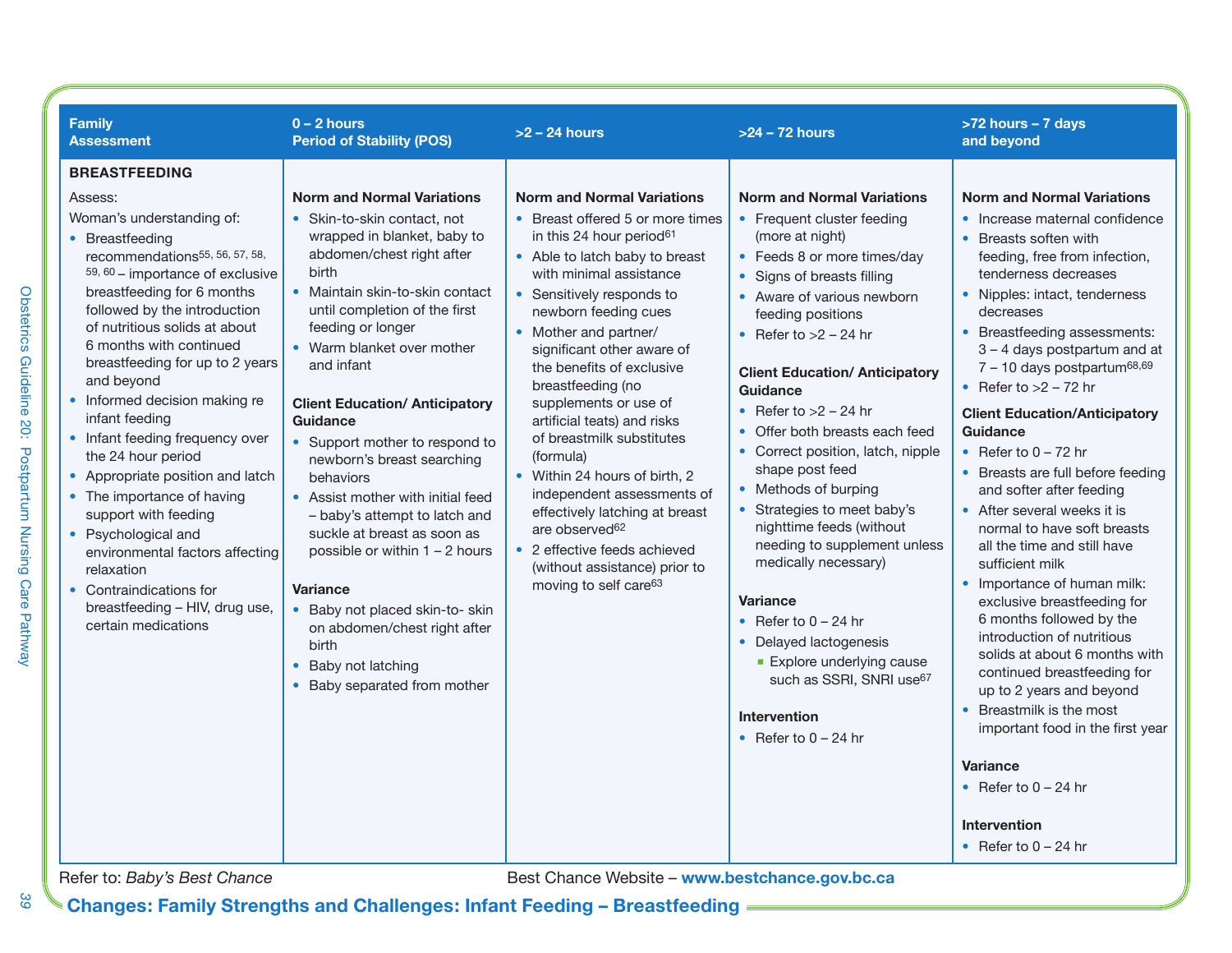### **Changes: Family Strengths and Challenges: Infant Feeding – Breastfeeding**

| <b>Family</b><br><b>Assessment</b>                                                                                                                                                                                                                                                                                                                                                                                                                                                                                                                      | $0 - 2$ hours<br><b>Period of Stability (POS)</b>                                                                                                                                                                                                                                       | $>2 - 24$ hours                                                                                                                                                                                                                                                                                                                                                                                                                                                                                                                                                                                                                                                                                                                                                                                                                                                                                                                                                                                                                                                                                                                                                                                                                                                                   | >24 - 72 hours | $>72$ hours $-$<br>7 days and<br>beyond |
|---------------------------------------------------------------------------------------------------------------------------------------------------------------------------------------------------------------------------------------------------------------------------------------------------------------------------------------------------------------------------------------------------------------------------------------------------------------------------------------------------------------------------------------------------------|-----------------------------------------------------------------------------------------------------------------------------------------------------------------------------------------------------------------------------------------------------------------------------------------|-----------------------------------------------------------------------------------------------------------------------------------------------------------------------------------------------------------------------------------------------------------------------------------------------------------------------------------------------------------------------------------------------------------------------------------------------------------------------------------------------------------------------------------------------------------------------------------------------------------------------------------------------------------------------------------------------------------------------------------------------------------------------------------------------------------------------------------------------------------------------------------------------------------------------------------------------------------------------------------------------------------------------------------------------------------------------------------------------------------------------------------------------------------------------------------------------------------------------------------------------------------------------------------|----------------|-----------------------------------------|
| <b>BREASTFEEDING</b><br>(Continued)<br>Assess woman's capacity to<br>• Determine how well her baby is<br>feeding (includes feeding cues and<br>baby's response)<br>• Feed and calm her baby<br>• Identify common feeding issues<br>and concerns/ variances that<br>may require further support and<br>assessment<br>• Access resources (e.g.-<br>breastfeeding clinics, peer support<br>programs, drop-in groups),<br>• Follow-up with primary care<br>provider or alternate care.<br>Refer to:<br>• Newborn Nursing Care<br><b>Guidelines: Feeding</b> | Intervention<br>• When baby stable place skin-<br>to-skin on abdomen/ chest<br>• Assist with latch - refer to<br>>2 - 12 hr Client Education/<br><b>Anticipatory Guidance</b><br>• Discuss importance of breast<br>milk and support hand<br>expression if baby separated<br>from mother | <b>Client Education/ Anticipatory Guidance</b><br>• Refer to POS<br>• Refer to Baby's Best Chance<br>• BCPHP (2010) Breast Feeding Guidelines<br>• Ensure the woman understands what constitutes an<br>effective feed<br>• Provide support<br>• written, verbal, visuals<br>consistent feeding information to enable family to<br>determine if baby is feeding well - position, latch,<br>feeding cues,<br>linking intake with output<br>• Both breasts offered at each feed<br>• Review position and latch<br>• Mother comfortable - cradle, modified cradle, or<br>football hold, lying - bring infant to breast, use of<br>pillows, position of hands <sup>64</sup><br>• Encourage skin-to-skin, tummy to tummy<br>• Hand holds and supports the upper back and<br>shoulders, cradling the neck/base of the skull<br>If breast large, support breast (fingers back from areola)<br>• Touch baby's lips with nipple, wait until mouth open<br>wide<br>$\blacksquare$ Aim nipple towards the roof of infant's mouth $-$ the<br>bottom lip/jaw on the lower areola under breast<br>• Baby begins to actively suck and cannot be easily<br>pulled off the breast <sup>65</sup><br>• If necessary, break suction with finger before removing<br>from breast<br>• Methods of burping |                |                                         |

*40*

Perinatal Services BC

Perinatal Services BC

Refer to: *Baby's Best Chance* **Best Chance** *Best Chance Website* – www.bestchance.gov.bc.ca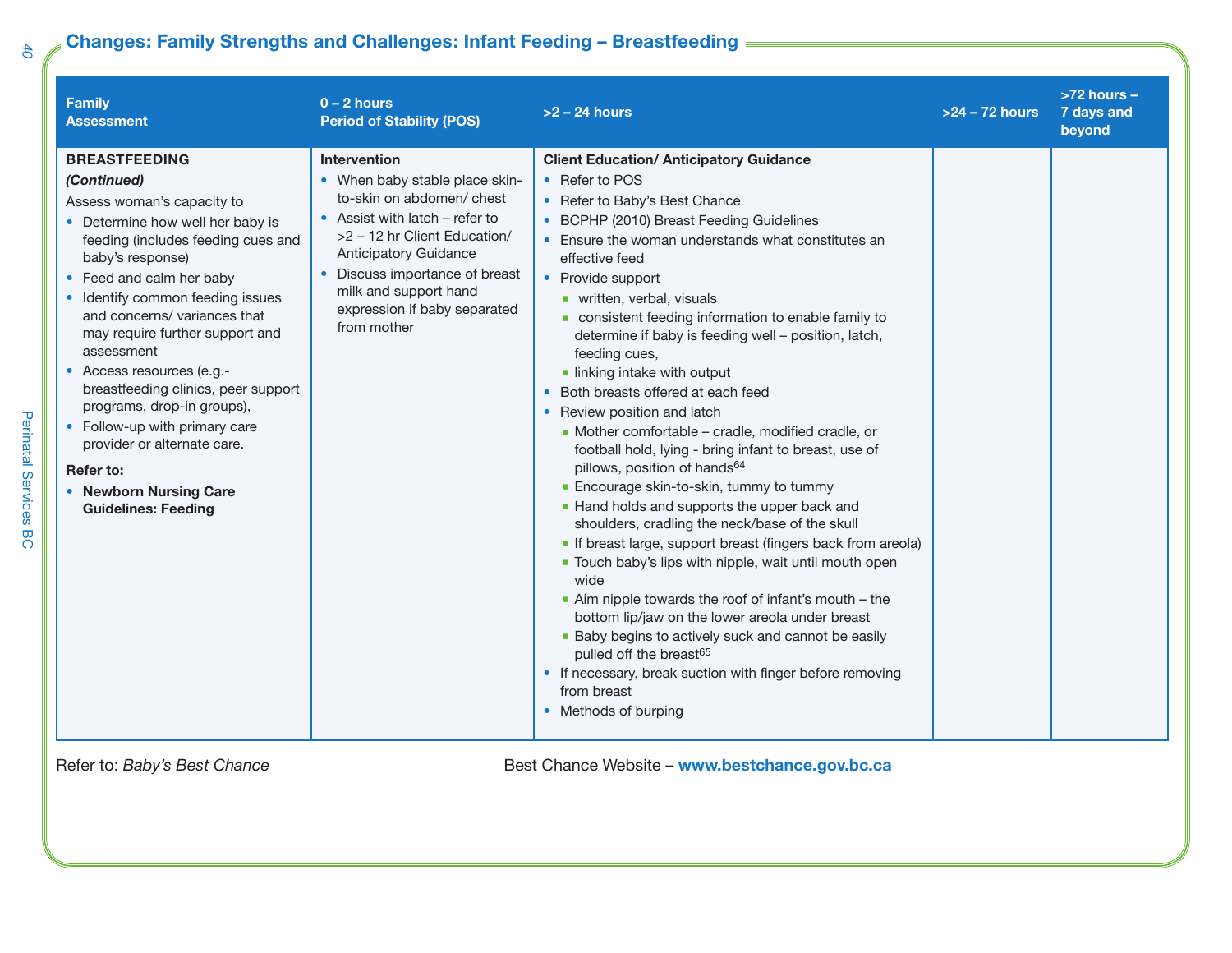| <b>Family</b><br><b>Assessment</b>  | $0 - 2$ hours<br><b>Period of Stability (POS)</b> | $>2 - 24$ hours                                                                                                                                                                                                                                                                                                                                                                                                                                                                                                                                                                                                                                                                                                                                                                                                                                        | $>24 - 72$ hours | >72 hours - 7 days<br>and beyond |
|-------------------------------------|---------------------------------------------------|--------------------------------------------------------------------------------------------------------------------------------------------------------------------------------------------------------------------------------------------------------------------------------------------------------------------------------------------------------------------------------------------------------------------------------------------------------------------------------------------------------------------------------------------------------------------------------------------------------------------------------------------------------------------------------------------------------------------------------------------------------------------------------------------------------------------------------------------------------|------------------|----------------------------------|
| <b>BREASTFEEDING</b><br>(Continued) |                                                   | Variance - Not exclusively breast feeding<br>Intervention - Not exclusively breast feeding<br>• Makes informed decision to exclusively feed<br>with breastmilk substitutes (refer to breastmlk<br>substitute)<br>• Provision of supplemental feedings for medical<br>indications<br>• Provide information on alternative nutrition (EBM,<br>human donor milk, breastmilk substitutes)<br>• Provide information on alternative feeding<br>methods (cup, syringe, bottle, dropper, spoon)<br>• Support breastfeeding and hand expression and<br>pumping<br>• Provision of supplemental feedings for non-<br>medical indications<br>• Clarify concerns (to support informed decision)<br>• Provide information as above<br>• Refer to formula feeding re: preparation and<br>storage<br>• Refer woman to<br>www.healthlinkbc.ca (search - Formula Feeding |                  |                                  |
|                                     |                                                   | Your Baby Getting Started; Formula Feeding Your<br>Baby: Safely Preparing and Storing Formula)<br>HealthLinkBC telephone: dial 8-1-1<br>Variance - Baby separated from mother<br>Intervention - Baby separated from mother<br>• Begin hand expression by 6 hr                                                                                                                                                                                                                                                                                                                                                                                                                                                                                                                                                                                          |                  |                                  |
|                                     |                                                   | • Teach pumping techniques <sup>66</sup><br>• Combine hand expression with pump<br>• Mother to NICU (encourage skin-to-skin if possible)                                                                                                                                                                                                                                                                                                                                                                                                                                                                                                                                                                                                                                                                                                               |                  |                                  |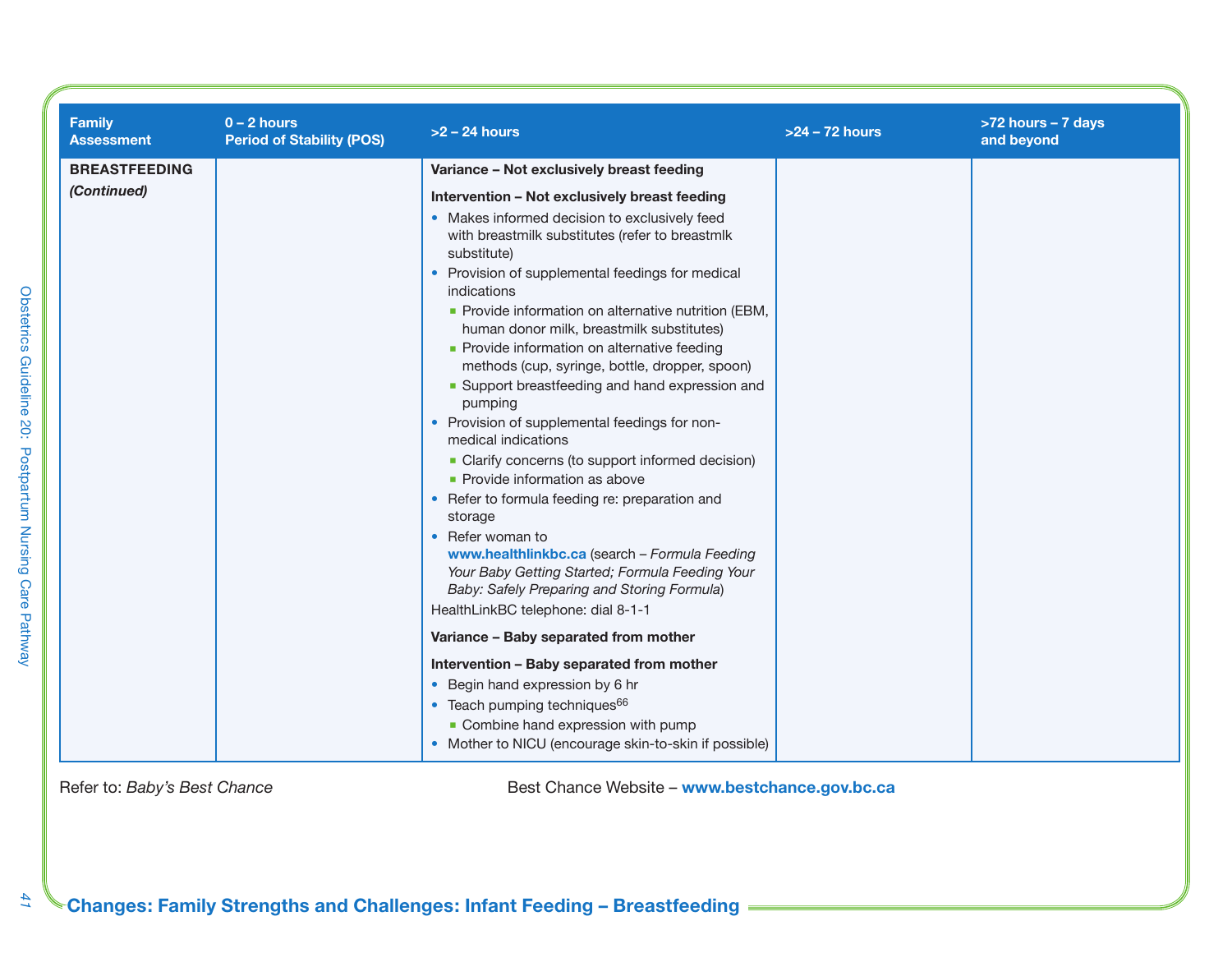### **Changes: Family Strengths and Challenges: Infant Feeding – Breast Milk Substitutes (Formula) Only**

| <b>Family</b><br><b>Assessment</b>                                                                                                                                                                                                                                                                                                                                                                                                                                                                                                                                                                                                                                                                                                                                                                                                                                                                                           | $0 - 2$ hours<br><b>Period of Stability (POS)</b>                                                                                                                                                                                                                                                                                                                                                                                                                                                                                                                                                                       | $>2$ – 24 hours                                                                                                                                                                                                                                                                                                                                                                                                                                                                              | $>24 - 72$ hours                                                                                                                                                                                                                                          | >72 hours - 7 days<br>and beyond                                                                                                                                                                                                                                                                                                                                                 |
|------------------------------------------------------------------------------------------------------------------------------------------------------------------------------------------------------------------------------------------------------------------------------------------------------------------------------------------------------------------------------------------------------------------------------------------------------------------------------------------------------------------------------------------------------------------------------------------------------------------------------------------------------------------------------------------------------------------------------------------------------------------------------------------------------------------------------------------------------------------------------------------------------------------------------|-------------------------------------------------------------------------------------------------------------------------------------------------------------------------------------------------------------------------------------------------------------------------------------------------------------------------------------------------------------------------------------------------------------------------------------------------------------------------------------------------------------------------------------------------------------------------------------------------------------------------|----------------------------------------------------------------------------------------------------------------------------------------------------------------------------------------------------------------------------------------------------------------------------------------------------------------------------------------------------------------------------------------------------------------------------------------------------------------------------------------------|-----------------------------------------------------------------------------------------------------------------------------------------------------------------------------------------------------------------------------------------------------------|----------------------------------------------------------------------------------------------------------------------------------------------------------------------------------------------------------------------------------------------------------------------------------------------------------------------------------------------------------------------------------|
| <b>BREAST MILK SUBSTITUTES (FORMULA) ONLY</b><br>Refer to:<br>• Newborn Nursing Care Pathway<br>Assess woman's understanding of:<br>• Informed decision making re: infant feeding WHO,<br>CPS Guidelines (ask yourself - has the woman had<br>sufficient information and opportunity to discuss her<br>concerns about infant feeding in order to make an<br>informed decision?)<br>• The importance of having support with feeding<br>• Psychological and environmental factors affecting<br>relaxation<br>Assess woman's capacity to<br>• Tell how well her baby is feeding (infant's feeding<br>cues and baby's response)<br>• Feed and calm her baby<br>• Identify common feeding issues and concerns/<br>variances that may require further support and<br>assessment<br>• Access resources (clinics, peer support programs,<br>drop-in groups),<br>• Follow-up with primary care provider or alternate<br>care provider | <b>Norm and Normal Variations</b><br>• Skin-to-skin immediately<br>after birth<br>Begin offering formula<br>when baby shows signs of<br>readiness to feed<br><b>Client Education/</b><br><b>Anticipatory Guidance</b><br>• Provide small amounts<br>of formula (note: ready to<br>use bottles of 120 ml<br>(4 ounces) could contribute<br>to overfeeding)<br>• Provide information<br>regarding amount to feed,<br>feeding cues, positioning,<br>prevention of overfeeding<br><b>Variance</b><br>• Lack of formula feeding<br>knowledge<br><b>Intervention</b><br>• Nursing assessment<br>• Use of appropriate formulas | <b>Norm and Normal</b><br><b>Variations</b><br>• Feeds baby when<br>baby shows signs of<br>hunger<br>• Aware of newborn<br>feeding positions<br>• Responds (stops<br>feeding) when baby<br>shows signs of<br>satiation<br><b>Client Education/</b><br><b>Anticipatory Guidance</b><br>• Refer to POS<br>• Review formula<br>preparation and<br>storage with the<br>parents prior to<br>discharge<br>• Refer to $0 - 2$ hours<br>Variance<br>• Refer to POS<br>Intervention<br>• Refer to POS | <b>Norm and Normal</b><br><b>Variations</b><br>• Refer to $>2$ – 24 hours<br><b>Client Education/</b><br><b>Anticipatory Guidance</b><br>• Refer to $0 - 24$ hr<br><b>Variance</b><br>• Refer to POS<br><b>Intervention</b><br>• Refer to $>2$ – 24 hours | <b>Norm and Normal</b><br><b>Variations</b><br>• Refer to $>2 - 72$ hours<br><b>Client Education/</b><br><b>Anticipatory Guidance</b><br>• Refer to $0 - 72$ hr<br>• Careful preparation,<br>storage and use of<br>commercial formula<br>• Introduction of appropriate<br>solids at about 6 months<br><b>Variance</b><br>• Refer to POS<br><b>Intervention</b><br>• Refer to POS |

*42*

Perinatal Services BC

Perinatal Services BC

Refer to: *Baby's Best Chance* **Best Chance** *Best Chance Website* – **www.bestchance.gov.bc.ca**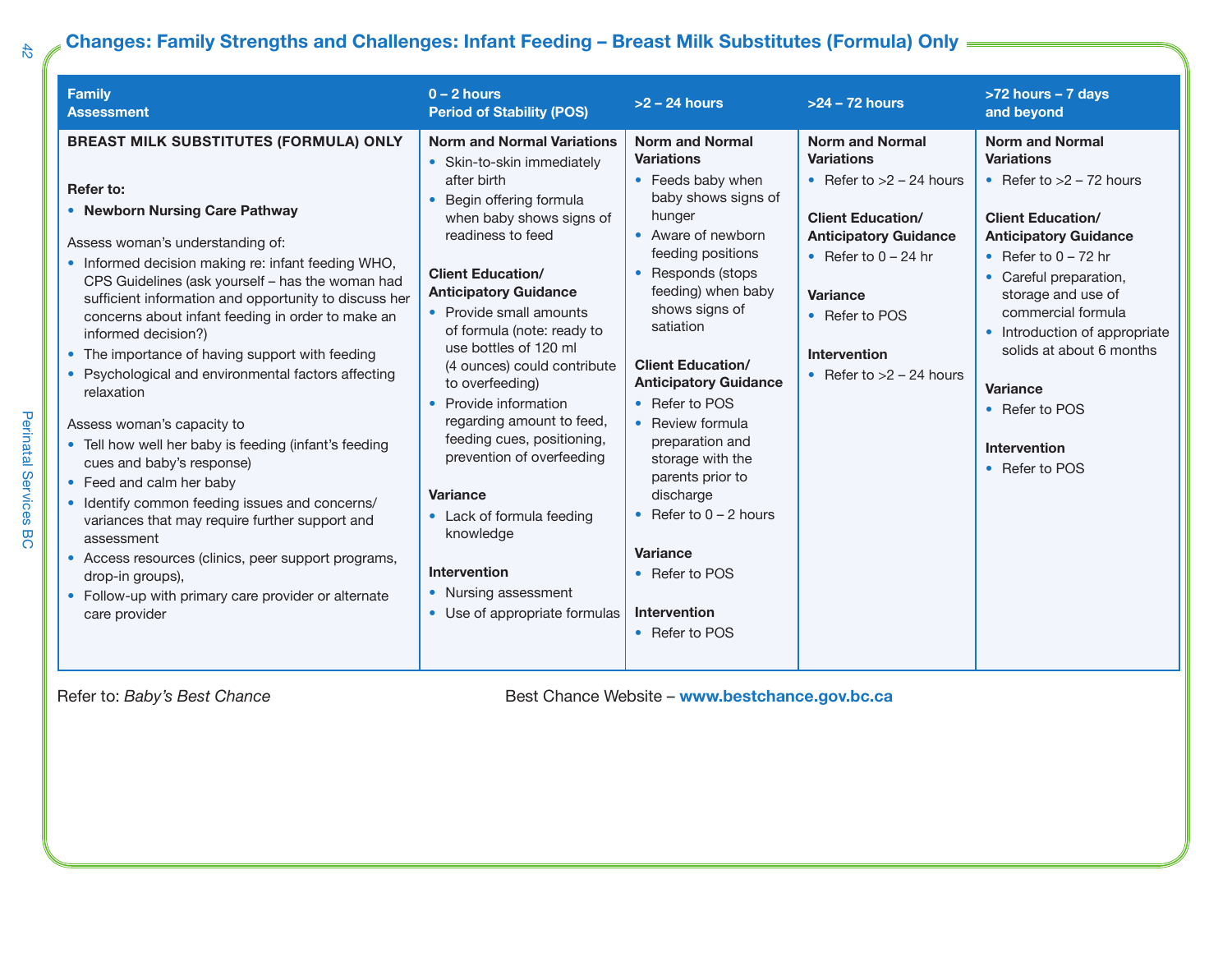| <b>Family</b><br><b>Assessment</b>                                                                                                                                                                                                                                                                                                                                                                                                                                                                                                                                                                                                                 | $0 - 2$ hours<br><b>Period of Stability</b><br>(POS)                                                                                                                                                                                             | $>2 - 24$ hours                                                                                                                                                                                                                                                                                                                                                                                                                                                                                                                                                                                                                                                                                                                                                                                                                                                                                                                                                                                                                                                                                                                                              | $>24 - 72$ hours                                                                                                                                                                                                                                                                                                                                                                                                                                                                  | >72 hours - 7 days<br>and beyond                                                                                                                                                                                                                                                                                                                                                                                                                                                                                                                                                                                                                                                                                                                                      |
|----------------------------------------------------------------------------------------------------------------------------------------------------------------------------------------------------------------------------------------------------------------------------------------------------------------------------------------------------------------------------------------------------------------------------------------------------------------------------------------------------------------------------------------------------------------------------------------------------------------------------------------------------|--------------------------------------------------------------------------------------------------------------------------------------------------------------------------------------------------------------------------------------------------|--------------------------------------------------------------------------------------------------------------------------------------------------------------------------------------------------------------------------------------------------------------------------------------------------------------------------------------------------------------------------------------------------------------------------------------------------------------------------------------------------------------------------------------------------------------------------------------------------------------------------------------------------------------------------------------------------------------------------------------------------------------------------------------------------------------------------------------------------------------------------------------------------------------------------------------------------------------------------------------------------------------------------------------------------------------------------------------------------------------------------------------------------------------|-----------------------------------------------------------------------------------------------------------------------------------------------------------------------------------------------------------------------------------------------------------------------------------------------------------------------------------------------------------------------------------------------------------------------------------------------------------------------------------|-----------------------------------------------------------------------------------------------------------------------------------------------------------------------------------------------------------------------------------------------------------------------------------------------------------------------------------------------------------------------------------------------------------------------------------------------------------------------------------------------------------------------------------------------------------------------------------------------------------------------------------------------------------------------------------------------------------------------------------------------------------------------|
| <b>LIFESTYLE -</b><br><b>ACTIVITIES/REST</b><br>Assess<br>• Ability to manage activities<br>for daily living (ADL)<br>• Ability to rest/sleep<br>• Safe resumption of physical<br>activity program<br>Assess woman's<br>understanding of<br>• Night time needs of baby<br>• Her normal activity and rest<br>requirements<br>Assess woman's capacity to<br>identify<br>• Night time needs of baby<br>• Her rest requirements as<br>sleep interrupted during the<br>night<br>• Variances that may require<br>further medical assessment<br>Use of visual verbal analogue<br>pain scale (VAS) and pain<br>assessment questions<br>Refer to:<br>• Pain | <b>Norm and Normal</b><br><b>Variations</b><br>• Refer to $>2$ – 24 hr<br><b>Client Education/</b><br><b>Anticipatory</b><br>Guidance<br>• Refer $>2$ – 24 hr<br>Variance<br>• Refer $>2$ – 24 hr<br><b>Intervention</b><br>• Refer $>2$ – 24 hr | <b>Norm and Normal Variations</b><br>• Vaginal birth: Ambulates independently and able to<br>rest<br>• Caesarean birth: Dangles and ambulates with<br>assistance<br><b>Client Education/ Anticipatory Guidance</b><br>• Rest – when baby sleeping, managing visitors<br>• Early ambulation, safe body mechanics<br>• Normal postpartum recovery including body<br>mechanics<br>• Support(s) at home and in community<br>www.healthypregnancybc.ca<br>Variance – Sleep<br>• Unable to sleep, not ambulating<br>• Uncontrolled pain<br><b>Intervention - Sleep</b><br>• Assess comfort level and need for analgesia or<br>relaxation exercises<br>• Nursing Assessment<br>• Refer to PHCP prn<br>Variance - Calf Discomfort<br>• Calf discomfort, redness, swelling, decreased mobility<br>- possible deep vein thrombosis (DVT)<br><b>Intervention - Calf Discomfort</b><br>• Screening for DVT via Homan's sign not recommended<br>as is not reliable<br>• Risk of thrombosis due to activation of blood clotting<br>factors, increased platelet adhesiveness, traumatic/<br>operative delivery, smoking, inactivity, medical history<br>• Refer to PHCP prn | <b>Norm and Normal</b><br><b>Variations</b><br>• Refer to $>2$ – 24 hr<br>• Caesarean<br>birth, ambulates<br>independently<br><b>Client Education/</b><br><b>Anticipatory Guidance</b><br>• Refer $>2$ – 24 hr<br><b>Variance</b><br>• Refer $>2$ – 24 hr<br>• Unable to perform<br>activities of daily living<br>(ADL) due to pain,<br>fatigue<br><b>Intervention</b><br>• Refer $>2$ – 24 hr<br>• Nursing Assessment<br>• Discuss options for<br>support<br>• Refer to PHCP prn | <b>Norm and Normal</b><br><b>Variations</b><br>• Refer to $>2$ – 72 hr<br>• Fatigue gradually<br>improving<br><b>Client Education/</b><br><b>Anticipatory Guidance</b><br>• Refer to $>2$ – 72 hr<br>• Relationship between<br>healthy eating and activity<br>level - especially iron<br>requirements, refer to<br><b>Healthy Eating</b><br>• Balance between activity<br>and rest<br>• Care for self and meeting<br>needs of baby<br>• Gradual resumption of<br>physical activity (safe &<br>appropriate exercises)<br>• Problem solving re coping<br>with visitors and tending<br>to tasks<br>• Organizing household to<br>minimize stair climbing,<br>reaching, lifting<br><b>Variance</b><br>• Refer to $>2 - 48$ hr<br>• Intervention<br>• Refer to $>2 - 48$ hr |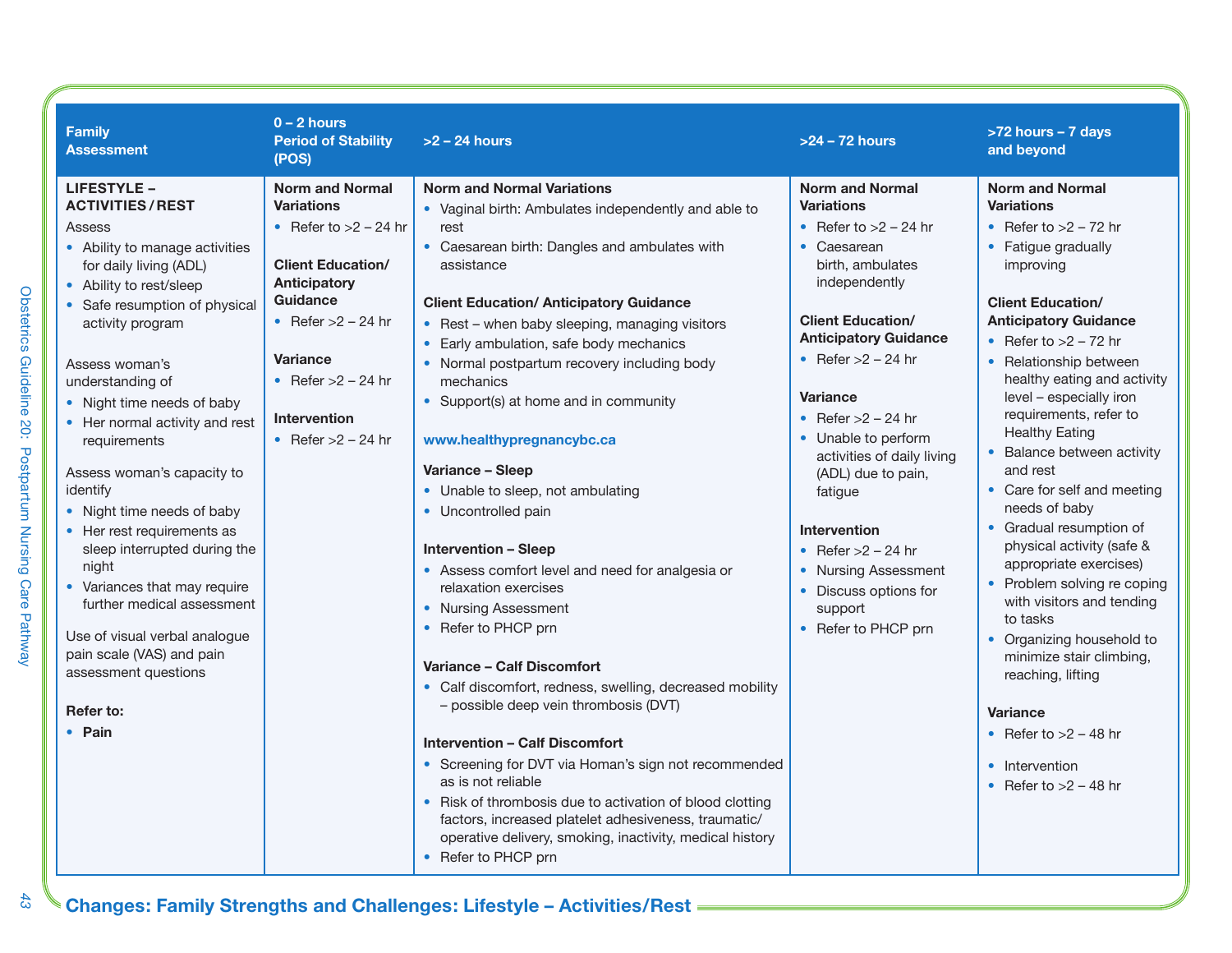### **Changes: Family Strengths and Challenges: Lifestyle – Activities/Rest**

| <b>Family</b><br><b>Assessment</b>    | $0 - 2$ hours<br><b>Period of Stability (POS)</b> | $>2$ – 24 hours                                                                                                                                                                                                                                                              | $>24 - 72$ hours | >72 hours - 7 days<br>and beyond |
|---------------------------------------|---------------------------------------------------|------------------------------------------------------------------------------------------------------------------------------------------------------------------------------------------------------------------------------------------------------------------------------|------------------|----------------------------------|
| <b>LIFESTYLE -</b>                    |                                                   | Variance - Separated Symphysis Pubis                                                                                                                                                                                                                                         |                  |                                  |
| <b>ACTIVITIES/REST</b><br>(Continued) |                                                   | <b>Intervention - Separated Symphysis Pubis</b><br>• Nursing Assessment<br>• Refer to Physiotherapy or PHCP<br>• Assist client to identify additional supports to assist with ADL and<br>infant care<br>• Support family<br>• Refer to community agencies prn                |                  |                                  |
|                                       |                                                   | <b>Pain affecting ADL</b><br>• VAS and questions                                                                                                                                                                                                                             |                  |                                  |
|                                       |                                                   | <b>Norm and Normal Variations</b><br>• Pain is tolerable with/without analgesia and/or non pharmacological<br>pain relief measures<br>• Pain does not impact daily living such as walking, mood, sleep,<br>interactions with others and ability to concentrate <sup>70</sup> |                  |                                  |
|                                       |                                                   | <b>Client Education/ Anticipatory Guidance</b>                                                                                                                                                                                                                               |                  |                                  |
|                                       |                                                   | • Using VAS questions to assess pain level and when to consult PHCP<br>• Woman aware of comfort measures and/or analgesia including dose,<br>frequency and effectiveness                                                                                                     |                  |                                  |
|                                       |                                                   | • Women with increased pain are more apt to develop chronic pain and/<br>or depression                                                                                                                                                                                       |                  |                                  |
|                                       |                                                   | <b>Variance</b>                                                                                                                                                                                                                                                              |                  |                                  |
|                                       |                                                   | • Pain does impact daily living such as walking, mood, sleep,<br>interactions with others and ability to concentrate                                                                                                                                                         |                  |                                  |
|                                       |                                                   | • Pain scale >4 for vaginal birth (VB) and >5 for Cesarean birth (CB) <sup>71</sup><br>and not relieved by current analgesia and/or non pharmacological pain<br>relief measures                                                                                              |                  |                                  |
|                                       |                                                   | • Back pain (if post epidural), localized redness/ tenderness over<br>epidural insertion site                                                                                                                                                                                |                  |                                  |
|                                       |                                                   | <b>Intervention</b>                                                                                                                                                                                                                                                          |                  |                                  |
|                                       |                                                   | • Pain scale >4 for VB and >5 for CB requires further evaluation and<br>management of pain                                                                                                                                                                                   |                  |                                  |
|                                       |                                                   | • Nursing Assessment                                                                                                                                                                                                                                                         |                  |                                  |
|                                       |                                                   | • Refer to appropriate PHCP prn                                                                                                                                                                                                                                              |                  |                                  |

Perinatal Services BC Perinatal Services BC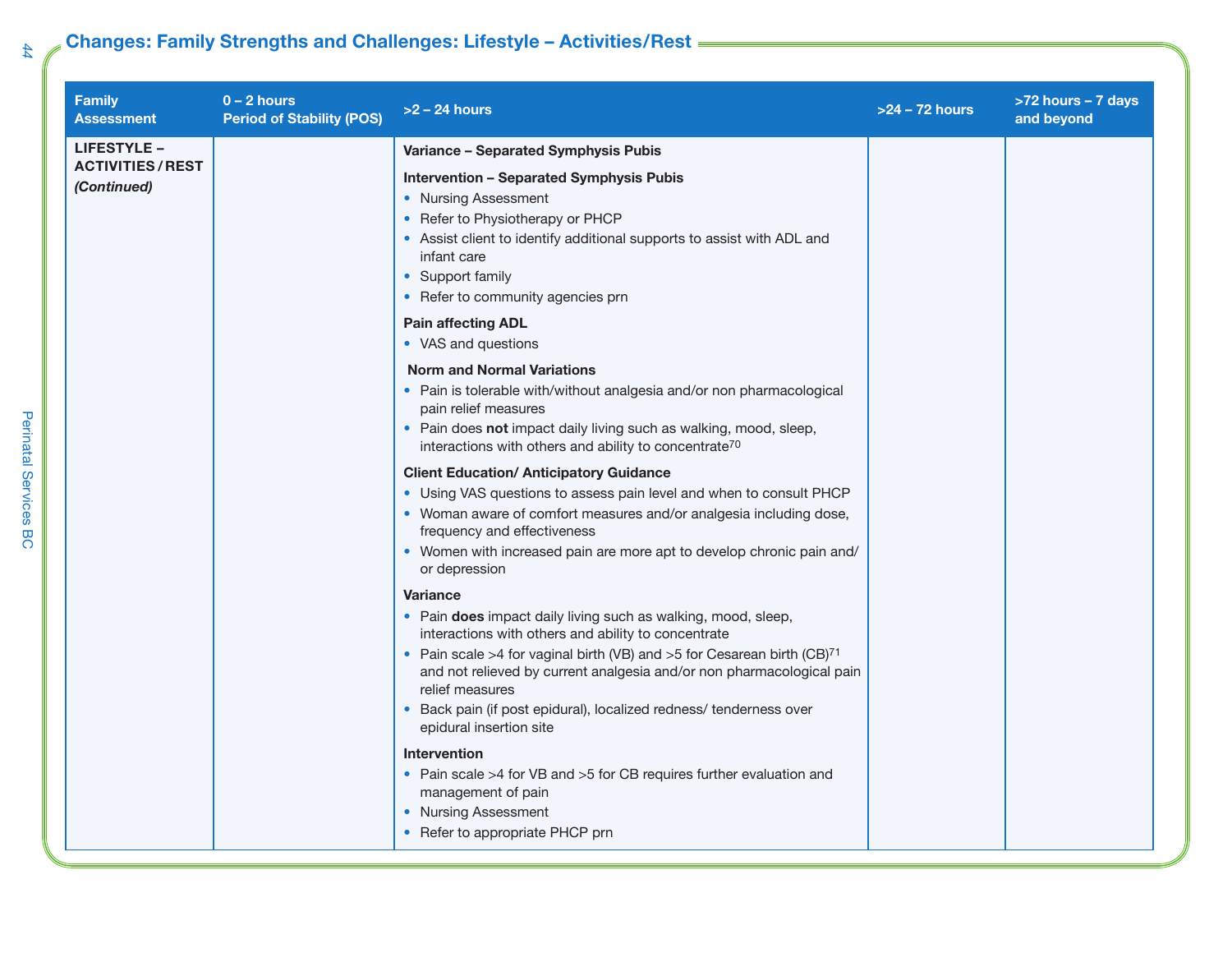| <b>Family</b><br><b>Assessment</b>                                                                                                                                                                                                                                                                                                                                                               | $0 - 2$ hours<br><b>Period of Stability</b><br>(POS)                                                                                                                                                                                                          | $>2 - 24$ hours                                                                                                                                                                                                                                                                                                                                                                                                                                                                                                                                                                                                                                                                                                                                                                                                                                                                                                                       | $>24 - 72$ hours                                                                                                                                                                                                                                                                                                                                                                                                                                                                                                                                                                                                                                                                                                                                                                                                                                                                                                                                                                                                                                                 | >72 hours - 7 days<br>and beyond                                                                                                                                                                                                                                                                                                                                                                                                                                                                                                                                                                                    |
|--------------------------------------------------------------------------------------------------------------------------------------------------------------------------------------------------------------------------------------------------------------------------------------------------------------------------------------------------------------------------------------------------|---------------------------------------------------------------------------------------------------------------------------------------------------------------------------------------------------------------------------------------------------------------|---------------------------------------------------------------------------------------------------------------------------------------------------------------------------------------------------------------------------------------------------------------------------------------------------------------------------------------------------------------------------------------------------------------------------------------------------------------------------------------------------------------------------------------------------------------------------------------------------------------------------------------------------------------------------------------------------------------------------------------------------------------------------------------------------------------------------------------------------------------------------------------------------------------------------------------|------------------------------------------------------------------------------------------------------------------------------------------------------------------------------------------------------------------------------------------------------------------------------------------------------------------------------------------------------------------------------------------------------------------------------------------------------------------------------------------------------------------------------------------------------------------------------------------------------------------------------------------------------------------------------------------------------------------------------------------------------------------------------------------------------------------------------------------------------------------------------------------------------------------------------------------------------------------------------------------------------------------------------------------------------------------|---------------------------------------------------------------------------------------------------------------------------------------------------------------------------------------------------------------------------------------------------------------------------------------------------------------------------------------------------------------------------------------------------------------------------------------------------------------------------------------------------------------------------------------------------------------------------------------------------------------------|
| <b>LIFESTYLE -</b><br><b>HEALTHY EATING</b><br>Assess<br>• Adequate fluid and<br>nutrient intake<br>• Ability to consume<br>nutritious food/<br>adequate intake of<br>vitamins with emphasis<br>on Vitamin D and folate<br>Assess woman's<br>• Understanding of<br>adequate and healthy<br>eating including<br>vitamins and folate<br>• Capacity to access<br>nutritious foods (with<br>support) | <b>Norm and Normal</b><br><b>Variations</b><br>• Refer to $>2$ – 24 hr<br><b>Client Education/</b><br><b>Anticipatory Guidance</b><br>• Refer to $>2 - 48$ hr<br><b>Variance</b><br>• Refer to $>2$ – 24 hr<br><b>Intervention</b><br>• Refer to $>2 - 48$ hr | <b>Norm and Normal Variations</b><br>• Adequate fluid and nutritious food<br>intake including vitamins and folate<br><b>Client Education/ Anticipatory</b><br><b>Guidance</b><br>• Encourage small, frequent,<br>nutritious meals<br>• Encourage to continue with<br>prenatal vitamins and folate<br>• Encourage to continue vitamins<br>with attention to Vitamin D<br>to maintain stores during<br>breastfeeding and folate (both<br>to optimize health for any future<br>pregnancies) <sup>72, 73</sup><br><b>Variance</b><br>• Inadequate fluid, food, vitamins<br>and/or folic acid intake due to lack<br>of knowledge, physical, emotional<br>or socio-economic factors<br>• Low Hgb<br>Intervention<br>• Nursing Assessment<br>• If low Hgb consult with PHCP re<br>potential need for iron supplement,<br>recommend iron rich foods (taking<br>Vitamin C with iron enhances<br>absorption)<br>• Refer to appropriate PHCP prn | <b>Norm and Normal Variations</b><br>• Refer to $>2$ – 24 hr<br><b>Client Education/Anticipatory Guidance</b><br>• Access to and ability to consume<br>nutritious foods, vitamins, and folic acid<br>to meet needs<br>• Sources of fibre include whole grain<br>bread, beans, lentils, whole grain bread,<br>high fibre cereals (100% bran)<br>• Sources of iron include liver, red meat,<br>deep green leafy vegetables, legumes,<br>dried fruit and iron enriched foods (taking<br>Vitamin C with iron enhnces absorption)<br>• If on iron may be constipated (refer to<br>Elimination - Bowel Function)<br>• Continue with prenatal supplements<br>• Not a time for dieting<br>• Impact of fatigue on appetite<br>• May be on special diet, such as Diabetic<br>diet<br>• Canada's Food Guide For Healthy Eating<br>www.healthypregnancybc.ca<br>Variance<br>• Refer to $>2$ – 24 hr<br><b>Intervention</b><br>• May require iron supplements<br>• If on iron may be constipated, refer to<br>Elimination - Bowel Function<br>• Refer to nutritionist or PHCP | <b>Norm and Normal Variations</b><br>• Refer to $>2$ – 24 hr<br>• May require iron<br>supplement, especially if<br>Hgb is low<br><b>Client Education/Anticipatory</b><br>Guidance<br>• Refer to $>2 - 48$ hr<br><b>Variance</b><br>• Refer to $>2$ – 24 hr<br>• Not able to maintain<br>adequate fluid and nutritious<br>food intake, may be unwell<br>or lacking financial resources<br>Intervention<br>• Refer to $>2$ – 72 hr<br>• Refer to appropriate PHCP<br>• Refer to community<br>nutritionist<br>• Refer to social services and<br>other community agencies<br>providing assistance with<br>food security |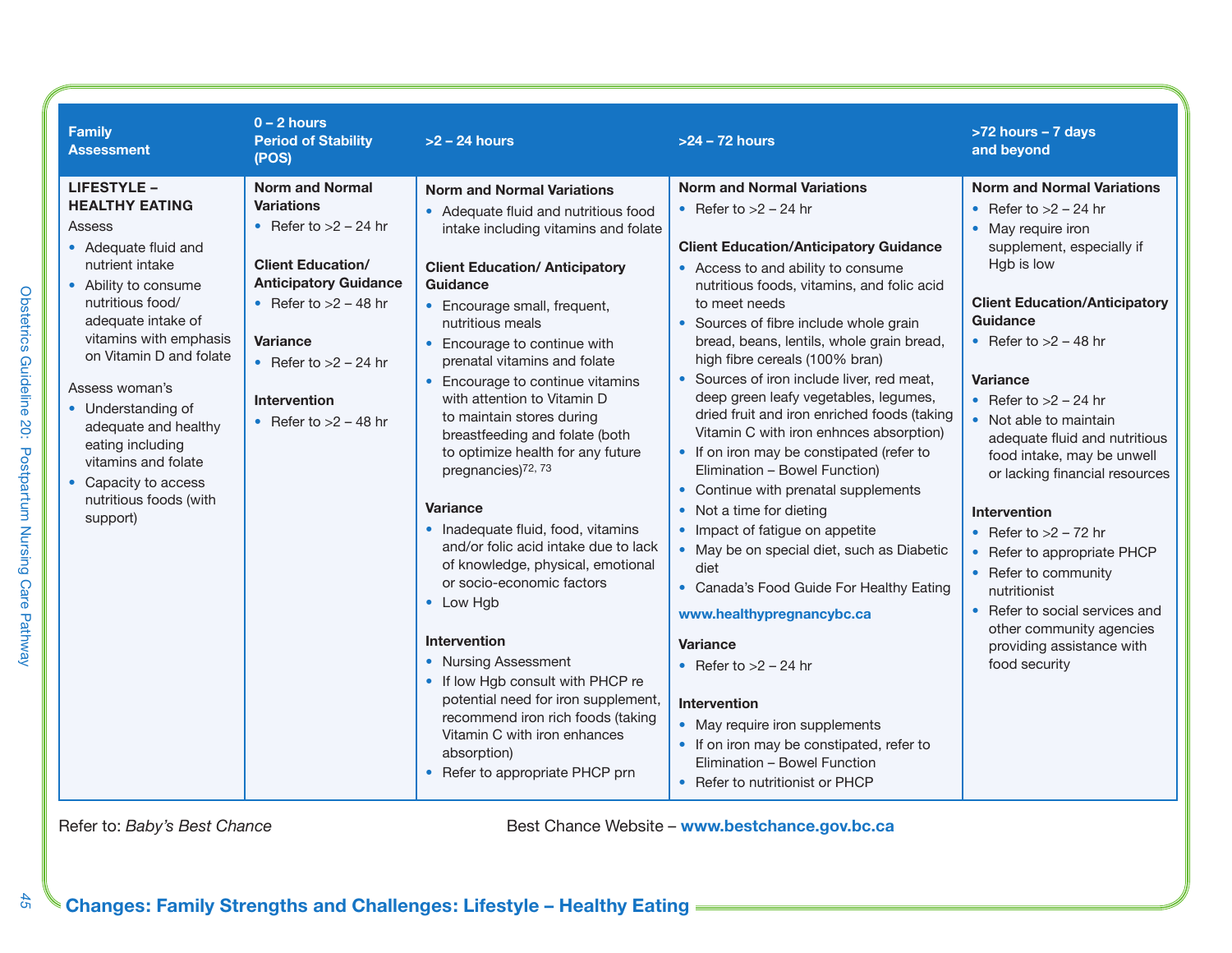### **Changes: Family Strengths and Challenges: Lifestyle – Tobacco Use, Drug/Substance Use**

| <b>Family</b><br><b>Assessment</b>                                                                                                                                                                                                                                                                                                                                                                                                                                                                                                                                                                                                                                                                                                                                                                                                          | $0 - 2$ hours<br><b>Period of Stability</b><br>(POS)                                                                                                                                                                                                                                                                                                                                                                     | $>2 - 24$ hours                                                                                                                                                                                                                                                                                                                                                                                                                                                                                                                                               | >24 - 72 hours                                                                                                                                                                                                                                                                                                                                                                                                                                                                                                                                                                                                                                                                                                                                                                                                                                                                                                                                                                          | >72 hours - 7 days<br>and beyond                                                                                                                                                                                                                                                                       |
|---------------------------------------------------------------------------------------------------------------------------------------------------------------------------------------------------------------------------------------------------------------------------------------------------------------------------------------------------------------------------------------------------------------------------------------------------------------------------------------------------------------------------------------------------------------------------------------------------------------------------------------------------------------------------------------------------------------------------------------------------------------------------------------------------------------------------------------------|--------------------------------------------------------------------------------------------------------------------------------------------------------------------------------------------------------------------------------------------------------------------------------------------------------------------------------------------------------------------------------------------------------------------------|---------------------------------------------------------------------------------------------------------------------------------------------------------------------------------------------------------------------------------------------------------------------------------------------------------------------------------------------------------------------------------------------------------------------------------------------------------------------------------------------------------------------------------------------------------------|-----------------------------------------------------------------------------------------------------------------------------------------------------------------------------------------------------------------------------------------------------------------------------------------------------------------------------------------------------------------------------------------------------------------------------------------------------------------------------------------------------------------------------------------------------------------------------------------------------------------------------------------------------------------------------------------------------------------------------------------------------------------------------------------------------------------------------------------------------------------------------------------------------------------------------------------------------------------------------------------|--------------------------------------------------------------------------------------------------------------------------------------------------------------------------------------------------------------------------------------------------------------------------------------------------------|
| <b>LIFESTYLE:</b><br><b>TOBACCO USE</b><br><b>DRUG/SUBSTANCE USE</b><br>Assess woman and household members<br>previous and current<br>• Smoking history (smoking status)<br>• Use of drugs or substances<br>Assess woman's understanding of:<br>• The effects of alcohol, tobacco,<br>(including second hand smoke and<br>exposure to residual nictoine from<br>tobacco smoke (tobacco smoke<br>reside on indoor surfaces including<br>clothing and human skin of smokers),<br>prescription and non prescription<br>drugs<br>Assess the woman's readiness to<br>• Stay quit after pregnancy (if stopped<br>smoking prior to or during pregnancy)<br>• Quit smoking (if a current smoker)<br>Assess woman's capacity to:<br>• Identify warning signals/variances that<br>may require further assessment and or<br>action<br>• Access support | <b>Norm and Normal</b><br><b>Variations</b><br>• Refer to $>24$ – 72 hr<br><b>Client Education/</b><br><b>Anticipatory</b><br><b>Guidance</b><br>• Refer to $>24 - 72$<br>hr and smoking<br>history and current<br>status<br>Variance<br>• Refer to $>24 - 72$ hr<br>Intervention<br>• Refer to $>24 - 72$ hr<br>(>100 in lifetime)<br><b>Yes</b><br>Do you smoke now?<br><b>Yes</b><br>Number of cigarettes smoked/day? | <b>Norm and Normal</b><br><b>Variations</b><br>• Refer to $>24 - 72$ hr<br><b>Client Education/</b><br><b>Anticipatory Guidance</b><br>• Refer to $>24 - 72$ hr<br><b>Variance</b><br>• Refer to $>24 - 72$ hr<br><b>Intervention</b><br>• Refer to $>24 - 72$ hr<br><b>Smoking History/</b><br>Status:74<br>Have you ever smoked cigarettes?<br><b>No</b><br>Never smoked<br><b>No</b><br>When did you last smoke?<br>• Quit prior to pregnancy<br>• Quit during pregnancy<br>(Adapted from PSBC<br>Guideline: Tobacco Use in<br>the Perinatal Period. 2006) | <b>Norm and Normal Variations</b><br>• Non smoker (as per smoking history) $75$<br>• Mother stays quit after pregnancy (if<br>stopped smoking prior to/during pregnancy)<br>• Home environment free of tobacco smoke-<br>including second hand smoke<br><b>Client Education/Anticipatory Guidance</b><br>• Refer to smoking history and current status<br>• Emphasize the importance of<br>Remaining smoke free (or quitting) for her<br>own health and that of her children<br>Remaining drug/substance free<br>www.quitnow.ca<br>Variance - Use of Tobacco<br>• Mother is currently smoking<br>• Mother reduced smoking during pregnancy<br>• Family is exposed to second hand tobacco<br>smoke<br>• Exposure to residual nicotine from<br>tobacco smoke, also called third hand<br>smoke (tobacco smoke residue on indoor<br>surfaces, including clothing and human<br>skin of smokers) presents a health hazard<br>via dermal exposure, dust inhalation,<br>ingestion <sup>76</sup> | <b>Norm and Normal</b><br><b>Variations</b><br>• Refer to $>24$ – 72hr<br><b>Client Education/</b><br><b>Anticipatory Guidance</b><br>• Refer to smoking history/<br>status<br>• Refer to $>24$ – 72hr<br><b>Variance</b><br>• Refer to $>24$ – 72hr<br><b>Intervention</b><br>• Refer to $>24$ – 72hr |

Perinatal Services BC Perinatal Services BC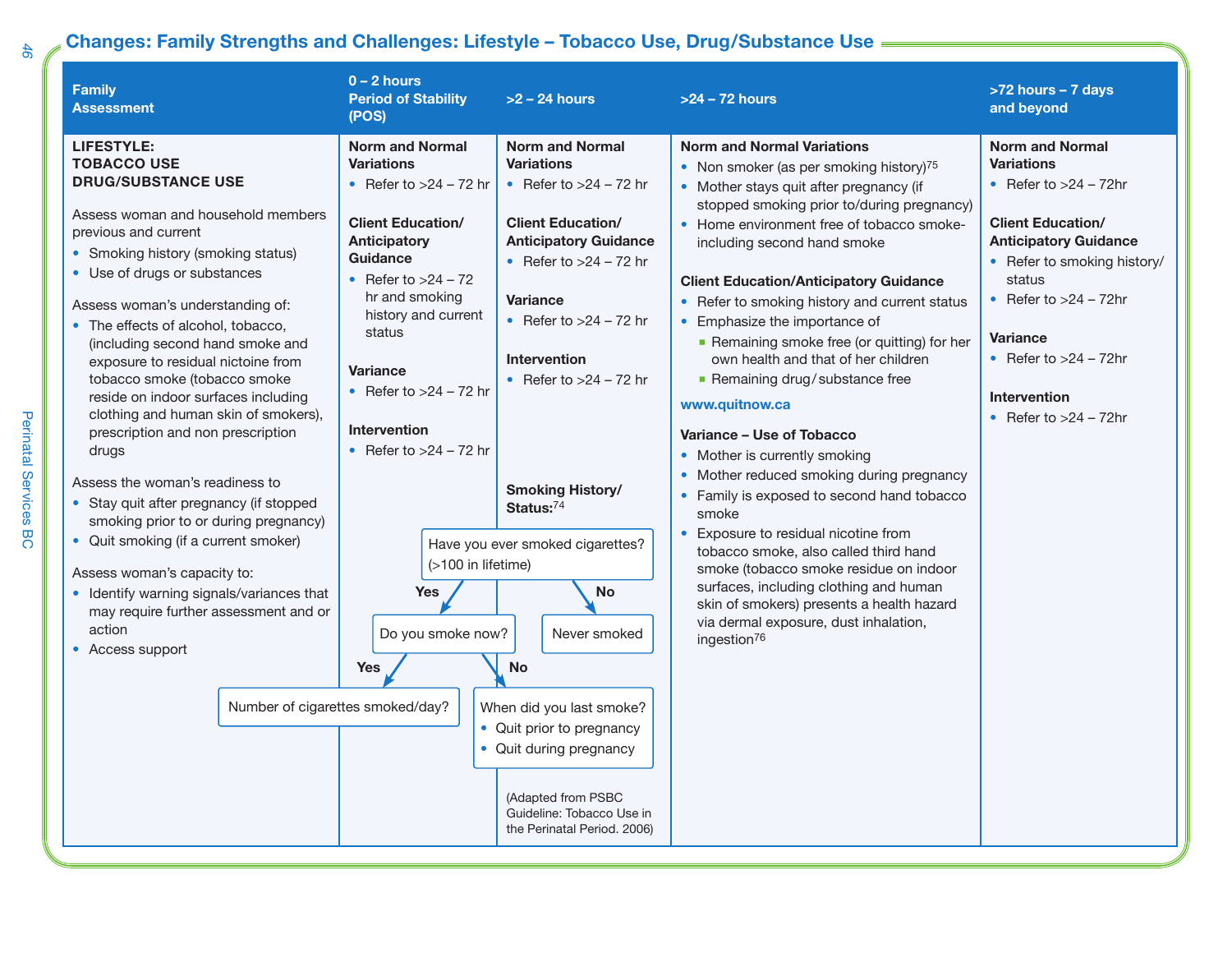| <b>Family</b><br><b>Assessment</b> | $0 - 2$ hours<br><b>Period of</b><br><b>Stability (POS)</b> | $>2 - 24$ hours | $>24 - 72$ hours                                                                                                                                                                                                                                                                                     | $>72$ hours -<br>7 days and beyond |
|------------------------------------|-------------------------------------------------------------|-----------------|------------------------------------------------------------------------------------------------------------------------------------------------------------------------------------------------------------------------------------------------------------------------------------------------------|------------------------------------|
| <b>LIFESTYLE:</b>                  |                                                             |                 | Intervention - Use of Tobacco                                                                                                                                                                                                                                                                        |                                    |
| <b>TOBACCO</b>                     |                                                             |                 | <b>Nursing Assessment</b>                                                                                                                                                                                                                                                                            |                                    |
| <b>USE</b><br>DRUG/                |                                                             |                 | www.perinatalservicesbc.ca - Guidelines on Tobacco                                                                                                                                                                                                                                                   |                                    |
| <b>SUBSTANCE</b><br><b>USE</b>     |                                                             |                 | • ASK: about smoking history/status and exposure to second hand<br>• ADVISE: re importance of remaining smoke free (if quit before/during pregnancy) for her own                                                                                                                                     |                                    |
| (Continued)                        |                                                             |                 | health and that of her children.                                                                                                                                                                                                                                                                     |                                    |
|                                    |                                                             |                 | • If a smoker, provide brief, clear personalized and respectful message re stopping. <sup>77</sup><br>• Smokes outside after breastfeeding                                                                                                                                                           |                                    |
|                                    |                                                             |                 | • Discuss importance of keeping baby and self free from exposure to second hand smoke                                                                                                                                                                                                                |                                    |
|                                    |                                                             |                 | • Discuss the potential harm particularly to infants (and toddlers) from the residue of second<br>hand smoke nicotine that lingers on surfaces that can react with another chemical in the air<br>to form carcinogens – chemicals linked to various cancers <sup>78</sup>                            |                                    |
|                                    |                                                             |                 | • ASSESS: assess woman's readiness to stay quit after pregnancy (to prevent relapse). <sup>79</sup><br>If a current smoker – readiness to quit and knowledge of smoking and health                                                                                                                   |                                    |
|                                    |                                                             |                 | • For women who have quit before/during pregnancy encourage to recognize and take<br>action on the warning signals that may precede relapse, such as stress, depression,<br>drinking alcohol/using other drugs, flagging motivation/ feeling deprived, lack of support for<br>cessation, weight gain |                                    |
|                                    |                                                             |                 | • ASSIST mother in planning actions prn                                                                                                                                                                                                                                                              |                                    |
|                                    |                                                             |                 | • ARRANGE refer to appropriate follow-up prn                                                                                                                                                                                                                                                         |                                    |
|                                    |                                                             |                 | • Include partner/ significant other and family in interventions whenever possible                                                                                                                                                                                                                   |                                    |
|                                    |                                                             |                 | Variance - Use of substances/drugs (excluding tobacco)                                                                                                                                                                                                                                               |                                    |
|                                    |                                                             |                 | • Mother is currently using drugs/substances,                                                                                                                                                                                                                                                        |                                    |
|                                    |                                                             |                 | • Family is exposed to harmful substances, such as alcohol, drugs                                                                                                                                                                                                                                    |                                    |
|                                    |                                                             |                 | Intervention - Use of substances/drugs (excluding tobacco)                                                                                                                                                                                                                                           |                                    |
|                                    |                                                             |                 | • Nursing Assessment                                                                                                                                                                                                                                                                                 |                                    |
|                                    |                                                             |                 | • Use Ask/ Advise/ Assess/ Assist/ Arrange principles                                                                                                                                                                                                                                                |                                    |
|                                    |                                                             |                 | • Refer to appropriate resources (such as addiction services/ appropriate services) and social<br>services or PHCP prn                                                                                                                                                                               |                                    |
|                                    |                                                             |                 |                                                                                                                                                                                                                                                                                                      |                                    |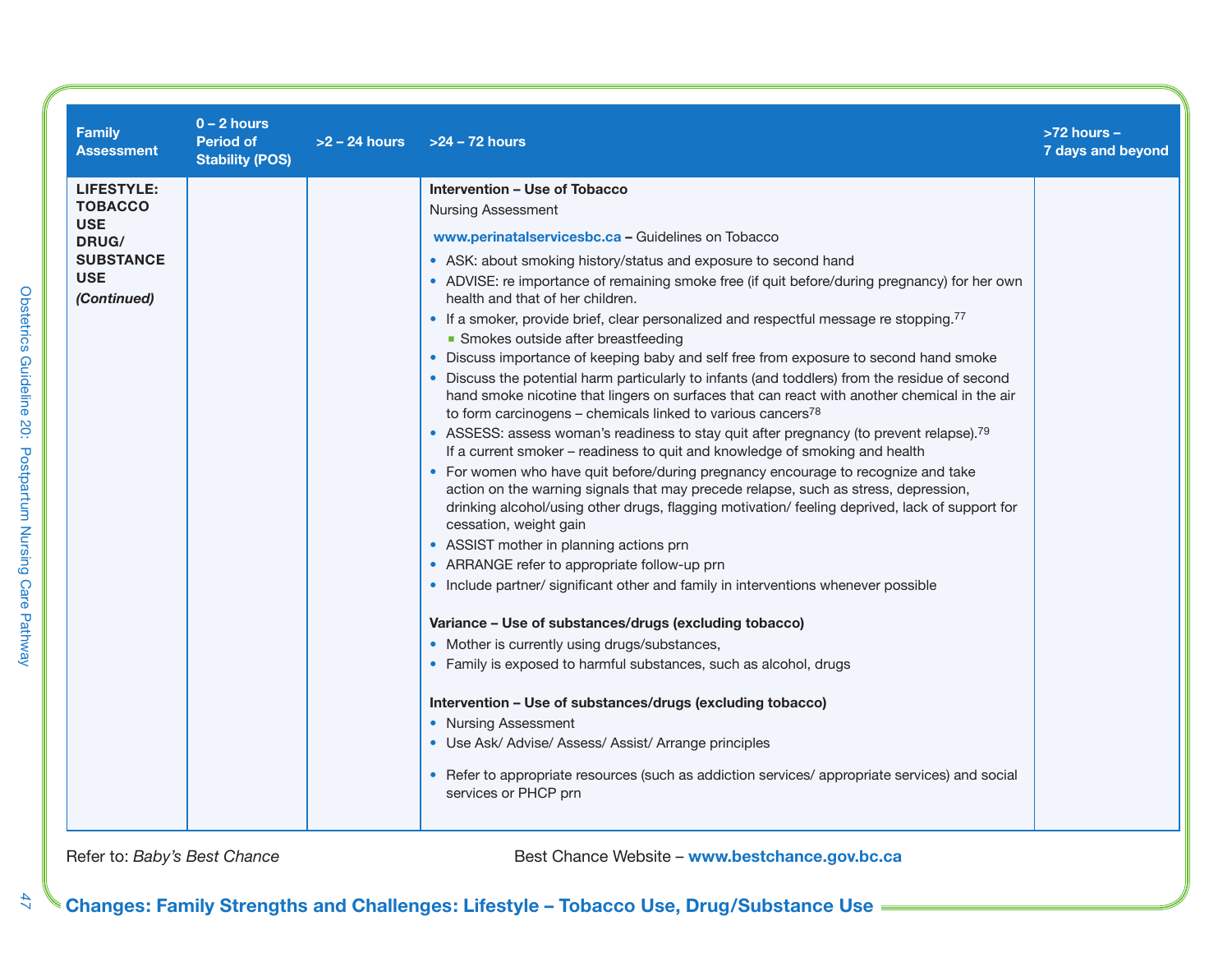### **Changes: Family Strengths and Challenges: Lifestyle – Safe Home Environment**

| Family<br><b>Assessment</b>                                                                                                                                                                                                                              | $0 - 2$ hours<br><b>Period of Stability (POS)</b>                                                                                                                                                                                         | $>2 - 24$ hours                                                                                                                                                                                                                                                                             | $>24 - 72$ hours                                                                                                                                                                                                                                                         | >72 hours - 7 days<br>and beyond                                                                                                                                                                                                         |
|----------------------------------------------------------------------------------------------------------------------------------------------------------------------------------------------------------------------------------------------------------|-------------------------------------------------------------------------------------------------------------------------------------------------------------------------------------------------------------------------------------------|---------------------------------------------------------------------------------------------------------------------------------------------------------------------------------------------------------------------------------------------------------------------------------------------|--------------------------------------------------------------------------------------------------------------------------------------------------------------------------------------------------------------------------------------------------------------------------|------------------------------------------------------------------------------------------------------------------------------------------------------------------------------------------------------------------------------------------|
| <b>SAFE HOME ENVIRONMENT</b><br>Assess the woman's knowledge of<br>• A safe home environment<br>• Safety hazards in the<br>environment<br>Assess the woman's capacity to<br>• Identify variances that may<br>require action<br>• Address solution(s) prn | <b>Norm and Normal Variations</b><br>• Refer to $>24$ – 72 hr<br><b>Client Education/ Anticipatory</b><br>Guidance<br>• Refer to $>24$ – 72 hr<br>Variance<br>• Refer to $>24$ – 72 hr<br><b>Intervention</b><br>• Refer to $>24$ – 72 hr | <b>Norm and Normal Variations</b><br>Refer to $>24$ – 72 hr<br>$\bullet$<br><b>Client Education/Anticipatory</b><br>Guidance<br>Refer to $>24$ – 72 hr<br>$\bullet$<br><b>Variance</b><br>Refer to $>24$ – 72 hr<br>$\bullet$<br><b>Intervention</b><br>Refer to $>24$ – 72 hr<br>$\bullet$ | <b>Norm and Normal Variations</b><br>• Home environment is free<br>of environmental or safety<br>hazards<br><b>Variance</b><br>• Home contains safety<br>hazards<br><b>Intervention</b><br>• Nursing assessment<br>• Discuss alleviating safety<br>hazards and refer prn | <b>Norm and Normal Variations</b><br>• Refer to $>24$ – 72 hr<br><b>Client Education/Anticipatory</b><br>Guidance<br>• Refer to $>24$ – 72 hr<br>Variance<br>• Refer to $>24$ – 72 hr<br><b>Intervention</b><br>• Refer to $>24$ – 72 hr |

Refer to: *Baby's Best Chance* **Best Chance** *Best Chance Website* – **www.bestchance.gov.bc.ca**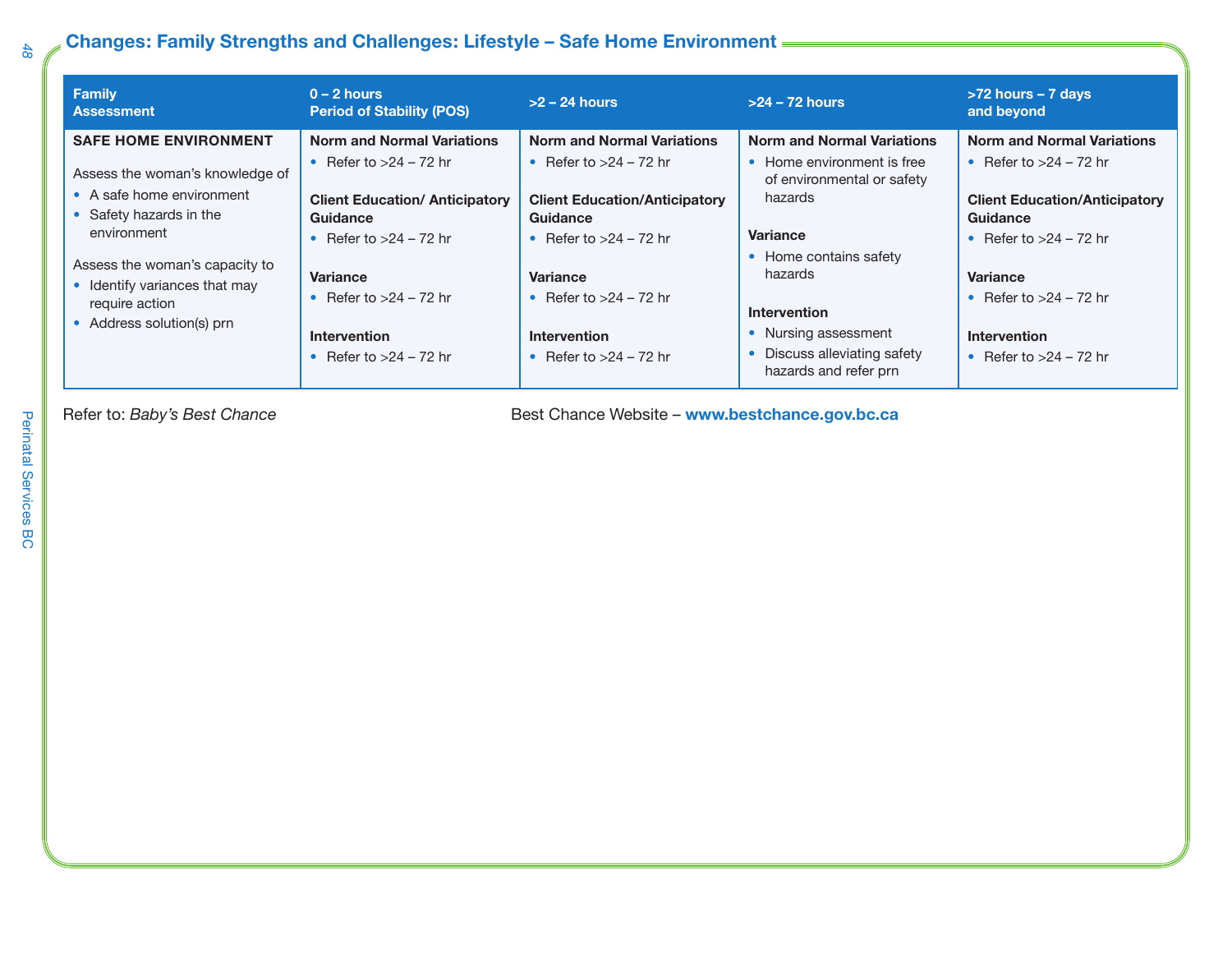### **Glossary of Abbreviations**

| <b>ADL</b><br><b>BCCH</b><br><b>Bpm</b> | Activities of Daily Living<br>British Columbia Children's Hospital<br>Beats per minute | <b>Mm</b><br>PO<br><b>POS</b> | <b>Millimetres</b><br>By Mouth<br>Period of Stability                               |
|-----------------------------------------|----------------------------------------------------------------------------------------|-------------------------------|-------------------------------------------------------------------------------------|
| <b>BCCDC</b>                            | <b>BC Centre for Disease Control</b>                                                   | <b>PHCP</b>                   | Primary Health Care Provider                                                        |
| <b>BP</b>                               | <b>Blood Pressure</b>                                                                  | <b>PHN</b>                    | <b>Public Health Nurse</b>                                                          |
| CB                                      | Caesarean Birth                                                                        | <b>PCR/RNA</b>                | The best approach to confirm the diagnosis                                          |
| $\mathbf{C}$ m                          | Centimetres                                                                            |                               | of hepatitis C is to test for HCV RNA<br>(Ribonucleic acid) using a sensitive assay |
| <b>CNS</b>                              | Central Nervous System                                                                 |                               | such as polymerase chain reaction (PCR)                                             |
| <b>CPS</b>                              | Canadian Paediatric Society                                                            | <b>PSBC</b>                   | Perinatal Services BC                                                               |
| D/C                                     | <b>Discontinue</b>                                                                     | <b>PP</b>                     | Postpartum                                                                          |
| E.g.<br><b>EBM</b>                      | For example<br><b>Expressed Breast milk</b>                                            | <b>PPD</b>                    | Postpartum Depression                                                               |
| <b>GI</b>                               | Gastrointestinal                                                                       | <b>PPH</b>                    | PPostpartum Haemorrhage                                                             |
| Gm                                      | Gram(s)                                                                                | prn                           | As needed                                                                           |
| >                                       | Greater than                                                                           | P                             | Pulse                                                                               |
| ≥                                       | Greater than or equal to                                                               | <b>RR</b>                     | <b>Respiratory Rate</b>                                                             |
| <b>HbsAg</b>                            | Hepatitis B Surface Antigen                                                            | <b>ROM</b>                    | Rupture of Membranes                                                                |
| <b>HIV</b>                              | Human Immunodeficiency Virus                                                           | <b>SOGC</b>                   | Society of Obstetricians and Gynaecologists<br>of Canada                            |
| <b>HCV</b>                              | <b>Hepatitis C</b>                                                                     | <b>SSRI</b>                   | Selective Serotonin Reuptake Inhibitors                                             |
| <b>HSV</b>                              | Herpes Simplex Virus                                                                   | <b>SNRI</b>                   | Selective Norepenephrine Reuptake                                                   |
| <b>HBIG</b>                             | Hepatitis B Immune Globulin                                                            |                               | <b>Inhibitors</b>                                                                   |
| <b>HR</b>                               | <b>Heart Rate</b>                                                                      | <b>S&amp;S</b>                | Signs and Symptoms                                                                  |
| Hr                                      | Hours                                                                                  | т                             | Temperature                                                                         |
| i.e.                                    | That is                                                                                | TL                            | <b>Tubal Ligation</b>                                                               |
| IV                                      | Intravenous                                                                            | UTI                           | Urinary Tract Infection                                                             |
| LC                                      | <b>Lactation Consultant</b>                                                            | <b>VAS</b>                    | Visual/ Verbal Analogue Scale                                                       |
| ≺                                       | Less than                                                                              | <b>VB</b>                     | Vaginal Birth                                                                       |
| ≤                                       | Less than or equal to                                                                  | <b>VS</b>                     | Versus                                                                              |
| Min                                     | Minute                                                                                 | <b>WHO</b>                    | World Health Organization                                                           |
| MI                                      | Millilitre(s)                                                                          |                               |                                                                                     |

### **References**

- Barash, B., Cullen, R., Stoelting, R. ( 2001). Clinical Anesthesia. Lippincott, Williams & Wilkins. New York.
- Benoit, Diane. (2000). Attachment and parent-infant relationships...a review of attachment theory and research. Ontario Association of Children's Aid Societies (OACAS), Journal, 44(1), 13-22.
- British Columbia Centre for Disease Control (BCCDC). (2004). Hepatitis B. Communicable Disease Control Chapter. BCCDC. www.bccdc.org
- BCCDC. (2004). Hepatitis C. Communicable Disease Control Chapter. BCCDC. www.bccdc.org
- BCCDC (2008). HIV/AIDS BCCDC www.bccdc.org
- BCCDC (2008). Interpretation of Virology Serology Reports. Rubella Serology. Public Health Laboratory Services. PHSA Laboratories Programs and Services
- BCCDC. (2004).Varicella Zoster. Communicable Disease Control Chapter. BCCDC www.bccdc.org
- BCCDC. (2005). Rubella (German measles). Health Topics. BCCDC www.bccdc.org
- Breivik, H., Borchgrevink, P., Allen, S., Rosseland, L., Romundstad, L., Breivik Hals.E., Kvarstein,G., Stubhaug, A. (2008) Assessment of Pain. British Journal of Anaesthesia 101(1), 17-24.
- BC Women's Hospital (BCW) and Health Centre and BC Centre of Excellence for Women's Health (2004). Advancing the Health of Girls and Women in British Columbia: A Provincial Women's Health Strategy. Author.
- BCW (2006). Newborn Weighing Policy, Fetal Maternal Newborn and Family Health Policy and Procedure Manual. BCWBCW. (2009). Oak Tree Clinic www. bcwomens.ca/Services/HealthServices/OakTreeClinic/
- BCW. (2008). Policy CU 0300 Appendix A. Postpartum Urinary Retention Assessment. Fetal Maternal Newborn and Family Health Policy & Procedure Manual. Author.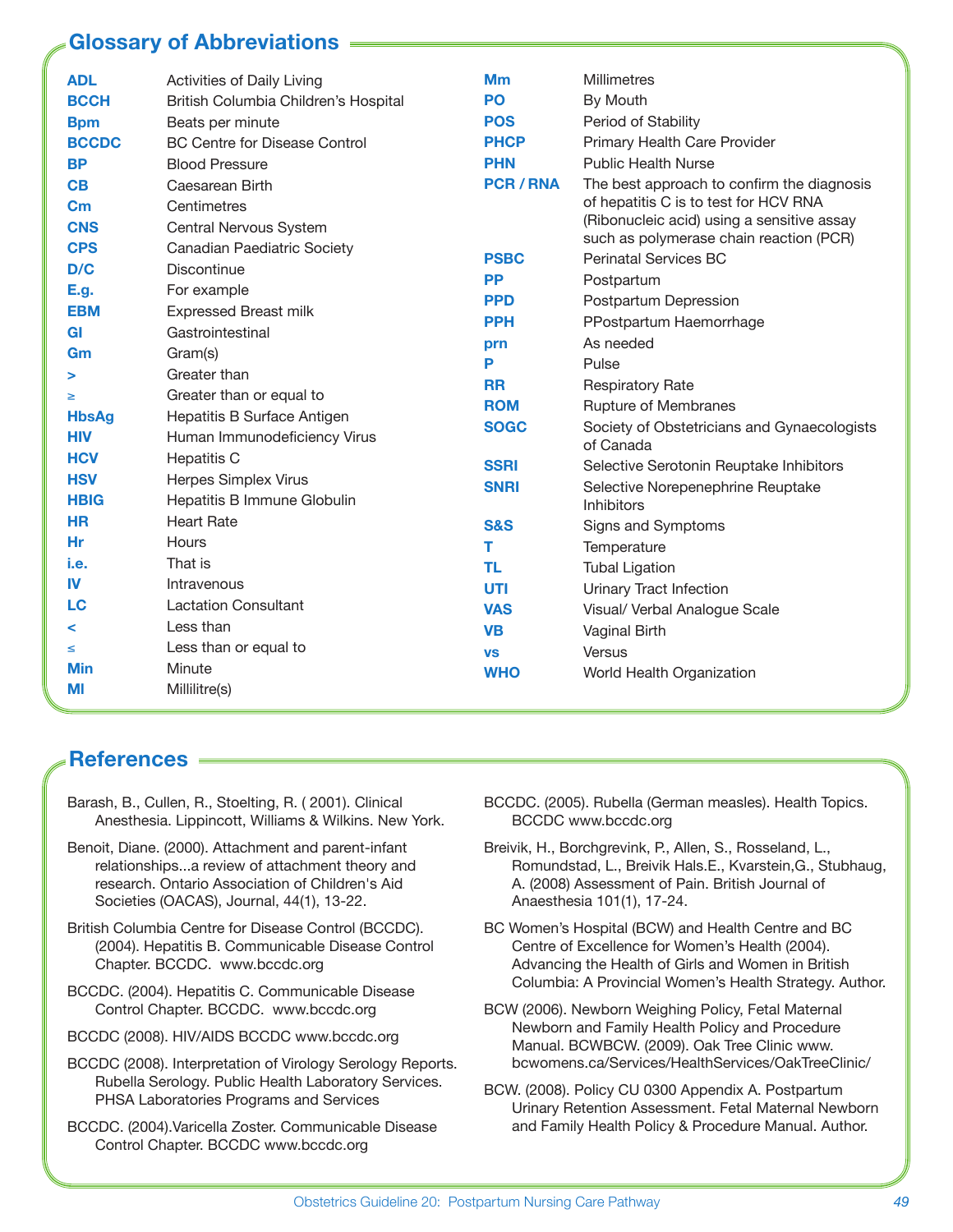### **References, cont.**

- BCW. (2009). Reproductive Mental Health www.bcwomens. ca/Services/HealthServices/ReproductiveMentalHealth/
- British Ministry of Health Services (2008). Health Link BC www.healthlinkbc.ca/kbaltindex.asp
- British Columbia Reproductive Care Program (BCPHP). (2009). Breastfeeding the Healthy Term Infant. BCPHP
- BCPHP. (2009). Decision Support Tool No. 7. Postpartum Hemorrhage. Author.
- BCPHP (BCRCP). (2003). Hepatitis C in the Perinatal Period. Obstetrical Guideline No.18. Author.
- BCPHP. (2003) HIV in the Perinatal Period. Obstetrical Guideline No.15. Author.
- BCPHP. (2002) Report on the Findings of the Postpartum Consensus Symposium. Author
- College of Registered Nurses of British Columbia (CRNBC). (2005). Consent. Practice Standard for Registered Nurses and Nurse Practitioners Pub. No. 359. CRNBC. www.crnbc.ca/downloads/359.pdf
- Eisenach, J., Pan, P., Smiley, R., Lavand'homme, P., Landau, R., Houle, T. (2008) Severity of acute pain after childbirth, but not type of delivery, predicts persistent pain and postpartum depression. PAIN 140. 87-94
- Hawe, C., McIlveney, F. (2006) Early-warning scoring in obstetric patients. International Journal of Obstetric Anesthesia,15, S1-43.
- Health Canada. (2000). Early Postpartum Care of the Mother and Infant and Transition to Home. Family Centred Maternity and Newborn Care: National Guidelines (4th Edition). Chapter 6. Author. www.hc-sc.gc.ca/indexeng.php
- Health Canada. (2000). Gender-based Analysis Policy. www. hc-sc.gc.ca/hl-vs/women-femmes/gender-sexe/policypolitique\_e.html
- Health Canada. (2008, October). Use of Codeine products by Nursing Mothers, Advisory. Author. ww.hc-sc.gc.ca
- Health Nexus & Province of Ontario (2007). Best Start: Ontario's Maternal Newborn and Early Child Development Resource Centre www.beststart.org:80/ resources/breastfeeding
- Lowdermilk, D. L. & Perry, S. E. (2007). Maternity & Women's Health Care (9th ed.). St. Louis, MI: Mosby.
- Ministry of Health (1998). Ministry of Health and Women's Health Bureau and the Women-Centred Care Project (WCP), Author
- Ministry of Health. (2006). Baby's Best Chance. (6th ed). Victoria, BC: Open School BC. www.publications.gov. bc.ca
- Morland-Schulz, K.& Hill, P. (2005). Prevention of and Therapies for Nipple Pain: A Systematic Review. JOGNN, (34) 4, 428-434.
- National Collaborating Centre for Women's and Children's Health (2004). Caesarean Section. Clinical Guideline. RCOG Press. (p.8) www.nice.org.uk/nicemedia/pdf/ CG013fullguideline.pdf
- Parkyn, JH. (1985). Identification of At-Risk Infants and Preschool Children. In: Frenkenburg W., Emde R and Sullivan J. Early Identification of Children at Risk: An International Perspective. New York, London: Plenham Press, p. 203-209.
- Poole, N. Urquart, C (2007). Healthy Choices in Pregnancy. BC Centre of Excellence for Women's Health, BCW, BCPHP www.hcip-bc.org/
- Province of British Columbia. (2008). Pregnant Women. Act Now BC. www.actnowbc.ca
- Public Health Agency of Canada. (2003). First Connections make all the difference. Infant Attachment-What Professionals Can Do. Author. www.phac-aspc.gc.ca
- Public Health Agency of Canada. (2006). Canadian Immunization Guide. (7th ed) Author. www.phac-aspc.gc.ca/publicat/cig-gci/
- Government of Ontario. (2005-2008). PP Mood Disorders. Best Start: Ontario's Maternal, Newborn and Early Child Development Resource Centre. Author. www.beststart.org/resources/ppmd/index.html
- Sio, J., Minwall, F., George, R. Booth, I. (1987). Oral Candida: Is Dummy Carriage the Culprit? Arch Dis Child 62 (4): 406-8.
- SOGC. (2008). Guidelines for the Management of Herpes Simplex in Pregnancy. Clinical Practice Guideline. No. 208 SPGC. SOGC www.sogc.org/guidelines/documents/
- SOGC. (2000). The Reproductive Care of Women Living with Hepatitis C Infection. Clinical Practice Guideline. No. 96. SPGC. SOGC www.sogc.org/guidelines/documents/
- United Nations. (1995). Report of the UN 4th World Conference on Women. Author, Beijing
- World Health Organization. (1998). Health Topics, Pregnancy, Making Pregnancy Safer, All Publications, Postpartum care, Postpartum Care of Mother and Newborn: A Practical Guide. www.who.int/en/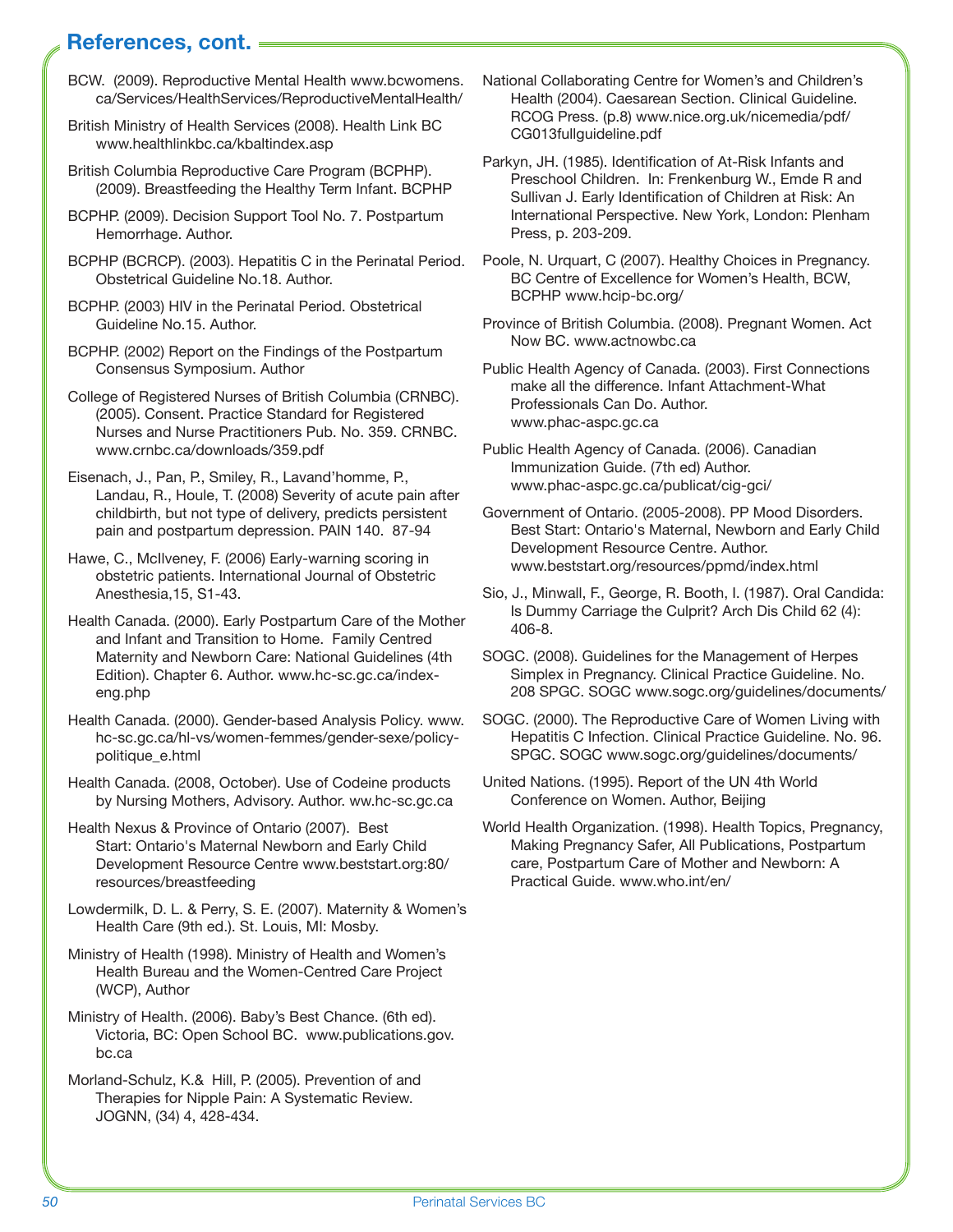### **Endnotes**

- 1. Perinatal Services BC (formerly BC Perinatal Health Program) is a program of the the Provincial Health Services Authority.
- 2. College of Registered Nurses. (2005).
- 3. College of Registered Nurses. (2005).
- 4. United Nations. (1995). Report of the UN 4th World Conference on Women. Beijing.
- 5. Health Canada. (2000). Gender based Analysis Policy.
- 6. Health Canada. (2000). Gender based Analysis Policy.
- 7. BC Provincial Women's Health Strategy. (2004).
- 8. BC Excellence for Women's Health. (2004).
- 9. Matenity Care Enhancement Project. (2004).
- 10. BCRCP Report on the Findings of the Postpartum Consensus Symposium (2002),
- 11. Health Canada. (2000) Chapter 6, Early Postpartum Care of the Mother and Infant and Transition to the Community, Family-Centred Maternity and Newborn Care: National Guidelines (4th Edition).
- 12. World Health Organization (WHO). (1998) "Postpartum Care of Mother and Newborn: A Practical Guide".
- 13. World Health Organization (WHO). (1998) "Postpartum Care of Mother and Newborn: A Practical Guide" p.2.
- 14. BCRCP Report on the Findings of the Postpartum Consensus Symposium. (2002).
- 15. Ibid.
- 16. Ibid.
- 17. Eisenach, J et al. (2008) Severity of acute pain after childbirth, but not type of delivery, predicts persistent pain and postpartum depression. PAIN 140 p. 87.
- 18. Ibid.
- 19. Breivik, H. et al. (2008). Assessment of pain. British Journal of Anaesthesia. 101(1) p. 17.
- 20. Ne'methy, M., Paroli, L., Williams-Russo, P., Blanck, T. (2002). Assessing Sedation with Regional Anesthesia: Inter-Rater Agreement on a Modified Wilson Sedation Scale. Anesth Analg, p. 723.
- 21. Lowdermilk & Perry. (2007) p.586.
- 22. Eisenach, J et al. (2008) Severity of acute pain after childbirth, but not type of delivery, predicts persistent pain and postpartum depression. PAIN 140 p. 91.
- 23. Health Canada. (2008, October). Use of Codeine products by Nursing Mothers, Advisory. Author.
- 24. Eisenach, J et al. (2008) Severity of acute pain after childbirth, but not type of delivery, predicts persistent pain and postpartum depression. PAIN 140 p. 91.
- 25. Province of British Columbia. (2010). Baby's Best Chance. Second revision sixth edition. Queen's Printer of British Columbia, Canada.
- 26. Bramson, L, Lee JW, Moore E et al (2010) Effect of Early Skin-to-Skin Mother-Infant Contact During the First 3 Hours Following Birth on Exclusive Breastfeeding During the Maternity Hospital Stay. J Hum Lact. 28 January 2010, 10.1177/089033440935.
- 27. PSBC. (2011). Breastfeeding the Healthy Term Infant.
- 28. Morland-Schulz, K. & Hill, P. (2005). Prevention of and Therapies for Nipple Pain: A Systematic Review. JOGNN. (34) 4. 428-434.
- 29. PSBC. (2011). Breastfeeding the Healthy Term Infant.
- 30. Ibid.
- 31. Ibid.
- 32. BCW. (2006). Newborn Weighing Policy, Fetal Maternal Newborn and Family Health Policy and Procedure Manual. BCW.
- 33. PSBC. (2011). Breastfeeding Healthy Term Infant.
- 34. Ibid.
- 35. Ibid.
- 36. Sio, J., Minwall, F., George, R. Booth, I. (1987). Oral Candida: Is Dummy Carriage the Culprit? Arch Dis Child 62 (4): 406-8.
- 37. Public Health Agency of Canada www.phac-aspc.gc.ca/ hepc/pubs/gdwmn-dcfmms/viii-pregnant-eng.php
- 38. Canadian Pediatric Society www.cps.ca/english/ statements/ID/id08-05.htm
- 39. Public Health Agency of Canada
- 40. SOGC. (2008). Guidelines for the Management of Herpes Simplex Virus in Pregnancy. JOGC Clinical Practice Guideline, No 208. p.518.
- 41. SOGC. (2008). Guidelines for the Management of Herpes Simplex Virus in Pregnancy. JOGC Clinical Practice Guideline, No 208. p.518.
- 42. BCCDC. (2008). Interpretation of Virology Serology Reports. Rubella Serology. Public Health Laboratory Services. PHSA Laboratories Programs and Services, p. 91
- 43. BCCDC (2009). Communicable Disease Control Manual. Immunization Program Chapter IIA Immunization Schedules. p.43.
- 44. National Collaborating Centre for Women's and Children's Health. (2004).
- 45. BCW. (2008). Policy CU 0300 Appendix A. Postpartum Urinary Retention Assessment
- 46. BCCDC (2009). Communicable Disease Control Manual. Immunization Program Chapter IIA Immunization Schedules. p.43
- 47. American Society of anesthesiologists Task Force on Neuraxial Opioids. Practice Guidelines for the Prevention, Detection, and Management of Respiratory Depression Associated with Neuraxial Opioid Administration. Anesthesiology, 2009;110(2):218-230.
- 48. (MEOWS). Hawe, C., McIlveney, F. (2006) Early-warning scoring in obstetric patients. International Journal of Obstetric Anesthesia (2006). 15, S1-43.
- 49. Barash, B., Cullen, R., Stoelting, R. ( 2001). Clinical Anesthesia. p.458.
- 50. Eisenach, J et al (2008) Severity of acute pain after childbirth, but not type of delivery, predicts persistent pain and postpartum depression. PAIN 140 p. 91
- 51. Benoit, D. (2000). Attachment and Parent-Infant Relationships....A review of Attachment Theory and Research p.13
- 52. SOGC (2007). Postpartum Maternal and Newborn Discharge. JOGC Clinical Practice Guideline No. 190 p. 357 www.sogc.org/guidelines/documents/190E-PS-April2007. pdf
- 53. BCRCP (2002) Report on the Findings of the Postpartum Consensus Symposium.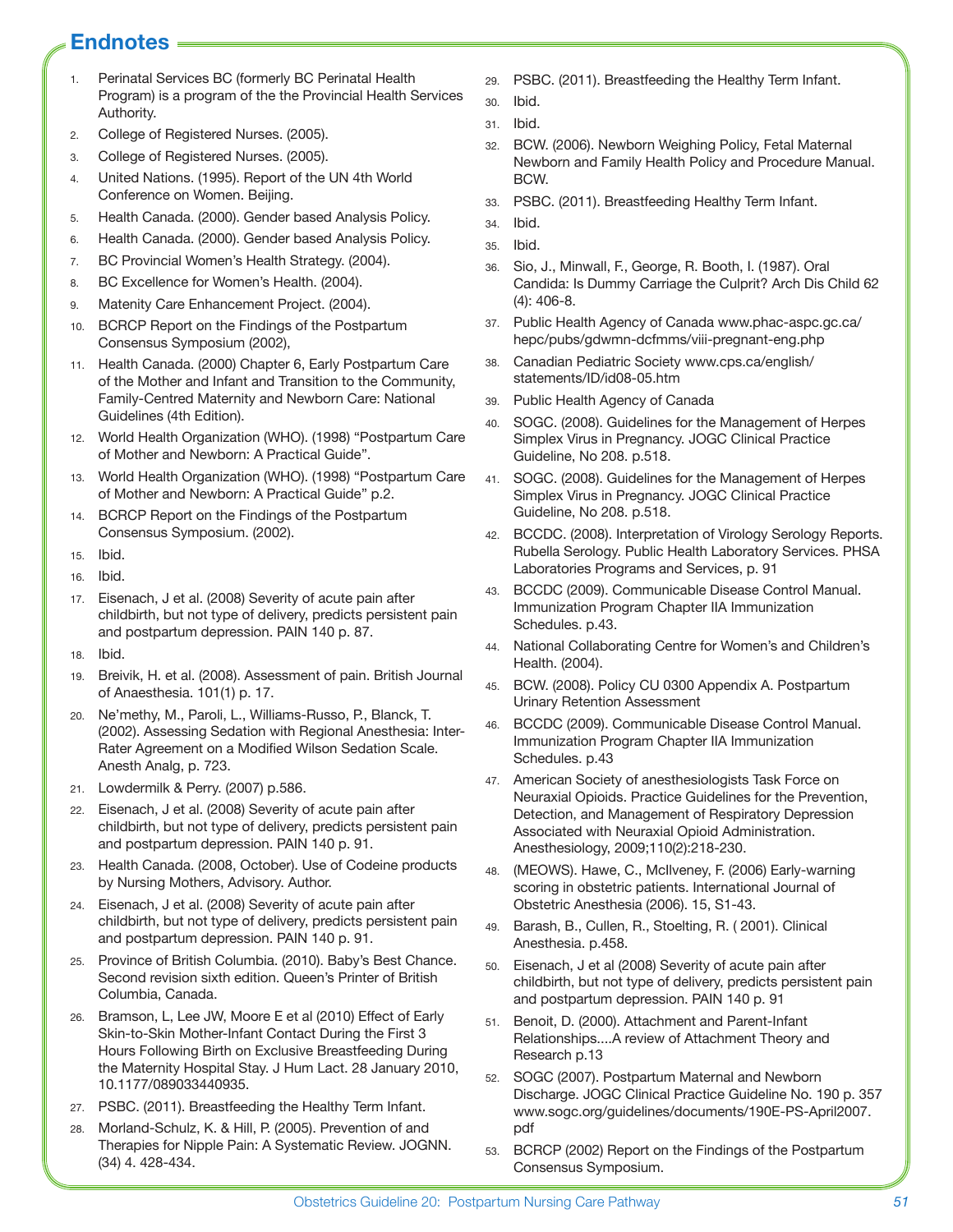### **Endnotes, cont.**

- 54. SOGC (2007). Postpartum Maternal and Newborn Discharge. JOGC Clinical Practice Guideline No. 190 p. 357www.sogc.org/guidelines/documents/190E-PS-April2007.pdf
- 55. Health Canada. (2004). Exclusive breastfeeding duration 2004 Health Canada recommendation. www.hc-sc.gc.ca/ fn-an/nutrition/child-enfant/infant-nourisson/excl\_bf\_durdur\_am\_excl-eng.php
- 56. Canadian Pediatric Society, Dietitians fo Canada & Health Canada. (2005). Nutrition for healthy term infants. Minister of Public Works and Government Services. Ottawa: Author.
- 57. World Health Organization. (2001). The optimal duration of exclusive breastfeeding: Report of an expert consultation. Department of Nutrition for Health and Development, Department of Child and Adolescent Health and Development, WHO, Geneva, Switzer4land: Author. www. who.int/nutrition/publications/optimal\_duration\_of\_exc\_ bfeeding\_report\_eng.pdf
- 58. World Health Organization. (2003). Global strategy for infant and young child feeding. Geneva, Switzerland: Author. http://whqlibdoc.who.int/publications/2003/9241562218. pdf
- 59. College of Family Physicians of Canada. (2004). Infant feeding policy statement. www.cfpc.ca/local/files/ Communications/Health%20Policy/Final\_04Infant\_ Feeding\_Policy\_Statement.pdf
- 60. Breastfeeding Committee for Canada. (2002). Breastfeeding statement of the Breastfeeding Committee of Canada. http://breastfeedingcanada.ca/html/webdoc5.html
- 61. PSBC. (2011). Breastfeeding Healthy Term Infant.
- 62. BCRCP (2002) Consensus Statement #16. Report on the Findings of the Postpartum Consensus Symposium.
- 63. Ibid.
- 64. PSBC. (2011). Breastfeeding the Healthy Term Infant.
- 65. Ibid.
- 66. Ibid.
- 67. Aaron M, Marchall LA, Nommsen-Fivers LL et all.
- Serotonin Transport and Metabolism in the Mammary gland Modulates Secretory Activation and Involution. J Clin Endocrinol Metab 2010;95(2):1-10.
- 68. BCPHP (2002) Consensus Statement, Consensus Statement #12, Report on the Findings of the Postpartum Consensus Symposium.
- 69. PSBC. (2011). Breastfeeding the Healthy Term Infant.
- 70. Eisenach, J et al (2008) Severity of acute pain after childbirth, but not type of delivery, predicts persistent pain and postpartum depression. PAIN 140 p. 91
- 71. Ibid.
- 72. www.cps.ca/english/statements/ii/fnim07-01.htm
- 73. www.sogc.org/media/pdf/advisories/JOGC-dec-07-FOLIC. pdf
- 74. www.perinatalservices.bc.ca
- 75. Ibid.
- 76. Sleiman M, Gujdel LA, Pankow JF, et al. Formation of carinogens indoors by surface-mediated reactions of nicotine with nitrous acid, leading to potential thirdhand smoke hazards. Proceedings of the National Academy of Sciences. 2010; Sptil 107(15); 6576 – 6581. accessed April 21, 2010 from www.pnas.org/cgi/doi/10.073/ pnas.0912820107 .
- 77. www.perinatalservices.bc.ca
- 78. Sleiman M, Gujdel LA, Pankow JF, et al. Formation of carinogens indoors by surface-mediated reactions of nicotine with nitrous acid, leading to potential thirdhand smoke hazards. Proceedings of the National Academy of Sciences. 2010 ;Sptil 107(15); 6576 – 6581. accessed April 21, 2010 from www.pnas.org/cgi/doi/10.073/ pnas.0912820107
- 79. www.perinatalservices.bc.ca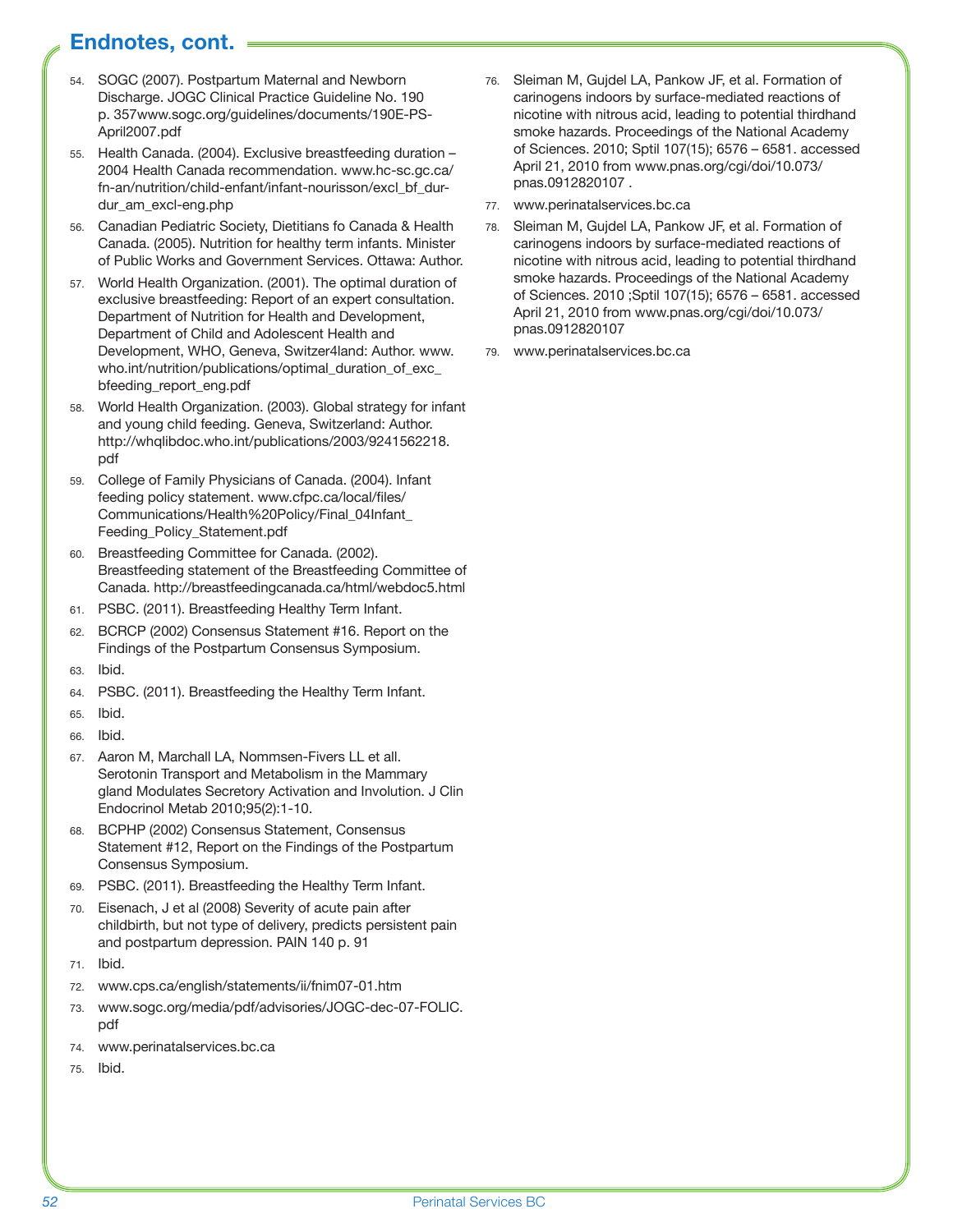### **Revision Committee**

#### **Members of the Postpartum Nursing Care Pathway Revision Committee**

Perinatal Services BC would like to acknowledge the working committee who revised the BC Postpartum Care Pathway. Committee members included:

| <b>Barbara Selwood</b>   | Project Lead, Health Promotion and Prevention, PSBC                               |
|--------------------------|-----------------------------------------------------------------------------------|
| Taslin Janmohamed-Velani | Coordinator, Knowledge Translation, PSBC                                          |
| <b>Laurie Seymour</b>    | <b>Project Consultant</b>                                                         |
| Jacqueline Koufie        | Clinical Nurse Educator, St. Paul's Hospital                                      |
| Radhika Bhagat           | Clinical Nurse Specialist, 0-5 years, Vancouver Community                         |
| Kathy Hydamaka           | Program Leader, Healthy Babies and Families, Richmond                             |
| Joan Brown               | Clinical Educator for the Early Years Team, North Shore Health                    |
| <b>Yvonne Law</b>        | Perinatal Clinical Educator - Postpartum, BC Women's Hospital                     |
| <b>Monica Carey</b>      | Staff Nurse, BC Women's Hospital                                                  |
| <b>Marina Green</b>      | Lactation Consultant, BC Women's Hospital                                         |
| <b>Tammy MacDonald</b>   | Educator, Surrey Memorial Hospital                                                |
| <b>Kate McCulloch</b>    | Regional Clinical Nurse Educator - Aboriginal Health, Fraser Health Public Health |
| Tanya Jansen             | Clinical Nurse Educator Maternal Child Program, Ridge Meadows Hospital            |
| Pam Munro                | CNS Maternal, Infant, Child & Youth Program, Fraser Health Public Health          |
| <b>Elaine Klassen</b>    | Clinical Nurse Educator, Fraser Health Public Health                              |
| <b>Bev Grossler</b>      | Patient Care Coordinator, Lillooet Hospital                                       |
| <b>Anita Gauvin</b>      | NICU Clinical Resource Coordinator, Kamloops Hospital                             |
| <b>Patty Hallam</b>      | Public Health Nursing Program Consultant – ECD, Kamloops                          |
| Jennifer Stubbings       | Team Leader, Thompson Cariboo Shuswap Public Health                               |
| <b>Christine Moffitt</b> | Clinical Practice Educator, Labour and Delivery, Royal Inland Hospital            |
| <b>Lynn Popien</b>       | Regional Perinatal Education Coordinator, Royal Inland Hospital                   |
| <b>Tamara Kropp</b>      | Program Manager Medical & Maternity, Quesnel Hospital                             |
| <b>Sharron Sponton</b>   | <b>Community Health Nurse, Smithers</b>                                           |
| <b>Grace Dowker</b>      | Maternity RN/Educator, Campbell River Hospital and Community                      |
| <b>Amber Thomas</b>      | Public Health Nurse, Courtenay                                                    |
| <b>Grace Park</b>        | Family Physician, White Rock                                                      |
| <b>Wilma Aruda</b>       | Pediatrician, Nanaimo                                                             |